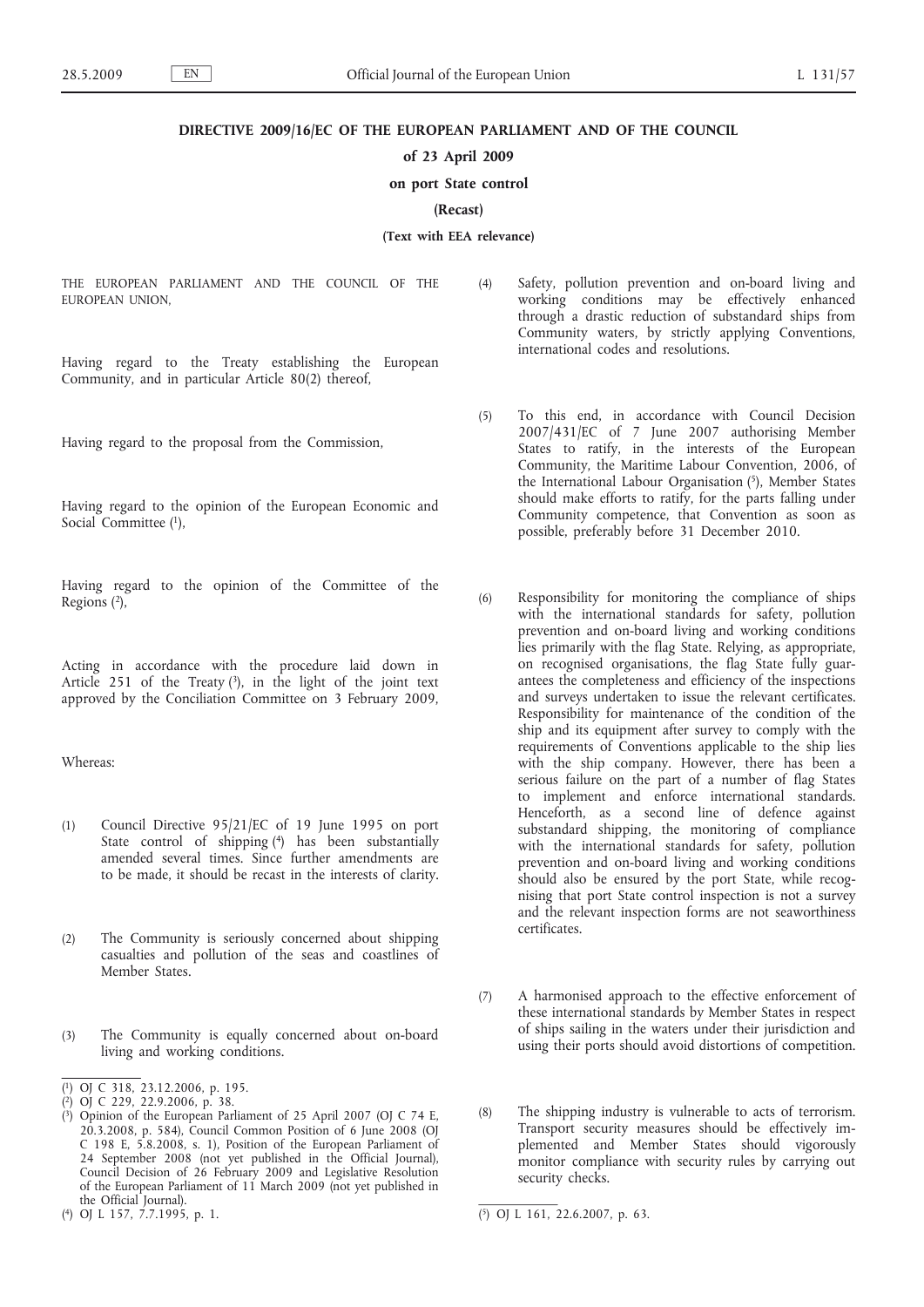- (9) Advantage should be taken of the experience gained during the operation of the Paris Memorandum of Understanding on Port State Control (Paris MOU), signed in Paris on 26 January 1982.
- (10) The European Maritime Safety Agency (EMSA) established by Regulation (EC) No 1406/2002 of the European Parliament and of the Council (1), should provide the necessary support to ensure the convergent and effective implementation of the port State control system. EMSA should in particular contribute to the development and implementation of the inspection database set up in accordance with this Directive and of a harmonised Community scheme for the training and assessment of competences of port State control inspectors by Member States.
- (11) An efficient port State control system should seek to ensure that all ships calling at ports and anchorages within the Community are regularly inspected. Inspection should concentrate on substandard ships, while quality ships, meaning those which have satisfactory inspection records or which fly the flag of a State complying with the Voluntary International Maritime Organisation (IMO) Member State Audit Scheme, should be rewarded by undergoing less frequent inspections. In particular to this effect, Member States should give overall priority to ships due for inspections with a high risk profile.
- (12) Such new inspection arrangements should be incorporated into the Community port State control system as soon as its various aspects have been defined and on the basis of an inspection-sharing scheme whereby each Member State contributes fairly to the achievement of the Community objective of a comprehensive inspection scheme and the volume of inspections is shared in an equitable manner among the Member States. This inspection-sharing scheme should be revised taking into account the experience gained with the new port State control system with a view to improving its effectiveness. Moreover, Member States should recruit and retain the requisite number of staff, including qualified inspectors, taking into account the volume and characteristics of shipping traffic at each port.
- (13) The inspection system set up by this Directive takes into account the work carried under the Paris MOU. Since any developments arising from the Paris MOU should be agreed at Community level before being made applicable within the EU, close coordination should be established and maintained between the Community and the Paris MOU in order to facilitate as much convergence as possible.
- (14) The Commission should manage and update the inspection database, in close collaboration with the Paris MOU. The inspection database should incorporate

inspection data of Member States and all signatories to the Paris MOU. Until the Community maritime information system, SafeSeaNet, is fully operational and allows for an automatic record of the data concerning ships' calls in the inspection database, Member States should provide the Commission with the information needed to ensure a proper monitoring of the application of this Directive, in particular concerning the movements of ships. On the basis of the inspection data provided by Member States, the Commission should retrieve from the inspection database data on the risk profile of ships, on ships due for inspections and on the movement of ships and should calculate the inspection commitments for each Member State. The inspection database should also be capable of interfacing with other Community maritime safety databases.

- (15) Member States should endeavour to review the method of drawing the white, grey and black list of flag States in the framework of the Paris MOU, in order to ensure its fairness, in particular with respect to the way it treats flag States with small fleets.
- (16) The rules and procedures for port State control inspections, including criteria for the detention of ships, should be harmonised to ensure consistent effectiveness in all ports, which would also drastically reduce the selective use of certain ports of destination to avoid the net of proper control.
- (17) Periodic and additional inspections should include an examination of pre-identified areas for each ship, which will vary according to the type of ship, the type of inspection and the findings of previous port State control inspections. The inspection database should indicate the elements to identify the risk areas to be checked at each inspection.
- (18) Certain categories of ships present a major accident or pollution hazard when they reach a certain age and should therefore be subject to an expanded inspection. The details of such expanded inspection should be laid down.
- (19) Under the inspection system set up by this Directive, the intervals between periodic inspections on ships depend on their risk profile that is determined by certain generic and historical parameters. For high risk ships this interval should not exceed six months.
- (20) In order to provide the competent port State control authorities with information on ships in ports or anchorages, port authorities or bodies or the authorities or bodies designated for that purpose should forward notifications on arrivals of ships, on receipt to the extent possible.

<sup>(</sup> 1) OJ L 208, 5.8.2002, p. 1.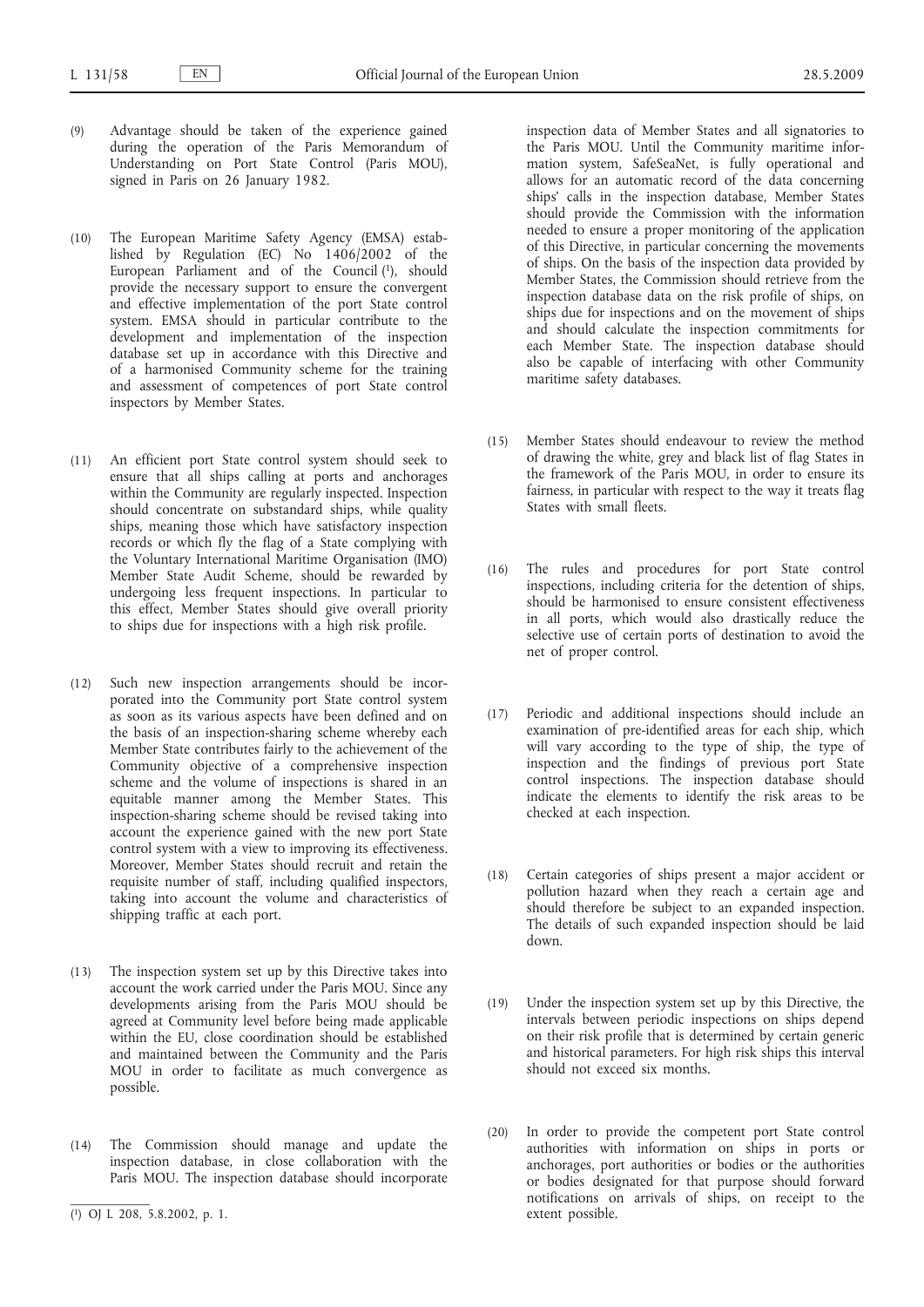- (21) Some ships pose a manifest risk to maritime safety and the marine environment because of their poor condition, flag performance and history. It is therefore legitimate for the Community to dissuade those ships from entering the ports and anchorages of Member States. The refusal of access should be proportionate and could result in a permanent refusal of access, if the operator of the ship persistently fails to take corrective action in spite of several refusals of access and detentions in ports and anchorages within the Community. Any third refusal of access can only be lifted if a number of conditions designed to ensure that the ship concerned can be operated safely in Community waters, in particular relating to the flag State of the ship and the managing company, are fulfilled. Otherwise, the ship should be permanently refused access to ports and anchorages of the Member States. In any case, any subsequent detention of the ship concerned should lead to a permanent refusal of access to ports and anchorages of the Member States. In the interests of transparency, the list of ships refused access to ports and anchorages within the Community should be made public.
- (22) With a view to reducing the burden placed on certain administrations and companies by repetitive inspections, surveys under Council Directive 1999/35/EC of 29 April 1999 on a system of mandatory surveys for the safe operation of regular ro-ro ferry and high-speed passenger craft services (1), carried out on ro-ro ferries or high-speed passenger craft by a host State which is not the flag State of the vessel, and which include at least all the items of an expanded inspection, should be taken into account when calculating the risk profile of a ship, the intervals between inspections and the fulfilment of the inspection commitment of each Member State. In addition, the Commission should examine whether it is appropriate that Directive 1999/35/EC be amended in the future with a view of enhancing the level of safety required for the operation of ro-ro ferries and high-speed passenger craft to and from ports of Member States.
- (23) Non-compliance with the provisions of the relevant Conventions should be rectified. Ships which need to be the subject of corrective action should, where the observed deficiencies are clearly hazardous to safety, health or the environment, be detained until the shortcomings are rectified.
- (24) A right of appeal against detention orders by the competent authorities should be made available, in order to prevent unreasonable decisions which may cause undue detention and delay. Member States should cooperate in order to ensure that appeals are dealt with in a reasonable time in accordance with their national legislation.
- (25) Authorities and inspectors involved in port State control activities should have no conflict of interests with the port of inspection or with the ships inspected, or of related interests. Inspectors should be adequately qualified and receive appropriate training to maintain and improve their competence in the conduct of inspections. Member States should cooperate in developing and promoting a harmonised Community scheme for the training and assessment of competences of inspectors.
- (26) Pilots and port authorities or bodies should be enabled to provide useful information on apparent anomalies found on board ships.
- (27) Complaints from persons with a legitimate interest regarding on-board living and working conditions should be investigated. Any person lodging a complaint should be informed of the follow-up action taken with regard to that complaint.
- (28) Cooperation between the competent authorities of Member States and other authorities or organisations is necessary to ensure an effective follow-up with regard to ships with deficiencies, which have been permitted to proceed, and for the exchange of information about ships in port.
- (29) Since the inspection database is an essential part of port State control, Member States should ensure that it is updated in the light of Community requirements.
- (30) Publication of information concerning ships and their operators or companies which do not comply with international standards on safety, health and protection of the marine environment, taking account of the companies' fleet size, may be an effective deterrent discouraging shippers from using such ships and an incentive to their owners to take corrective action. With regard to the information to be made available, the Commission should establish a close collaboration with the Paris MOU and take account of any information published in order to avoid unnecessary duplication. Member States should have to provide the relevant information only once.
- (31) All costs of inspecting, which warrant detention of ships, and those incurred in lifting a refusal of access, should be borne by the owner or the operator.

<sup>(</sup> 1) OJ L 138, 1.6.1999, p. 1.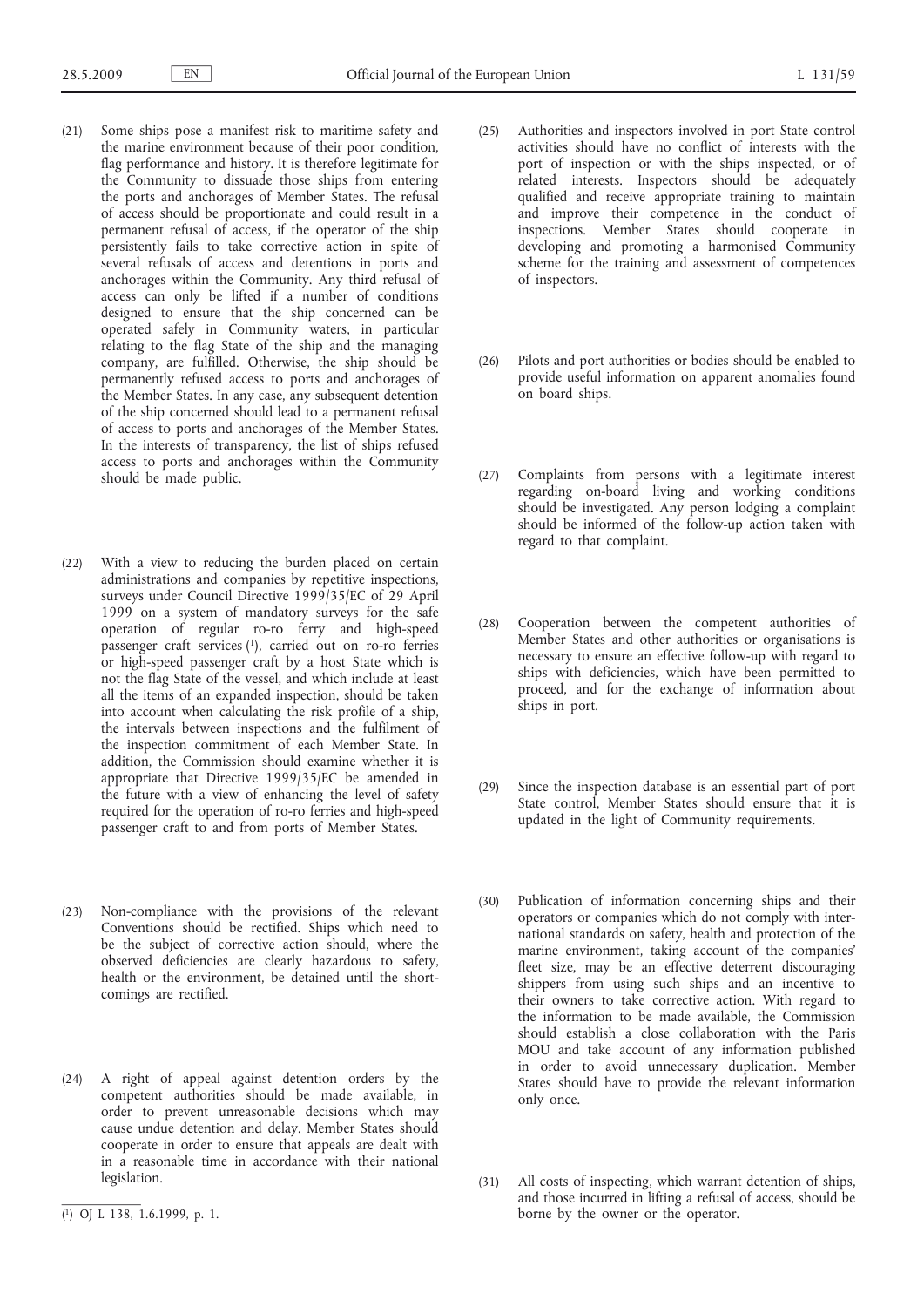- (32) The measures necessary for the implementation of this Directive should be adopted in accordance with Council Decision 1999/468/EC of 28 June 1999 laying down the procedures for the exercise of implementing powers conferred on the Commission (1).
- (33) In particular, the Commission should be empowered to amend this Directive in order to apply subsequent amendments to Conventions, international codes and resolutions related thereto and to establish the rules of implementation for the provisions of Articles 8 and 10. Since those measures are of general scope and are designed to amend non-essential elements of this Directive, inter alia, by supplementing it with new nonessential elements, they must be adopted in accordance with the regulatory procedure with scrutiny provided for in Article 5a of Decision 1999/468/EC.
- (34) Since the objectives of this Directive, namely to reduce substandard shipping in waters under Member States' jurisdiction through improvement of the Community's inspection system for seagoing ships and the development of the means of taking preventive action in the field of pollution of the seas, cannot be sufficiently achieved by the Member States and can, therefore, by reason of its scale and effects, be better achieved at Community level, the Community may adopt measures, in accordance with the principle of subsidiarity as set out in Article 5 of the Treaty. In accordance with the principle of proportionality, as set out in that Article, this Directive does not go beyond what is necessary in order to achieve those objectives.
- (35) The obligation to transpose this Directive into national law should be confined to those provisions which represent a substantive change as compared with Directive 95/21/EC. The obligation to transpose the provisions which are unchanged arises under that Directive.
- (36) This Directive should be without prejudice to the obligations of Member States relating to the time limits for transposition into national law of the Directives set out in Annex XV, Part B.
- (37) The port State control system established in accordance with this Directive should be implemented on the same date in all Member States. In this context, the Commission should ensure that appropriate preparatory measures are taken, including the testing of the inspection database and the provision of training to inspectors.
- (38) In accordance with point 34 of the Interinstitutional Agreement on better law-making (2), Member States are encouraged to draw up, for themselves and in the interests of the Community, their own tables illustrating, as far as possible, the correlation between this Directive and the transposition measures, and to make them public.
- (39) In order not to impose a disproportionate administrative burden on landlocked Member States, a *de minimis* rule should allow such Member States to derogate from the provisions of this Directive, which means that such Member States, as long as they meet certain criteria, are not obliged to transpose this Directive.
- (40) In order to take into account the fact that the French overseas departments belong to a different geographical area, are to a large extent Parties to regional port State control memoranda other than the Paris MOU and have very limited traffic flows with mainland Europe, the Member State concerned should be allowed to exclude those ports from the port State control system applied within the Community,

HAVE ADOPTED THIS DIRECTIVE:

#### *Article 1*

# **Purpose**

The purpose of this Directive is to help to drastically reduce substandard shipping in the waters under the jurisdiction of Member States by:

- (a) increasing compliance with international and relevant Community legislation on maritime safety, maritime security, protection of the marine environment and onboard living and working conditions of ships of all flags;
- (b) establishing common criteria for control of ships by the port State and harmonising procedures on inspection and detention, building upon the expertise and experience under the Paris MOU;
- (c) implementing within the Community a port State control system based on the inspections performed within the Community and the Paris MOU region, aiming at the inspection of all ships with a frequency depending on their risk profile, with ships posing a higher risk being subject to a more detailed inspection carried out at more frequent intervals.

<sup>(1)</sup> OJ L 184, 17.7.1999, p. 23.

 $(2)$  OJ C  $\overline{321, 31.12.2003, p. 1.}$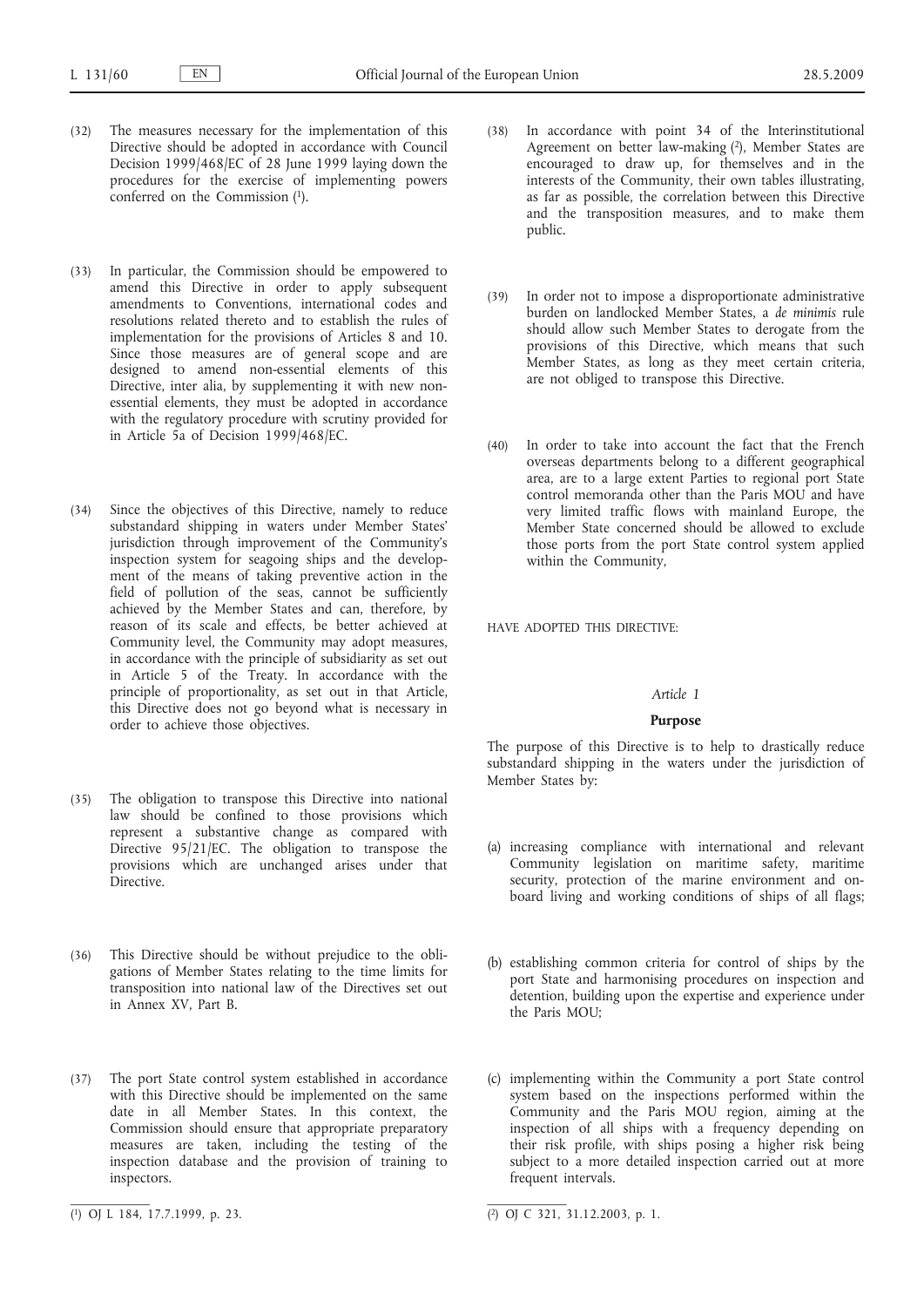#### **Definitions**

For the purposes of this Directive the following definitions shall apply:

- 1. 'Conventions' means the following Conventions, with the Protocols and amendments thereto, and related codes of mandatory status, in their up-to-date version:
	- (a) the International Convention on Load Lines, 1966 (LL 66);
	- (b) the International Convention for the Safety of Life at Sea, 1974 (SOLAS 74);
	- (c) the International Convention for the Prevention of Pollution from Ships, 1973, and the 1978 Protocol relating thereto (Marpol 73/78);
	- (d) the International Convention on Standards of Training, Certification and Watchkeeping for Seafarers, 1978 (STCW 78/95);
	- (e) the Convention on the International Regulations for Preventing Collisions at Sea, 1972 (Colreg 72);
	- (f) the International Convention on Tonnage Measurement of Ships, 1969 (ITC 69);
	- (g) the Merchant Shipping (Minimum Standards) Convention, 1976 (ILO No 147);
	- (h) the International Convention on Civil Liability for Oil Pollution Damage, 1992 (CLC 92).
- 2. 'Paris MOU' means the Memorandum of Understanding on Port State Control, signed in Paris on 26 January 1982, in its up-to-date version.
- 3. 'Framework and procedures for the Voluntary IMO Member State Audit Scheme' means IMO Assembly Resolution A.974(24).
- 4. 'Paris MOU region' means the geographical area in which the signatories to the Paris MOU conduct inspections in the context of the Paris MOU.
- 5. 'Ship' means any seagoing vessel to which one or more of the Conventions apply, flying a flag other than that of the port State.
- 6. 'Ship/port interface' means the interactions that occur when a ship is directly and immediately affected by actions involving the movement of persons or goods or the provision of port services to or from the ship.
- 7. 'Ship at anchorage' means a ship in a port or another area within the jurisdiction of a port, but not at berth, carrying out a ship/port interface.
- 8. 'Inspector' means a public-sector employee or other person, duly authorised by the competent authority of a Member State to carry out port-State control inspections, and responsible to that competent authority.
- 9. 'Competent authority' means a maritime authority responsible for port State control in accordance with this Directive.
- 10. 'Night time' means any period of not less than seven hours, as defined by national law, and which must include, in any case, the period between midnight and 5.00.
- 11. 'Initial inspection' means a visit on board a ship by an inspector, in order to check compliance with the relevant Conventions and regulations and including at least the checks required by Article 13(1).
- 12. 'More detailed inspection' means an inspection where the ship, its equipment and crew as a whole or, as appropriate, parts thereof are subjected, in the circumstances specified in Article 13(3), to an in-depth examination covering the ship's construction, equipment, manning, living and working conditions and compliance with on-board operational procedures.
- 13. 'Expanded inspection' means an inspection, which covers at least the items listed in Annex VII. An expanded inspection may include a more detailed inspection whenever there are clear grounds in accordance with Article 13(3).
- 14. 'Complaint' means any information or report submitted by any person or organisation with a legitimate interest in the safety of the ship, including an interest in safety or health hazards to its crew, on-board living and working conditions and the prevention of pollution.
- 15. 'Detention' means the formal prohibition for a ship to proceed to sea due to established deficiencies which, individually or together, make the ship unseaworthy.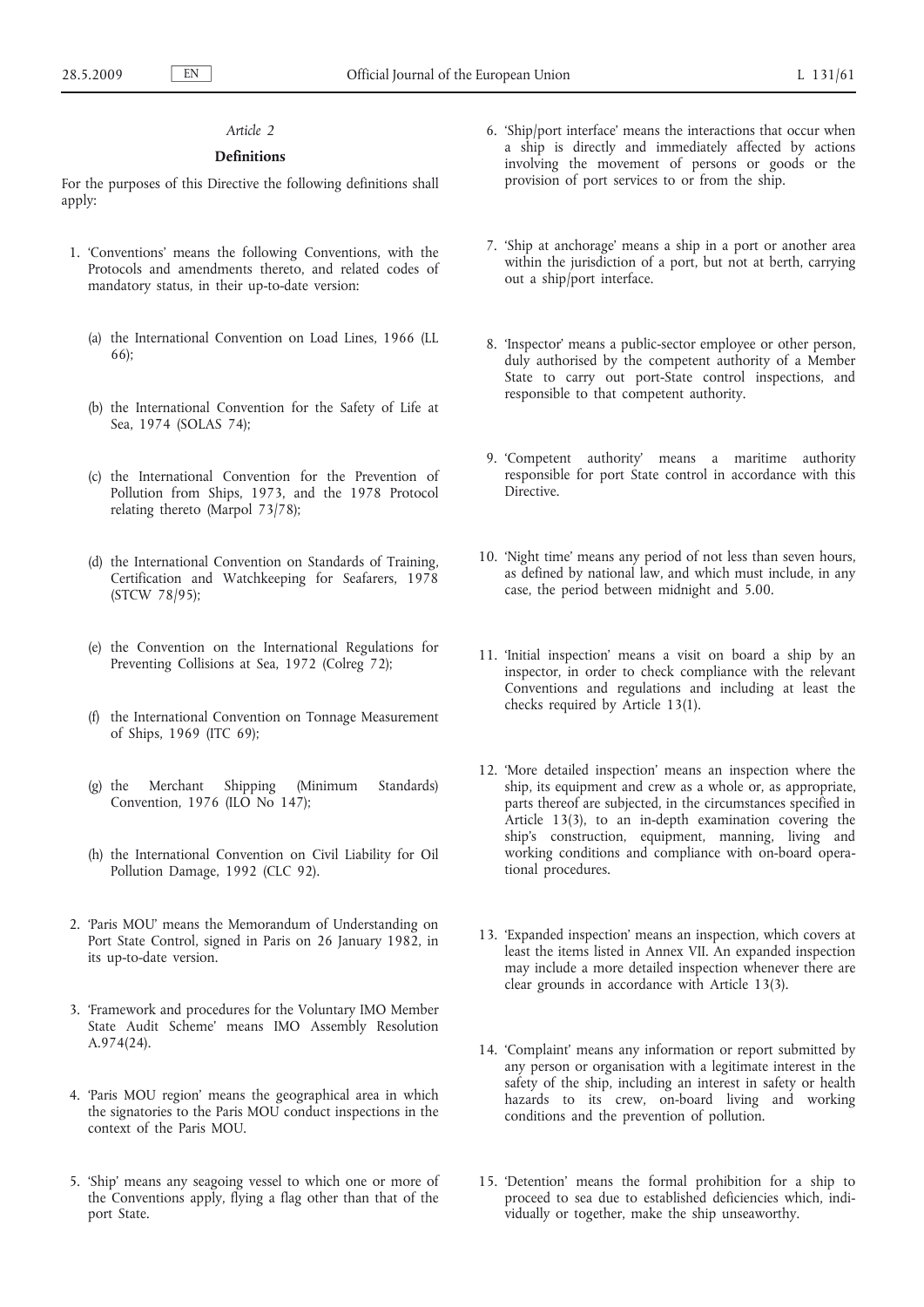- 16. 'Refusal of access order' means a decision issued to the master of a ship, to the company responsible for the ship and to the flag State notifying them that the ship will be refused access to all ports and anchorages of the Community.
- 17. 'Stoppage of an operation' means a formal prohibition for a ship to continue an operation due to established deficiencies which, individually or together, would render the continued operation hazardous.
- 18. 'Company' means the owner of the ship or any other organisation or person such as the manager, or the bareboat charterer, who has assumed the responsibility for operation of the ship from the owner of the ship and who, on assuming such responsibility, has agreed to take over all the duties and responsibilities imposed by the International Safety Management (ISM) Code.
- 19. 'Recognised Organisation' means a classification company or other private body, carrying out statutory tasks on behalf of a flag State administration.
- 20. 'Statutory certificate' means a certificate issued by or on behalf of a flag State in accordance with Conventions.
- 21. 'Classification certificate' means a document confirming compliance with SOLAS 74, Chapter II-1, Part A-1, Regulation 3-1.
- 22. 'Inspection database' means the information system contributing to the implementation of the port State control system within the Community and concerning the data related to inspections carried out in the Community and the Paris MOU region.

#### **Scope**

1. This Directive shall apply to any ship and its crew calling at a port or anchorage of a Member State to engage in a ship/port interface.

France may decide that the ports and anchorages covered by this paragraph do not include ports and anchorages situated in the overseas departments referred to in Article 299(2) of the Treaty.

If a Member State performs an inspection of a ship in waters within its jurisdiction, other than at a port, it shall be considered as an inspection for the purposes of this Directive. Nothing in this Article shall affect the rights of intervention available to a Member State under the relevant Conventions.

Member States which do not have seaports and which can verify that of the total number of individual vessels calling annually over a period of the three previous years at their river ports, less than 5 % are ships covered by this Directive, may derogate from the provisions of this Directive.

Member States which do not have seaports shall communicate to the Commission at the latest on the date of transposition of the Directive the total number of vessels and the number of ships calling at their ports during the three-year period referred to above and shall inform the Commission of any subsequent change to the abovementioned figures.

2. Where the gross tonnage of a ship is less than 500, Member States shall apply those requirements of a relevant Convention which are applicable and shall, to the extent that a Convention does not apply, take such action as may be necessary to ensure that the ships concerned are not clearly hazardous to safety, health or the environment. In applying this paragraph, Member States shall be guided by Annex 1 to the Paris MOU.

3. When inspecting a ship flying the flag of a State which is not a party to a Convention, Member States shall ensure that the treatment of such ship and its crew is not more favourable than that of a ship flying the flag of a State party to that Convention.

4. Fishing vessels, warships, naval auxiliaries, wooden ships of a primitive build, government ships used for non-commercial purposes and pleasure yachts not engaged in trade shall be excluded from the scope of this Directive.

## *Article 4*

# **Inspection powers**

Member States shall take all necessary measures, in order to be legally entitled to carry out the inspections referred to in this Directive on board foreign ships, in accordance with international law.

2. Member States shall maintain appropriate competent authorities, to which the requisite number of staff, in particular qualified inspectors, for the inspection of ships is assigned, for example, through recruitment, and shall take appropriate measures to ensure that inspectors perform their duties as laid down in this Directive and in particular that they are available for carrying out the inspections required in accordance with this Directive.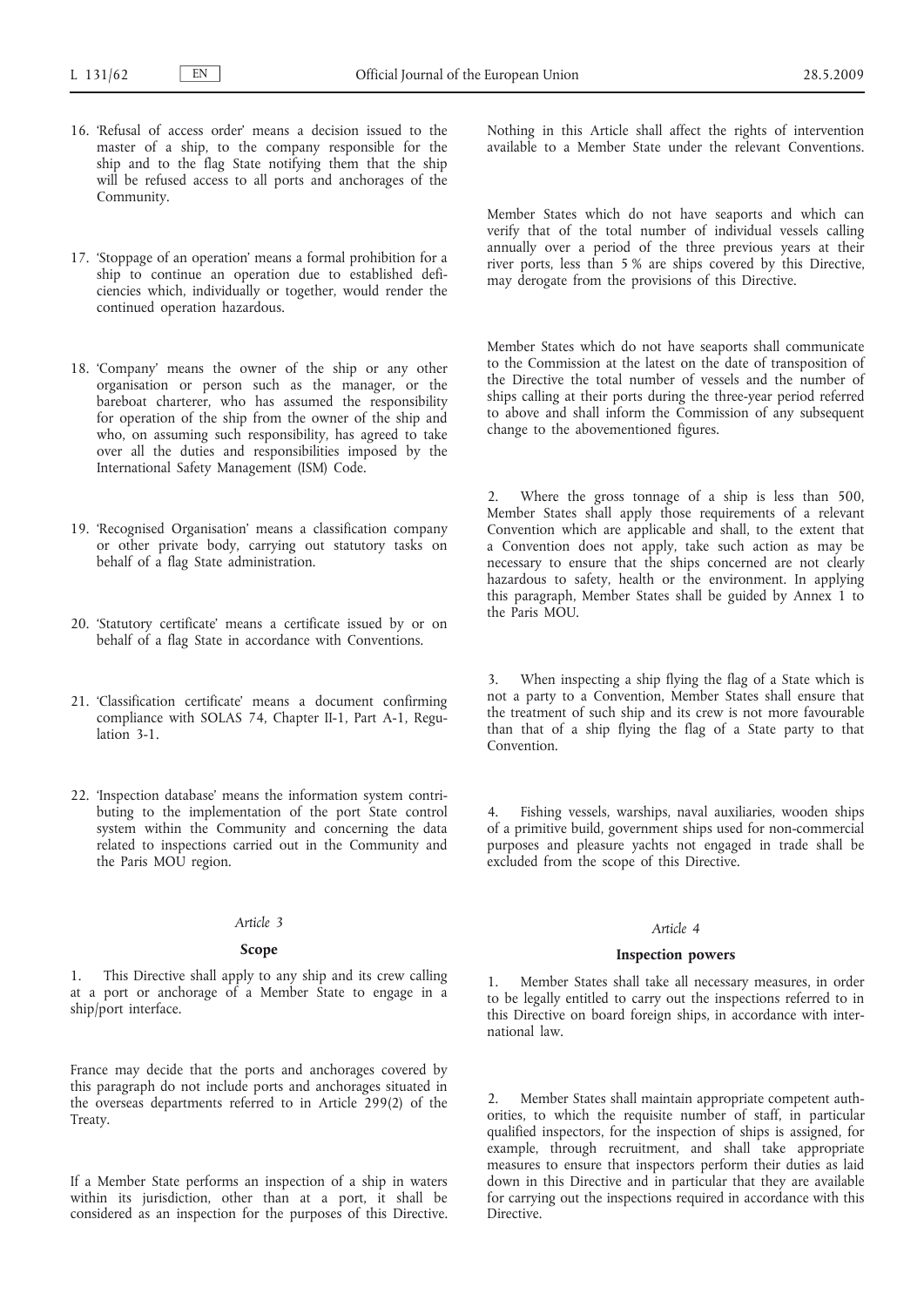#### **Inspection system and annual inspection commitment**

1. Member States shall carry out inspections in accordance with the selection scheme described in Article 12 and the provisions in Annex I.

2. In order to comply with its annual inspection commitment, each Member State shall:

- (a) inspect all Priority I ships, referred to in Article 12(a), calling at its ports and anchorages; and
- (b) carry out annually a total number of inspections of Priority I and Priority II ships, referred to in Article 12(a) and (b), corresponding at least to its share of the total number of inspections to be carried out annually within the Community and the Paris MOU region. The inspection share of each Member State shall be based on the number of individual ships calling at ports of the Member State concerned in relation to the sum of the number of individual ships calling at ports of each State within the Community and the Paris MOU region.

3. With a view to calculating the share of the total number of inspections to be carried out annually within the Community and the Paris MOU region referred to in point (b) of paragraph 2, ships at anchorage shall not be counted unless otherwise specified by the Member State concerned.

#### *Article 6*

#### **Modalities of compliance with the inspection commitment**

A Member State which fails to carry out the inspections required in Article 5(2)(a), complies with its commitment in accordance with that provision if such missed inspections do not exceed:

- (a) 5 % of the total number of Priority I ships with a high risk profile calling at its ports and anchorages;
- (b) 10 % of the total number of Priority I ships other than those with a high risk profile calling at its ports and anchorages.

Notwithstanding the percentages in (a) and (b), Member States shall prioritise inspection of ships, which, according to the information provided by the inspection database, call at ports within the Community infrequently.

Notwithstanding the percentages in (a) and (b), for Priority I ships calling at anchorages, Member States shall prioritise inspection of ships with a high risk profile, which, according to the information provided by the inspection database, call at ports within the Community infrequently.

#### *Article 7*

# **Modalities allowing a balanced inspection share within the Community**

1. A Member State in which the total number of calls of Priority I ships exceeds its inspection share referred to in Article  $5(2)(b)$ , shall be regarded as complying with such commitment, if a number of inspections on Priority I ships carried out by that Member State corresponds at least to such inspection share and if that Member State does not miss more than 30 % of the total number of Priority I ships calling at its ports and anchorages.

2. A Member State, in which the total number of calls of Priority I and Priority II ships is less than the inspection share referred to in Article  $5(2)(\hat{b})$ , shall be regarded as complying with such commitment, if that Member State carries out the inspections of Priority I ships required under Article 5(2)(a) and inspections on at least 85 % of the total number of Priority II ships calling at its ports and anchorages.

3. The Commission shall, in its review referred to in Article 35, examine in particular the impact of this Article on the inspection commitment, taking into account the expertise and the experience gained in the Community and under the Paris MOU. The review shall take into account the objective of inspecting all ships calling at ports and anchorages within the Community. If appropriate, the Commission shall propose complementary measures with a view to improving the effectiveness of the inspection system applied in the Community, and, if necessary, a new review of the impact of this Article at a later stage.

# *Article 8*

# **Postponement of inspections and exceptional circumstances**

1. A Member State may decide to postpone the inspection of a Priority I ship in the following circumstances:

- (a) if the inspection may be carried out at the next call of the ship in the same Member State, provided that the ship does not call at any other port in the Community or the Paris MOU region in between and the postponement is not more than 15 days; or
- (b) if the inspection may be carried out in another port of call within the Community or the Paris MOU region within 15 days, provided the State in which such port of call is located has agreed in advance to perform the inspection.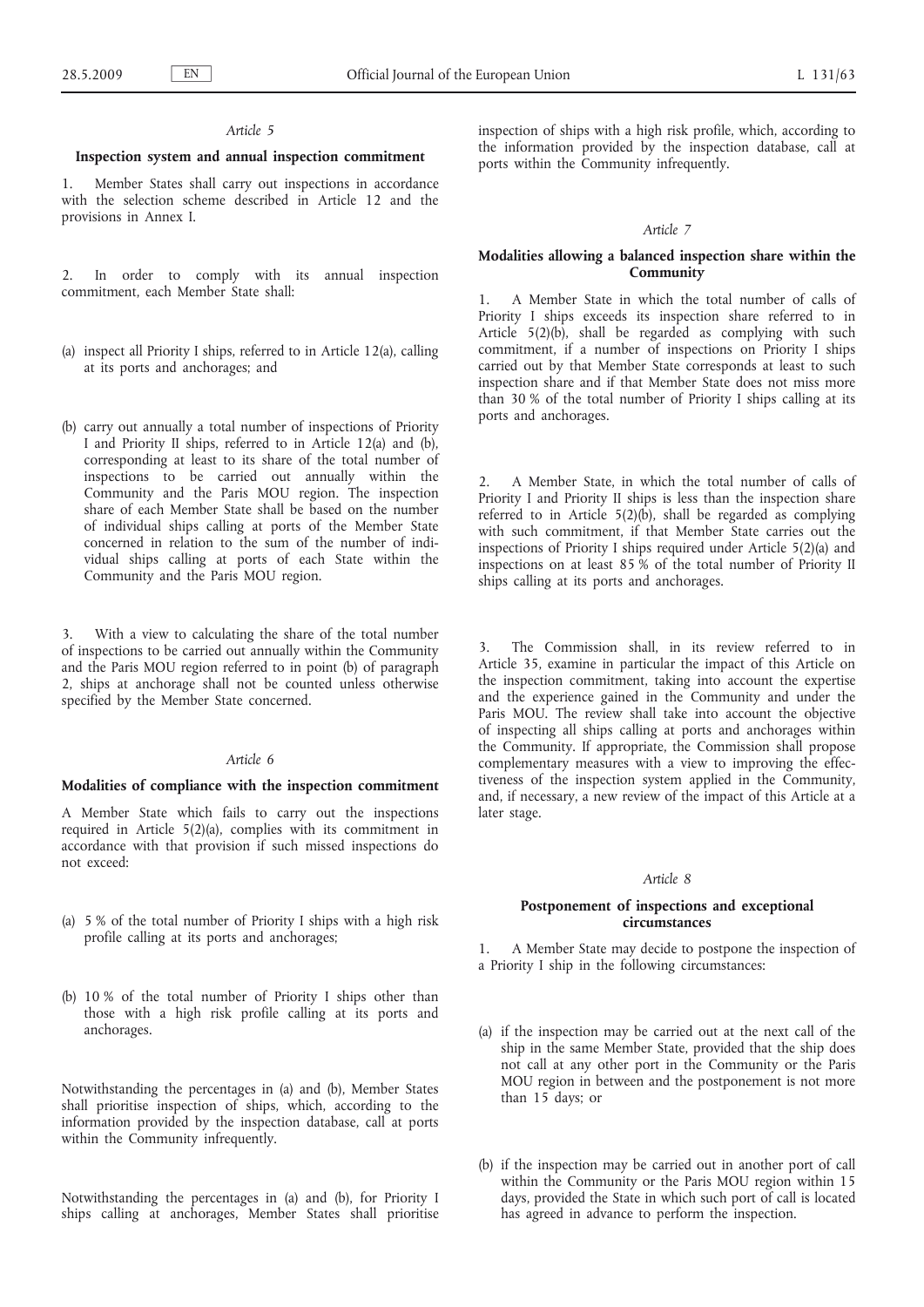If an inspection is postponed in accordance with point (a) or (b) and recorded in the inspection database, a missed inspection shall not be counted as a missed inspection against the Member States which postponed the inspection.

Nevertheless, where an inspection of a Priority I ship is not performed, the relevant ship shall not be exempted from being inspected at the next port of call within the Community in accordance with this Directive.

2. Where an inspection is not performed on Priority I ships for operational reasons, it shall not be counted as a missed inspection, provided that the reason for missing the inspection is recorded in the inspection database and the following exceptional circumstances occur:

- (a) in the judgement of the competent authority the conduct of the inspection would create a risk to the safety of inspectors, the ship, its crew or to the port, or to the marine environment; or
- (b) the ship call takes place only during night time. In this case Member States shall take the measures necessary to ensure that ships which call regularly during night time are inspected as appropriate.

3. If an inspection is not performed on a ship at anchorage, it shall not be counted as a missed inspection if:

- (a) the ship is inspected in another port or anchorage within the Community or the Paris MOU region in accordance with Annex I within 15 days; or
- (b) the ship call takes place only during night time or its duration is too short for the inspection to be carried out satisfactorily, and the reason for missing the inspection is recorded in the inspection database; or
- (c) in the judgement of the competent authority the conduct of the inspection would create a risk to the safety of inspectors, the ship, its crew or to the port, or to the marine environment, and the reason for missing the inspection is recorded in the inspection database.

The measures designed to amend non-essential elements of this Directive, by supplementing it, relating to the rules for the implementation of this Article shall be adopted in accordance with the regulatory procedure with scrutiny referred to in Article 31(3).

#### *Article 9*

#### **Notification of arrival of ships**

1. The operator, agent or master of a ship which, in accordance with Article 14, is eligible for an expanded inspection and bound for a port or anchorage of a Member State, shall notify its arrival in accordance with the provisions laid down in Annex III.

2. On receipt of the notification referred to in paragraph 1 of this Article and in Article 4 of Directive 2002/59/EC of the European Parliament and of the Council of 27 June 2002 establishing a Community vessel traffic monitoring and information system (1), the port authority or body or the authority or body designated for that purpose shall forward such information to the competent authority.

3. Electronic means shall be used whenever possible for any communication provided for in this Article.

4. The procedures and formats developed by Member States for the purposes of Annex III to this Directive shall comply with the relevant provisions laid down in Directive 2002/59/EC regarding ships' notifications.

# *Article 10*

# **Ship risk profile**

All ships calling at a port or anchorage of a Member State shall, in the inspection database, be attributed a ship risk profile which determines their respective priority for inspection, the intervals between the inspections and the scope of inspections.

2. The risk profile of a ship shall be determined by a combination of generic and historical risk parameters as follows:

(a) Generic parameters

Generic parameters shall be based on the type, age, flag, recognised organisations involved and company performance in accordance with Annex I, Part I.1 and Annex II.

(b) Historical parameters

Historical parameters shall be based on the number of deficiencies and detentions during a given period in accordance with Annex I, Part I.2 and Annex II.

<sup>(</sup> 1) OJ L 208, 5.8.2002, p. 10.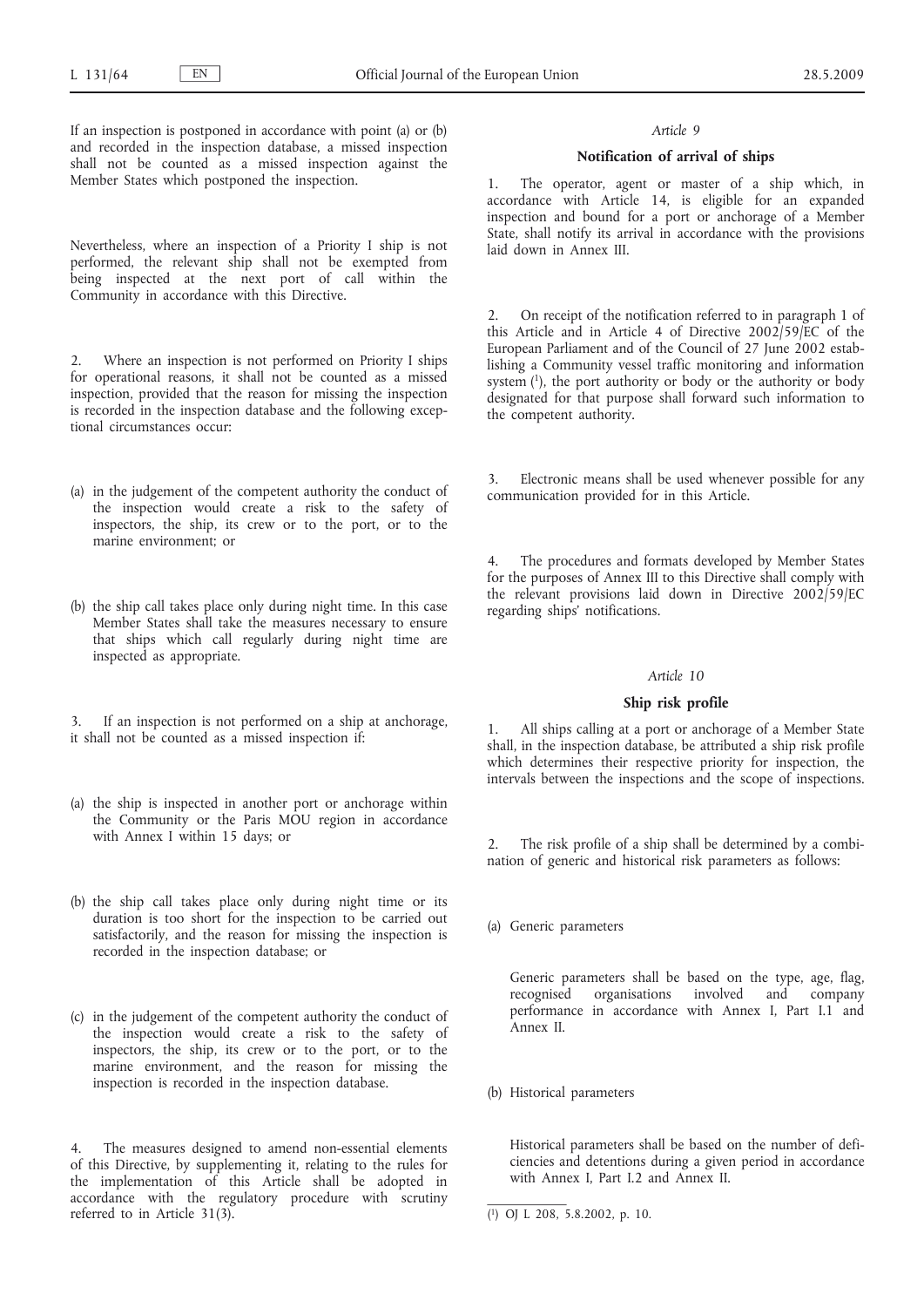The measures designed to amend non-essential elements of this Directive, by supplementing it, relating to the rules for the implementation of this Article, in particular:

(a) the flag State criteria;

(b) the company performance criteria;

shall be adopted in accordance with the regulatory procedure with scrutiny referred to in Article 31(3) and building upon the expertise of the Paris MOU.

# *Article 11*

## **Frequency of inspections**

Ships calling at ports or anchorages within the Community shall be subject to periodic inspections or to additional inspections as follows:

- (a) Ships shall be subject to periodic inspections at predetermined intervals depending on their risk profile in accordance with Annex I, Part I. The interval between periodic inspections of ships shall increase as the risk decreases. For high risk ships, this interval shall not exceed six months.
- (b) Ships shall be subject to additional inspections regardless of the period since their last periodic inspection as follows:
	- the competent authority shall ensure that ships to which overriding factors listed in Annex I, Part II 2A, apply are inspected,
	- ships to which unexpected factors listed in Annex I, Part II 2B, apply may be inspected. The decision to undertake such an additional inspection is left to the professional judgement of the competent authority.

#### *Article 12*

# **Selection of ships for inspection**

The competent authority shall ensure that ships are selected for inspection on the basis of their risk profile as described in Annex I, Part I, and when overriding or unexpected factors arise in accordance with Annex I, Part II 2A and 2B.

With a view to the inspection of ships, the competent authority:

(a) shall select ships which are due for a mandatory inspection, referred to as 'Priority I' ships, in accordance with the selection scheme described in Annex I, Part II 3A;

(b) may select ships which are eligible for inspection, referred to as 'Priority II' ships, in accordance with Annex I, Part II 3B.

# *Article 13*

#### **Initial and more detailed inspections**

Member States shall ensure that ships which are selected for inspection in accordance with Article 12 are subject to an initial inspection or a more detailed inspection as follows:

- 1. On each initial inspection of a ship, the competent authority shall ensure that the inspector, as a minimum:
	- (a) checks the certificates and documents listed in Annex IV required to be kept on board in accordance with Community maritime legislation and Conventions relating to safety and security;
	- (b) verifies, where appropriate, whether outstanding deficiencies found during the previous inspection carried out by a Member State or by a State signatory to the Paris MOU have been rectified;
	- (c) satisfies himself of the overall condition of the ship, including the hygiene of the ship, including engine room and accommodation.
- 2. When, after an inspection referred to in point 1, deficiencies to be rectified at the next port of call have been recorded in the inspection database, the competent authority of such next port may decide not to carry out the verifications referred to in point 1(a) and (c).
- 3. A more detailed inspection shall be carried out, including further checking of compliance with on-board operational requirements, whenever there are clear grounds for believing, after the inspection referred to in point 1, that the condition of a ship or of its equipment or crew does not substantially meet the relevant requirements of a Convention.

'Clear grounds' shall exist when the inspector finds evidence which in his professional judgement warrants a more detailed inspection of the ship, its equipment or its crew.

Examples of 'clear grounds' are set out in Annex V.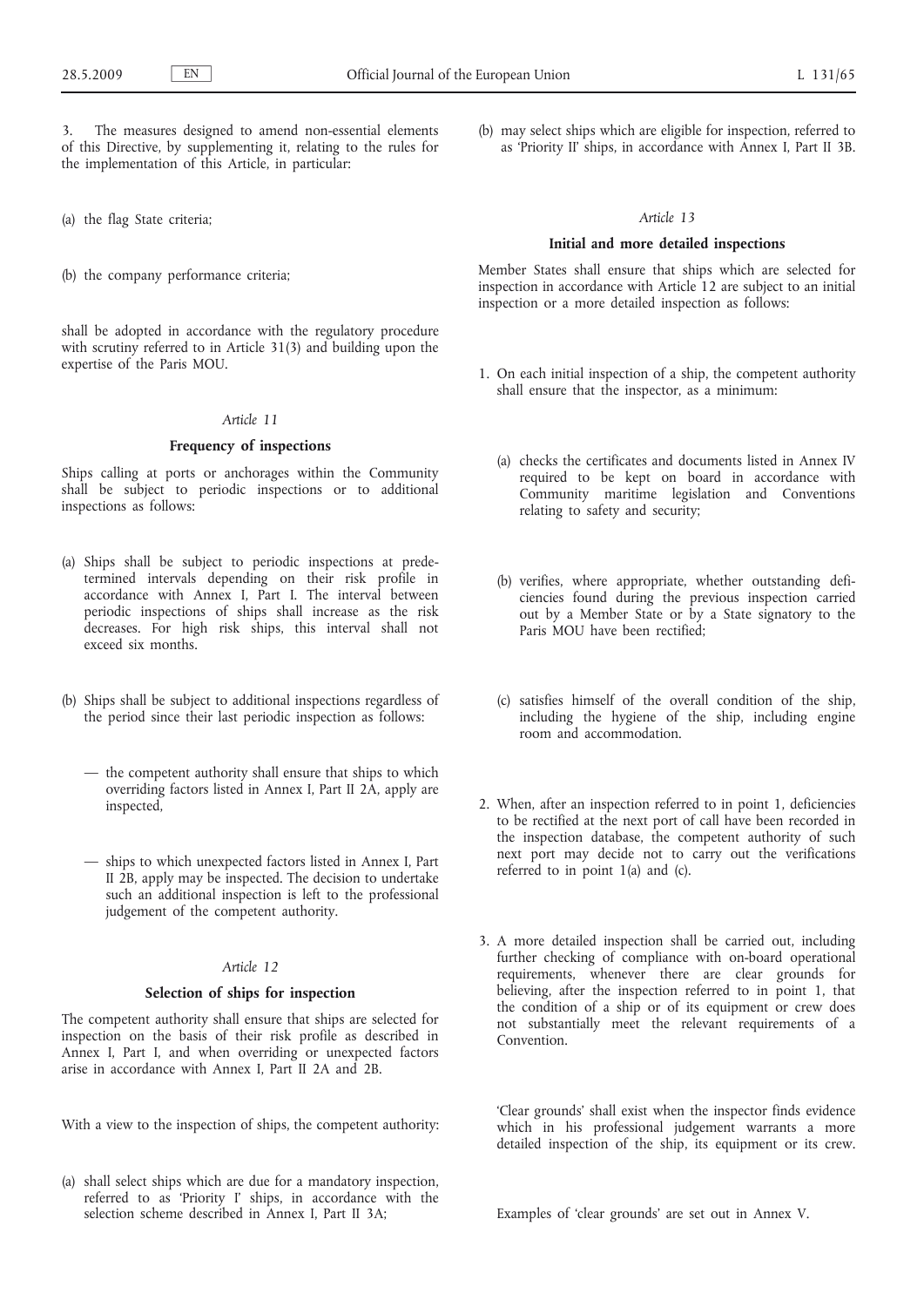# **Expanded inspections**

1. The following categories of ships are eligible to an expanded inspection in accordance with Annex I, Part II 3A and 3B:

— ships with a high risk profile,

- passenger ships, oil tankers, gas or chemical tankers or bulk carriers, older than 12 years of age,
- ships with a high risk profile or passenger ships, oil tankers, gas or chemical tankers or bulk carriers, older than 12 years of age, in cases of overriding or unexpected factors,
- ships subject to a re-inspection following a refusal of access order issued in accordance with Article 16.

2. The operator or master of the ship shall ensure that sufficient time is available in the operating schedule to allow the expanded inspection to be carried out.

Without prejudice to control measures required for security purposes, the ship shall remain in the port until the inspection is completed.

3. On receipt of a pre-notification provided by a ship eligible for a periodic expanded inspection, the competent authority shall inform the ship if no expanded inspection will be carried out.

4. The scope of an expanded inspection, including the risk areas to be covered, is set out in Annex VII. The Commission shall, in accordance with the procedures referred to in Article 31(2), adopt measures for the implementation of Annex VII.

#### *Article 15*

#### **Safety and security guidelines and procedures**

1. Member States shall ensure that their inspectors follow the procedures and guidelines specified in Annex VI.

2. As far as security checks are concerned, Member States shall apply the relevant procedures set out in Annex VI to this Directive to all ships referred to in Articles 3(1), 3(2) and 3(3) of Regulation (EC) No 725/2004 of the European Parliament and of the Council (1), calling at their ports and anchorages, unless they fly the flag of the port State of inspection.

The provisions of Article 14 of this Directive concerning expanded inspections shall apply to ro-ro ferries and high-speed passenger craft, referred to in Article 2(a) and (b) of Directive  $1999/35/EC.$ 

When a ship has been surveyed in accordance with Articles 6 and 8 of Directive 1999/35/EC by a host State which is not the flag State of the ship, such specific survey shall be recorded as a more detailed or an expanded inspection, as relevant, in the inspection database and taken into account for the purposes of Articles 10, 11 and 12 of this Directive and for calculating the fulfilment of the inspection commitment of each Member State in as much as all the items referred to in Annex VII to this Directive are covered.

Without prejudice to a prevention of operation of a ro-ro ferry or a high-speed passenger craft decided in accordance with Article 10 of Directive 1999/35/EC, the provisions of this Directive concerning rectification of deficiencies, detention, refusal of access, follow-up to inspections, detentions and refusal of access, as appropriate, shall apply.

If necessary, the Commission may, in accordance with the procedure referred to in Article 31(2), adopt the rules for the harmonised implementation of paragraphs 1 and 2 of this Article.

#### *Article 16*

# **Access refusal measures concerning certain ships**

1. A Member State shall ensure that any ship which:

- flies the flag of a State whose detention rate falls into the black list, adopted in accordance with the Paris MOU on the basis of information recorded in the inspection database and as published annually by the Commission, and has been detained or has been issued with a prevention of operation order under Directive 1999/35/EC more than twice in the course of the preceding 36 months in a port or anchorage of a Member State or of a State signatory of the Paris MOU, or
- flies the flag of a State whose detention rate falls into the grey list, adopted in accordance with the Paris MOU on basis of information recorded in the inspection database and as published annually by the Commission, and has been detained or has been issued with a prevention of operation order under Directive 1999/35/EC more than twice in the course of the preceding 24 months in a port or anchorage of a Member State or of a State signatory of the Paris MOU,

is refused access to its ports and anchorages, except in the situations described in Article 21(6).

<sup>(</sup> 1) OJ L 129, 29.4.2004, p. 6.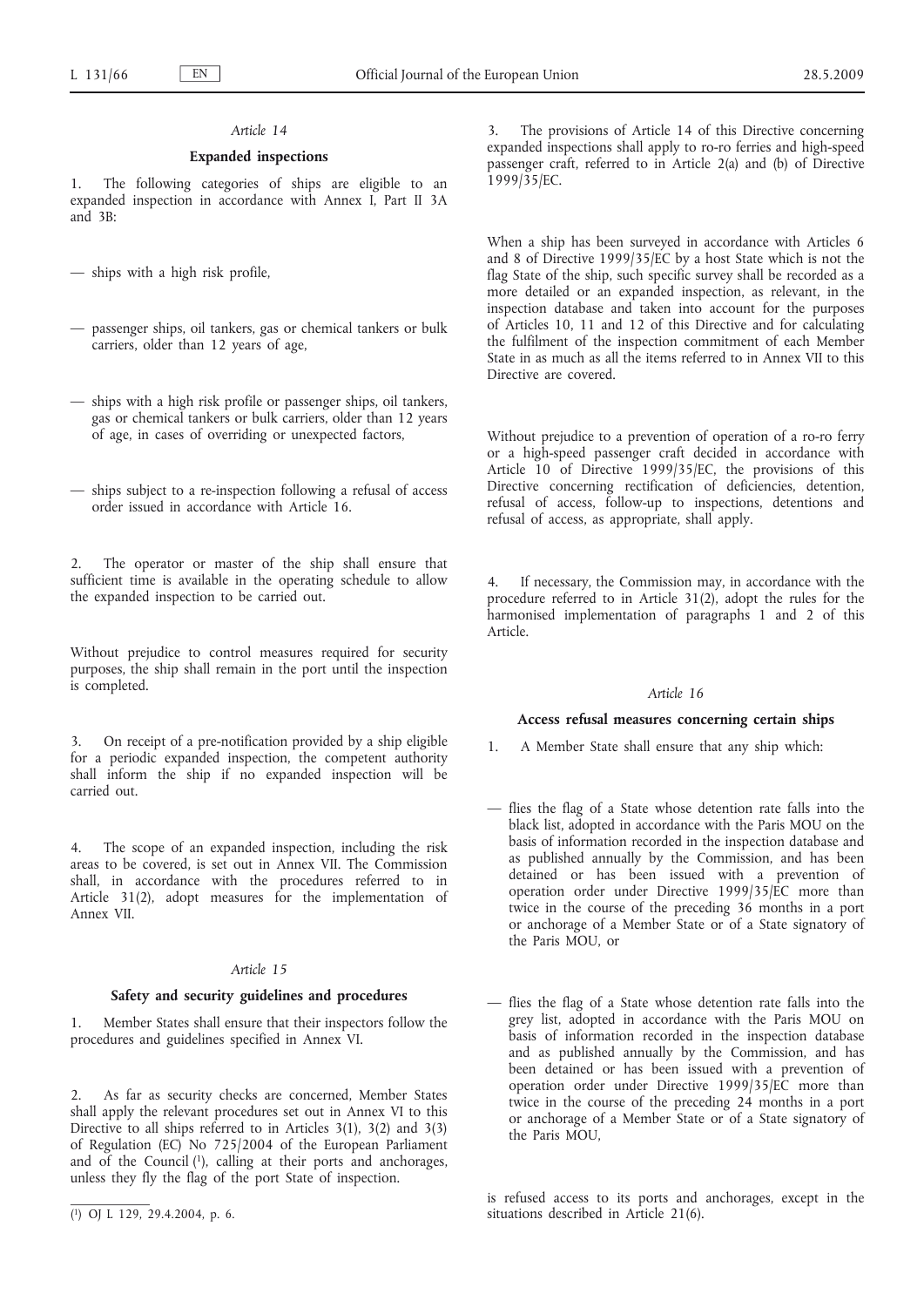Refusal of access shall become applicable as soon as the ship leaves the port or anchorage where it has been the subject of a third detention and where a refusal of access order has been issued.

2. The refusal of access order shall be lifted only after a period of three months has passed from the date of issue of the order and when the conditions in paragraphs 3 to 9 of Annex VIII are met.

If the ship is subject to a second refusal of access, the period shall be 12 months.

3. Any subsequent detention in a port or anchorage within the Community shall result in the ship being refused access to any port and anchorage within the Community. This third refusal of access order may be lifted after a period of 24 months has passed from the issue of the order and only if:

- the ship flies the flag of a State whose detention rate falls neither into the black list nor the grey list referred to in paragraph 1,
- the statutory and classification certificates of the ship are issued by an organisation or organisations recognised under Regulation (EC) No 391/2009 of the European Parliament and of the Council of 23 April 2009 on common rules and standards for ship inspection and survey organisations (recast)  $(1)$ ,
- the ship is managed by a company with a high performance according to Annex I, Part I.1, and
- the conditions in paragraphs 3 to 9 of Annex VIII are met.

Any ship not meeting the criteria specified in this paragraph, after a period of 24 months has passed from the issue of the order, shall be permanently refused access to any port and anchorage within the Community.

4. Any subsequent detention in a port or anchorage within the Community after the third refusal of access shall result in the ship being permanently refused access to any port and anchorage within the Community.

5. For the purpose of this Article, Member States shall comply with the procedures laid down in Annex VIII.

#### *Article 17*

# **Report of inspection to the master**

On completion of an inspection, a more detailed inspection or an expanded inspection, the inspector shall draw up  $\hat{a}$  report in accordance with Annex IX. The ship's master shall be provided with a copy of the inspection report.

#### *Article 18*

## **Complaints**

All complaints shall be subject to a rapid initial assessment by the competent authority. This assessment shall make it possible to determine whether a complaint is justified.

Should that be the case, the competent authority shall take the necessary action on the complaint, in particular, ensuring that anyone directly concerned by that complaint can make their views known.

Where the competent authority deems the complaint to be manifestly unfounded, it shall inform the complainant of its decision and of the reasons therefor.

The identity of the complainant shall not be revealed to the master or the shipowner of the ship concerned. The inspector shall ensure confidentiality during any interviews of crew members.

Member States shall inform the flag State administration, with a copy to the International Labour Organisation (ILO) if appropriate, of complaints not manifestly unfounded and of followup actions taken.

## *Article 19*

# **Rectification and detention**

1. The competent authority shall be satisfied that any deficiencies confirmed or revealed by the inspection are, or will be, rectified in accordance with the Conventions.

In the case of deficiencies which are clearly hazardous to safety, health or the environment, the competent authority of the port State where the ship is being inspected shall ensure that the ship is detained or that the operation in the course of which the deficiencies are revealed is stopped. The detention order or stoppage of an operation shall not be lifted until the hazard is removed or until such authority establishes that the ship can, subject to any necessary conditions, proceed to sea or the operation be resumed without risk to the safety and health of passengers or crew, or risk to other ships, or without there being an unreasonable threat of harm to the marine environment.

<sup>(</sup> 1) See page 11 of this Official Journal.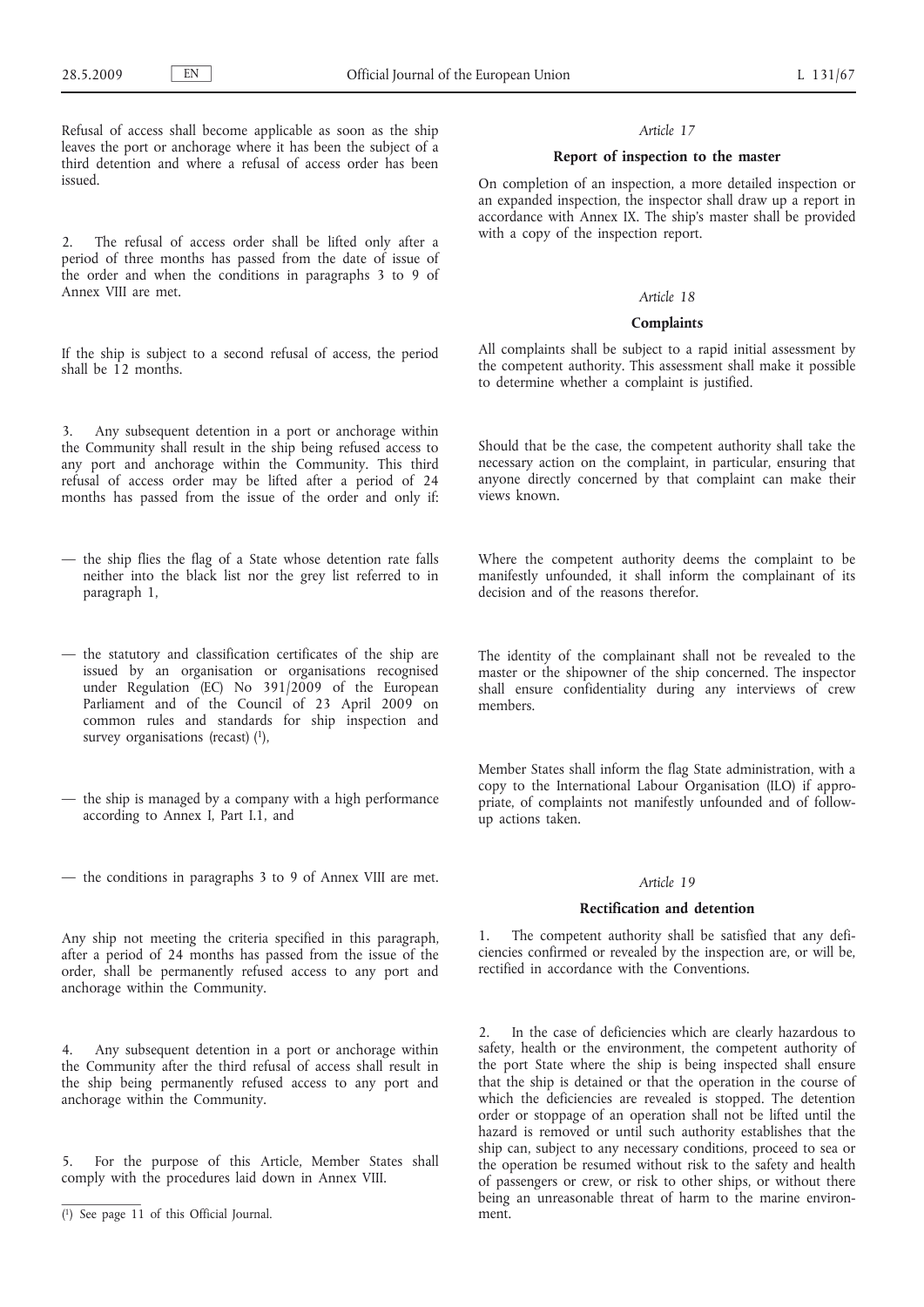When exercising his professional judgement as to whether or not a ship is to be detained, the inspector shall apply the criteria set out in Annex X.

If the inspection reveals that the ship is not equipped with a functioning voyage data recorder, when use of such recorder is compulsory in accordance with Directive 2002/59/EC, the competent authority shall ensure that the ship is detained.

If such deficiency cannot be readily rectified in the port of detention, the competent authority may either allow the ship to proceed to the appropriate repair yard nearest to the port of detention where it may be readily rectified or require the deficiency to be rectified within a maximum period of 30 days, as provided for in the guidelines developed by the Paris MOU. For these purposes, the procedures laid down in Article 21 shall apply.

In exceptional circumstances, where the overall condition of a ship is obviously substandard, the competent authority may suspend the inspection of that ship until the responsible parties take the steps necessary to ensure that it complies with the relevant requirements of the Conventions.

6. In the event of detention, the competent authority shall immediately inform, in writing and including the report of inspection, the flag State administration or, when this is not possible, the Consul or, in his absence, the nearest diplomatic representative of that State, of all the circumstances in which intervention was deemed necessary. In addition, nominated surveyors or recognised organisations responsible for the issue of classification certificates or statutory certificates in accordance with Conventions shall also be notified where relevant.

7. This Directive shall be without prejudice to the additional requirements of the Conventions concerning notification and reporting procedures related to port State control.

8. When port State control is exercised under this Directive, all possible efforts shall be made to avoid a ship being unduly detained or delayed. If a ship is unduly detained or delayed, the owner or operator shall be entitled to compensation for any loss or damage suffered. In any instance of alleged undue detention or delay the burden of proof shall lie with the owner or operator of the ship.

In order to alleviate port congestion, a competent authority may allow a detained ship to be moved to another part of the port if it is safe to do so. However, the risk of port congestion shall not be a consideration when deciding on a detention or on a release from detention.

Port authorities or bodies shall cooperate with the competent authority with a view to facilitating the accommodation of detained ships.

10. The port authorities or bodies shall be informed at the earliest convenience when a detention order is issued.

#### *Article 20*

#### **Right of appeal**

1. The owner or operator of a ship or his representative in the Member State shall have a right of appeal against detention or refusal of access by the competent authority. An appeal shall not cause the detention or refusal of access to be suspended.

2. Member States shall establish and maintain appropriate procedures for this purpose in accordance with their national legislation.

The competent authority shall properly inform the master of a ship referred to in paragraph 1 of the right of appeal and the practical arrangements relating thereto.

4. When, as a result of an appeal or of a request made by the owner or the operator of a ship or his representative, a detention order or a refusal of access order is revoked or amended:

- (a) Member States shall ensure that the inspection database is amended accordingly without delay;
- (b) the Member State where the detention order or refusal of access order is issued shall, within 24 hours of such a decision, ensure that the information published in accordance with Article 26 is rectified.

#### *Article 21*

#### **Follow-up to inspections and detentions**

Where deficiencies referred to in Article 19(2) cannot be rectified in the port of inspection, the competent authority of that Member State may allow the ship concerned to proceed without undue delay to the appropriate repair yard nearest to the port of detention, as chosen by the master and the authorities concerned, where follow-up action can be taken, provided that the conditions determined by the competent authority of the flag State and agreed by that Member State are complied with. Such conditions shall ensure that the ship can proceed without risk to the safety and health of passengers or crew, or risk to other ships, or without there being an unreasonable threat of harm to the marine environment.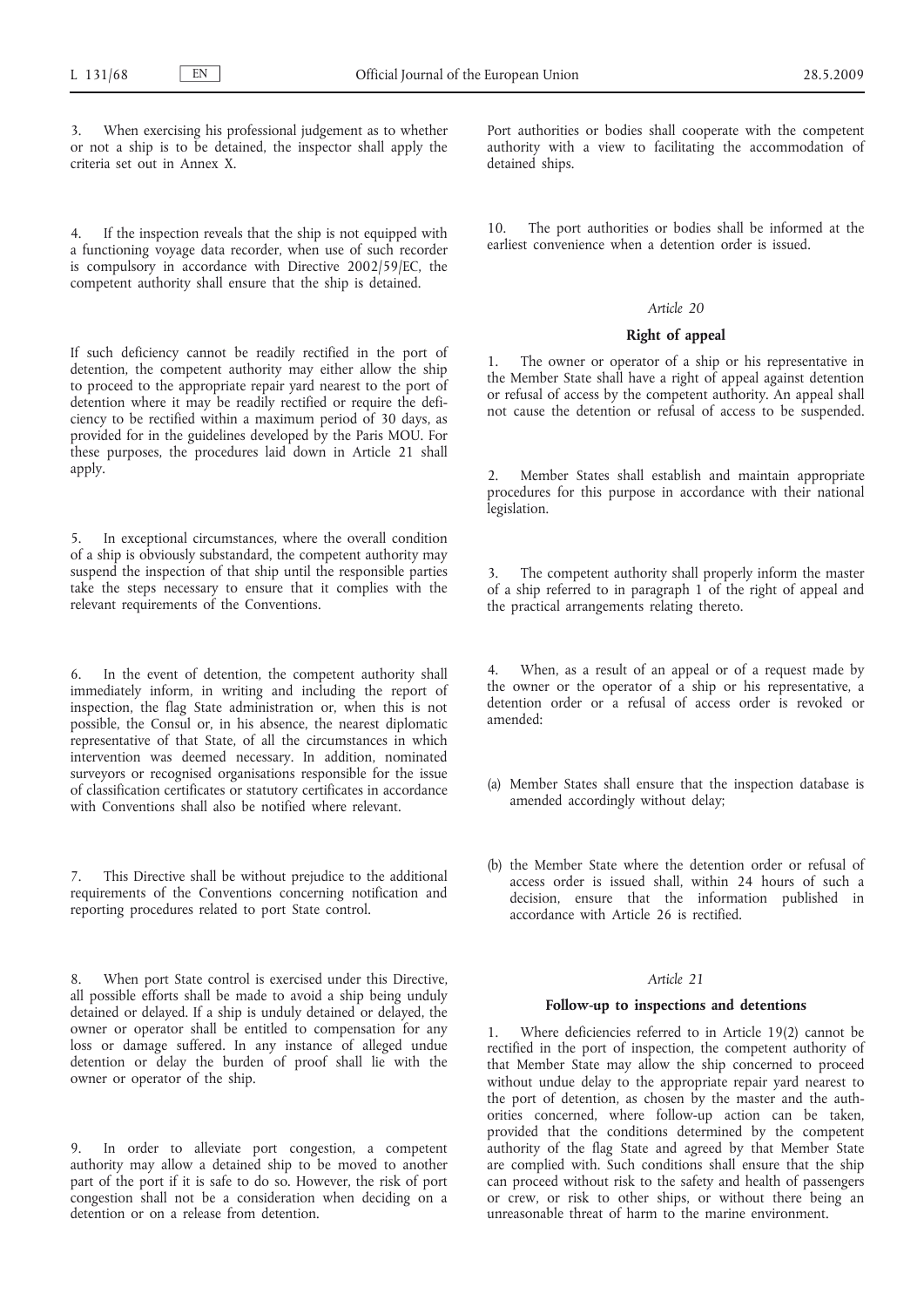2. Where the decision to send a ship to a repair yard is due to a lack of compliance with IMO Resolution A.  $744(18)$ , either with respect to a ship's documentation or with respect to a ship's structural failures and deficiencies, the competent authority may require that the necessary thickness measurements be carried out in the port of detention before the ship is allowed to sail.

3. In the circumstances referred to in paragraph 1, the competent authority of the Member State in the port of inspection shall notify the competent authority of the State where the repair vard is situated, the parties mentioned in Article 19(6) and any other authority as appropriate of all the conditions for the voyage.

The competent authority of a Member State receiving such notification shall inform the notifying authority of the action taken.

4. Member States shall take measures to ensure that access to any port or anchorage within the Community is refused to ships referred to in paragraph 1 which proceed to sea:

- (a) without complying with the conditions determined by the competent authority of any Member State in the port of inspection; or
- (b) which refuse to comply with the applicable requirements of the Conventions by not calling into the indicated repair yard.

Such refusal shall be maintained until the owner or operator provides evidence to the satisfaction of the competent authority of the Member State where the ship was found defective, demonstrating that the ship fully complies with all applicable requirements of the Conventions.

5. In the circumstances referred to in paragraph 4(a), the competent authority of the Member State where the ship was found defective shall immediately alert the competent authorities of all the other Member States.

In the circumstances referred to in paragraph 4(b), the competent authority of the Member State in which the repair yard lies shall immediately alert the competent authorities of all the other Member States.

Before denying entry, the Member State may request consultations with the flag administration of the ship concerned.

6. By way of derogation from the provisions of paragraph 4, access to a specific port or anchorage may be permitted by the relevant authority of that port State in the event of *force majeure* or overriding safety considerations, or to reduce or minimise the risk of pollution or to have deficiencies rectified, provided that adequate measures to the satisfaction of the competent authority of such Member State have been implemented by the owner, the operator or the master of the ship to ensure safe entry.

## *Article 22*

# **Professional profile of inspectors**

1. Inspections shall be carried out only by inspectors who fulfil the qualification criteria specified in Annex XI and who are authorised to carry out port State control by the competent authority.

2. When the required professional expertise cannot be provided by the competent authority of the port State, the inspector of that competent authority may be assisted by any person with the required expertise.

3. The competent authority, the inspectors carrying out port State control and the persons assisting them shall have no commercial interest either in the port of inspection or in the ships inspected, nor shall the inspectors be employed by, or undertake work on behalf of, non-governmental organisations which issue statutory and classification certificates or which carry out the surveys necessary for the issue of those certificates to ships.

4. Each inspector shall carry a personal document in the form of an identity card issued by his competent authority in accordance with Commission Directive  $96/40$ /EC of 25 June 1996 establishing a common model for an identity card for inspectors carrying out port State control (1).

5. Member States shall ensure that the competence of inspectors and their compliance with the minimum criteria referred to in Annex XI are verified, before authorising them to carry out inspections and periodically thereafter in the light of the training scheme referred to in paragraph 7.

6. Member States shall ensure that inspectors receive appropriate training in relation to changes to the port State control system applied in the Community as laid down in this Directive and amendments to the Conventions.

7. In cooperation with Member States, the Commission shall develop and promote a harmonised Community scheme for the training and assessment of competences of port State control inspectors by Member States.

<sup>(</sup> 1) OJ L 196, 7.8.1996, p. 8.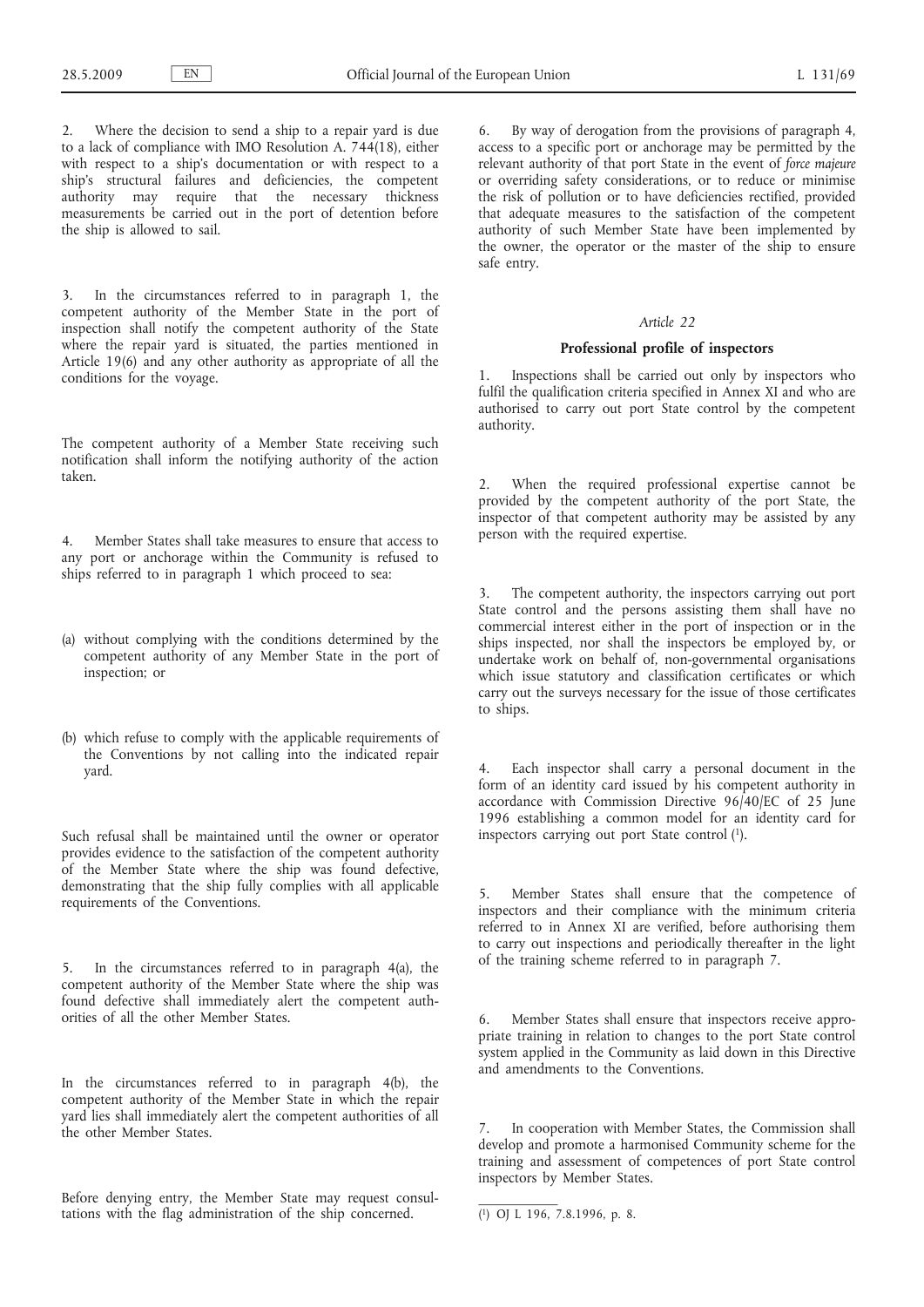## **Reports from pilots and port authorities**

1. Member States shall take appropriate measures to ensure that their pilots engaged on the berthing or unberthing of ships or engaged on ships bound for a port or in transit within a Member State immediately inform the competent authority of the port State or the coastal State, as appropriate, whenever they learn in the course of their normal duties that there are apparent anomalies which may prejudice the safe navigation of the ship, or which may pose a threat of harm to the marine environment.

2. If port authorities or bodies, in the course of their normal duties, learn that a ship within their port has apparent anomalies which may prejudice the safety of the ship or poses an unreasonable threat of harm to the marine environment, such authority or body shall immediately inform the competent authority of the port State concerned.

3. Member States shall require pilots and port authorities or bodies to report at least the following information, in electronic format whenever possible:

- ship information (name, IMO identification number, call sign and flag),
- sailing information (last port of call, port of destination),
- description of apparent anomalies found on board.

4. Member States shall ensure that proper follow-up action is taken on apparent anomalies notified by pilots and port authorities or bodies and shall record the details of action taken.

5. The Commission may, in accordance with the regulatory procedure referred to in Article 31(2), adopt measures for the implementation of this Article, including a harmonised electronic format and procedures for the reporting of apparent anomalies by pilots and port authorities or bodies and of follow-up action taken by Member States.

# *Article 24*

# **Inspection database**

The Commission shall develop, maintain and update the inspection database, building upon the expertise and experience under the Paris MOU.

The inspection database shall contain all the information required for the implementation of the inspection system set

up under this Directive and shall include the functionalities set out in Annex XII.

2. Member States shall take the appropriate measures to ensure that the information on the actual time of arrival and the actual time of departure of any ship calling at their ports and anchorages, together with an identifier of the port concerned, is transferred within a reasonable time to the inspection database through the Community maritime information exchange system 'SafeSeaNet' referred to in Article 3(s) of Directive 2002/59/EC. Once they have transferred such information to the inspection database through SafeSeaNet, Member States are exempted from the provision of data in accordance with paragraphs 1.2 and 2(a) and (b) of Annex XIV to this Directive.

3. Member States shall ensure that the information related to inspections performed in accordance with this Directive is transferred to the inspection database as soon as the inspection report is completed or the detention lifted.

Within 72 hours, Member States shall ensure that the information transferred to the inspection database is validated for publication purposes.

4. On the basis of the inspection data provided by Member States, the Commission shall be able to retrieve from the inspection database any relevant data concerning the implementation of this Directive, in particular on the risk profile of the ship, on ships' due for inspections, on ships' movement data and on the inspection commitments of each Member State.

Member States shall have access to all the information recorded in the inspection database which is relevant for implementing the inspection procedures of this Directive.

Member States and third signatories to the Paris MOU shall be granted access to any data they have recorded in the inspection database and to data on ships flying their flag.

# *Article 25*

## **Exchange of information and cooperation**

Each Member State shall ensure that its port authorities or bodies and other relevant authorities or bodies provide the competent port State control authority with the following types of information in their possession:

— information notified in accordance with Article 9 and Annex III,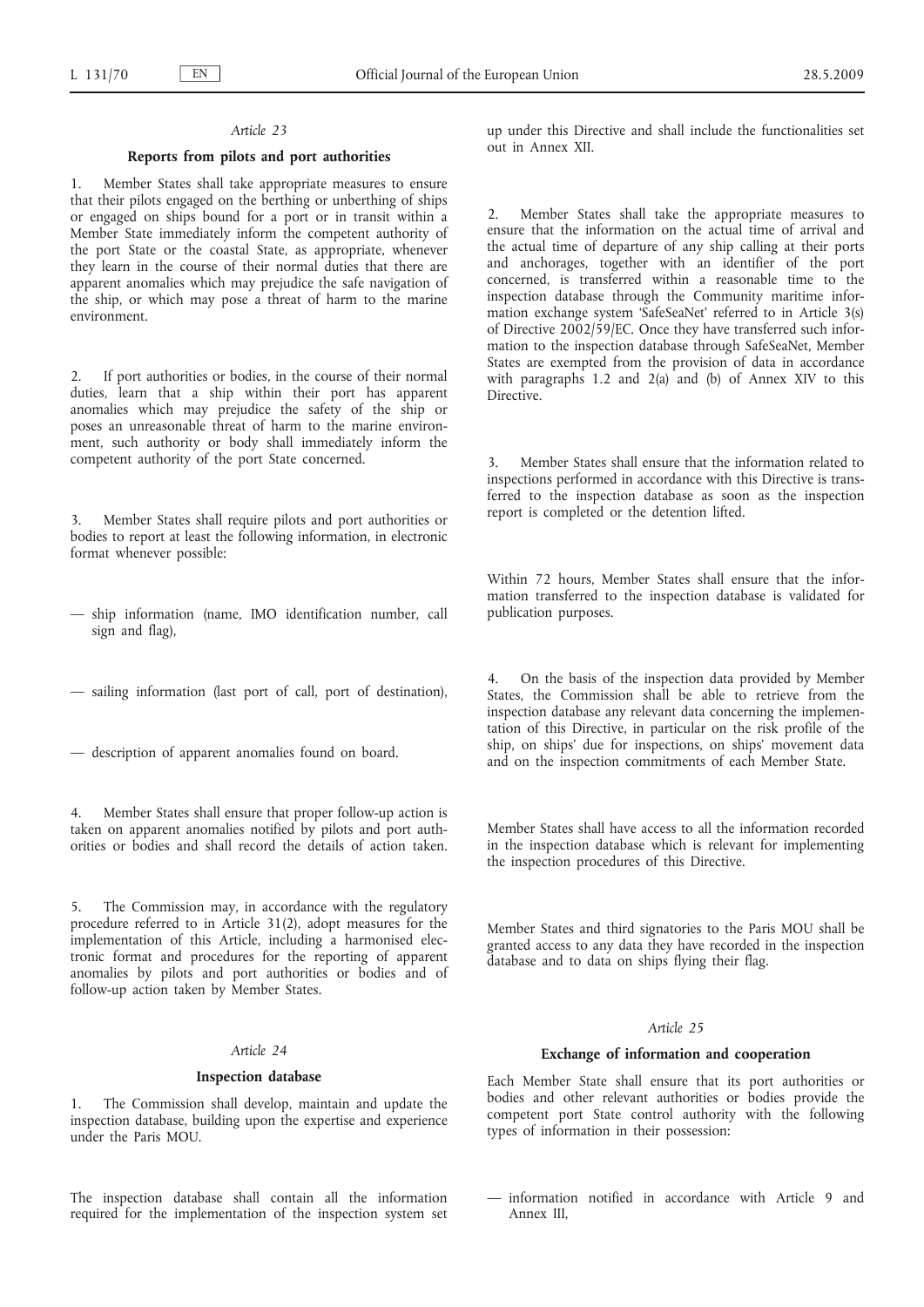- information concerning ships which have failed to notify any information according to the requirements of this Directive, and to Directive 2000/59/EC of the European Parliament and of the Council of 27 November 2000 on port reception facilities for ship-generated waste and cargo residues  $(1)$  and Directive 2002/59/EC, as well as, if appropriate, with Regulation (EC) No 725/2004,
- information concerning ships which have proceeded to sea without having complied with Articles 7 or 10 of Directive 2000/59/EC,
- information concerning ships which have been denied entry or expelled from port on security grounds,
- information on apparent anomalies in accordance with Article 23.

#### **Publication of information**

The Commission shall make available and maintain on a public website the information on inspections, detentions and refusals of access in accordance with Annex XIII, building upon the expertise and experience under the Paris MOU.

## *Article 27*

## **Publication of a list of companies with a low and very low performance**

The Commission shall establish and publish regularly on a public website information relating to companies whose performance, in view of determining the ship risk profile referred to in Annex I Part I, has been considered as low and very low for a period of three months or more.

The Commission shall adopt, in accordance with the regulatory procedure referred to in Article 31(2), the rules for the implementation of this Article, specifying in particular the modalities of the publication.

## *Article 28*

# **Reimbursement of costs**

1. Should the inspections referred to in Articles 13 and 14 confirm or reveal deficiencies in relation to the requirements of a Convention warranting the detention of a ship, all costs relating to the inspections in any normal accounting period shall be covered by the shipowner or the operator or by his representative in the port State.

2. All costs relating to inspections carried out by the competent authority of a Member State under the provisions of Articles 16 and 21(4) shall be charged to the owner or operator of the ship.

3. In the case of detention of a ship, all costs relating to the detention in port shall be borne by the owner or operator of the ship.

4. The detention shall not be lifted until full payment is made or a sufficient guarantee is given for reimbursement of the costs.

#### *Article 29*

#### **Data to monitor implementation**

Member States shall provide the Commission with the information listed in Annex XIV at the intervals stated in that Annex.

#### *Article 30*

## **Monitoring of compliance and performance of Member States**

In order to ensure the effective implementation of this Directive and to monitor the overall functioning of the Community's port State control regime in accordance with Article 2(b)(i) of Regulation (EC) No 1406/2002, the Commission shall collect the necessary information and carry out visits to Member States.

#### *Article 31*

# **Committee procedure**

1. The Commission shall be assisted by the Committee on Safe Seas and the Prevention of Pollution from Ships (COSS) created by Article 3 of Regulation (EC) No 2099/2002 of the European Parliament and of the Council (2).

Where reference is made to this paragraph, Articles 5 and 7 of Decision 1999/468/EC shall apply, having regard to the provisions of Article 8 thereof.

The period laid down in Article 5(6) of Decision 1999/468/EC shall be set at three months.

3. Where reference is made to this paragraph, Article 5a(1) to (4) and Article 7 of Decision  $1999/468$  [EC shall apply, having regard to the provisions of Article 8 thereof.

# *Article 32*

#### **Amendment procedure**

The Commission shall:

(a) adapt the Annexes, except Annex I, in order to take into account amendments to Community legislation on maritime safety and security which have entered into force, and the Conventions, international codes and resolutions of relevant international organisations and developments in the Paris MOU:

<sup>(</sup> 1) OJ L 332, 28.12.2000, p. 81. (2) OJ L 324, 29.11.2002, p. 1.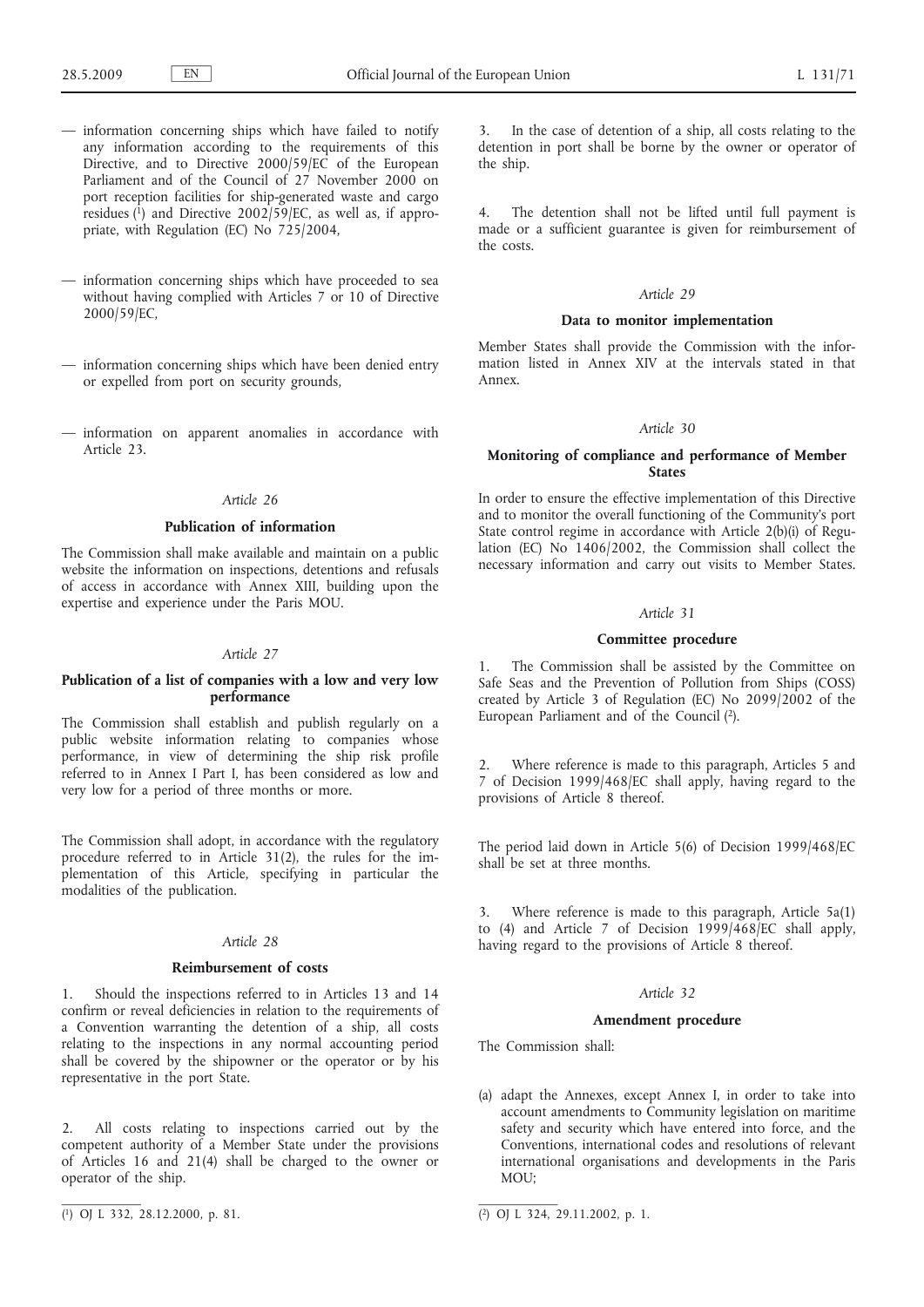(b) amend the definitions referring to Conventions, international codes and resolutions and Community legislation which are relevant for the purposes of this Directive.

Those measures, designed to amend non-essential elements of this Directive, shall be adopted in accordance with the regulatory procedure with scrutiny referred to in Article 31(3).

The amendments to the international instruments referred to in Article 2 may be excluded from the scope of this Directive, pursuant to Article 5 of Regulation (EC) No 2099/2002.

# *Article 33*

# **Implementing rules**

When establishing the implementing rules referred to in Articles 8(4), 10(3), 14(4), 15(4), 23(5) and 27 in accordance with the procedures referred to in Article 31(2) and (3), the Commission shall take specific care that these rules take into account the expertise and the experience gained with the inspection system in the Community and the Paris MOU region.

#### *Article 34*

# **Penalties**

Member States shall lay down a system of penalties for the breach of national provisions adopted pursuant to this Directive and shall take all the measures necessary to ensure that those penalties are applied. The penalties provided for shall be effective, proportionate and dissuasive.

#### *Article 35*

# **Review**

The Commission shall review the implementation of this Directive no later than 30 June 2012. The review will examine, inter alia, the fulfilment of the overall Community inspection commitment laid down in Article 5, the number of port State control inspectors in each Member State, the number of inspections carried out, and the compliance with the annual inspection commitment by each Member State and the implementation of Articles 6, 7 and 8.

The Commission shall communicate the findings of the review to the European Parliament and the Council and shall determine on the basis of the review whether it is necessary to propose an amending Directive or further legislation in this area.

#### *Article 36*

#### **Implementation and notification**

1. Member States shall adopt and publish, by 31 December 2010, the laws, regulations and administrative provisions necessary to comply with this Directive.

They shall apply those provisions from 1 January 2011.

2. When Member States adopt those measures, they shall contain a reference to this Directive or be accompanied by such a reference on the occasion of their official publication. They shall also include a statement that references in existing laws, regulations and administrative provisions to the Directive repealed by this Directive shall be construed as references to this Directive. Member States shall determine how such reference is to be made and how that statement is to be formulated.

3. Member States shall communicate to the Commission the text of the main provisions of national law adopted in the field covered by this Directive.

In addition, the Commission shall inform the European Parliament and the Council on a regular basis of progress in the implementation of this Directive within the Member States, in particular with a view to a uniform application of the inspection system in the Community.

#### *Article 37*

#### **Repeal**

Directive 95/21/EC, as amended by the Directives listed in Annex XV, Part A, is hereby repealed, with effect from 1 January 2011, without prejudice to the obligations of Member States relating to the time limits for transposition into national law of the Directives set out in Annex XV, Part B.

References to the repealed Directive shall be construed as references to this Directive and shall be read in accordance with the correlation table set out in Annex XVI to this Directive.

## *Article 38*

#### **Entry into force**

This Directive shall enter into force on the 20th day following its publication in the *Official Journal of the European Union*.

#### *Article 39*

#### **Addressees**

This Directive is addressed to the Member States.

Done at Strasbourg, 23 April 2009.

| For the European Parliament | For the Council |
|-----------------------------|-----------------|
| The President               | The President   |
| H.-G. PÖTTERING             | P. NEČAS        |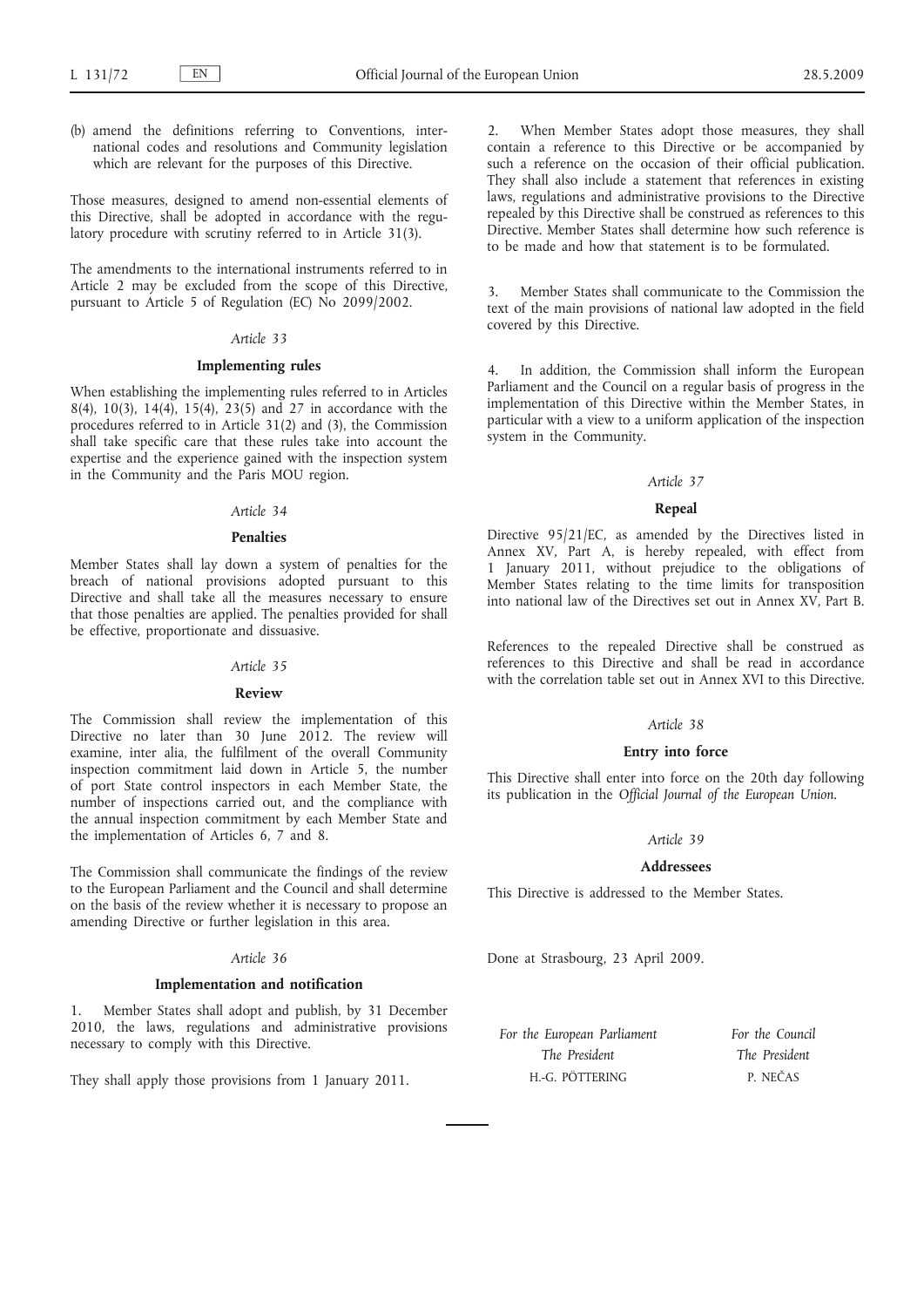# *ANNEX I*

#### **ELEMENTS OF THE COMMUNITY PORT STATE INSPECTION SYSTEM**

#### **(referred to in Article 5)**

The following elements shall be included in the Community Port State Inspection System:

I. Ship risk profile

The risk profile of a ship shall be determined by a combination of the following generic and historical parameters:

- 1. Generic parameters
	- (a) Type of ship

Passenger ships, oil and chemical tankers, gas carriers and bulk carriers shall be considered as posing a higher risk.

(b) Age of ship

Ships of more than 12 years old shall be considered as posing a higher risk.

- (c) Flag State performance
	- (i) Ships flying the flag of a State with a high detention rate within the Community and the Paris MOU region shall be considered as posing a higher risk.
	- (ii) Ships flying the flag of a State with a low detention rate within the Community and the Paris MOU region shall be considered as posing a lower risk.
	- (iii) Ships flying the flag of a State for which an audit has been completed and, where relevant, a corrective action plan submitted, both in accordance with the Framework and procedures for the Voluntary IMO Member State Audit Scheme shall be considered as posing a lower risk. As soon as the measures referred to in Article 10(3) are adopted, the flag State of such a ship shall demonstrate compliance with the Code for the implementation of mandatory IMO instruments.
- (d) Recognised organisations
	- (i) Ships which have been delivered certificates from recognised organisations having a low or very low performance level in relation with their detention rates within the Community and the Paris MOU region shall be considered as posing a higher risk.
	- (ii) Ships which have been delivered certificates from recognised organisations having a high performance level in relation with their detention rates within the Community and the Paris MOU region shall be considered as posing a lower risk.
	- (iii) Ships with certificates issued by organisations recognised under the terms of Regulation (EC) No 391/2009.
- (e) Company performance
	- (i) Ships of a company with a low or very low performance as determined by its ships' deficiency and detention rates within the Community and the Paris MOU region shall be considered as posing a higher risk.
	- (ii) Ships of a company with a high performance as determined by its ships' deficiency and detention rates within the Community and the Paris MOU region shall be considered as posing a lower risk.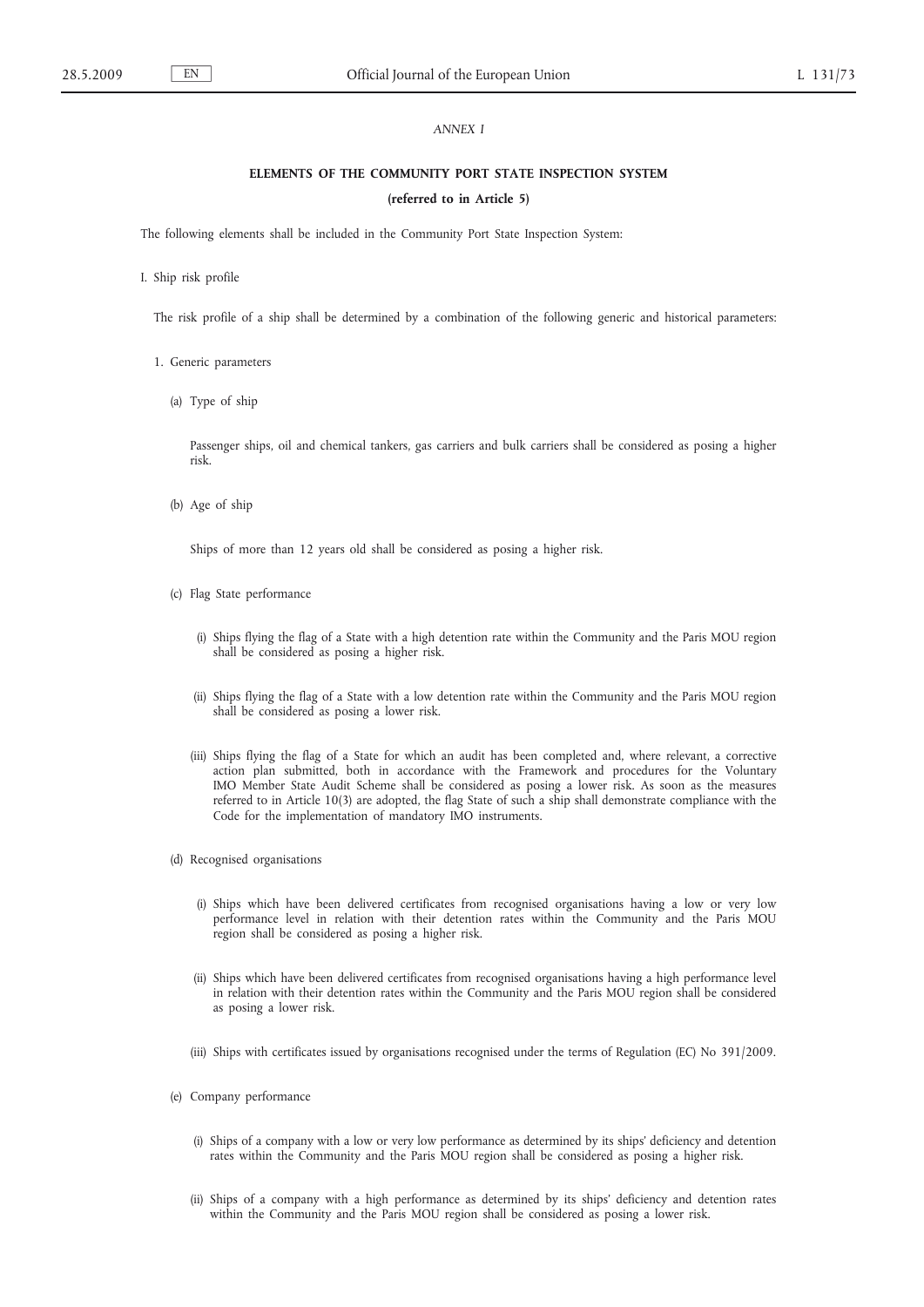#### 2. Historical parameters

- (i) Ships which have been detained more than once shall be considered as posing a higher risk.
- (ii) Ships which, during inspection(s) carried out within the period referred to in Annex II have had less than the number of deficiencies referred to in Annex II, shall be considered as posing a lower risk.
- (iii) Ships which have not been detained during the period referred to in Annex II, shall be considered as posing a lower risk.

The risk parameters shall be combined by using a weighting which reflects the relative influence of each parameter on the overall risk of the ship in order to determine the following ship risk profiles:

- high risk,
- standard risk,
- low risk.

In determining these risk profiles greater emphasis shall be given to the parameters for type of ship, flag State performance, recognised organisations and company performance.

- II. Inspection of ships
	- 1. Periodic inspections

Periodic inspections shall be carried out at predetermined intervals. Their frequency shall be determined by the ship risk profile. The interval between periodic inspections of high risk ships shall not exceed six months. The interval between periodic inspections of ships of other risk profiles shall increase as the risk decreases.

Member States shall carry out a periodic inspection on:

- Any ship with a high risk profile which has not been inspected in a port or anchorage within the Community or of the Paris MOU region during the last six months. High risk ships become eligible for inspection as from the fifth month.
- Any ship with a standard risk profile which has not been inspected in a port or anchorage within the Community or of the Paris MOU region during the last 12 months. Standard risk ships become eligible for inspection as from the 10th month.
- Any ship with a low risk profile which has not been inspected in a port or anchorage within the Community or of the Paris MOU region during the last 36 months. Low risk ships become eligible for inspection as from the 24th month.
- 2. Additional inspections

Ships, to which the following overriding or unexpected factors apply, are subject to an inspection regardless of the period since their last periodic inspection. However, the need to undertake an additional inspection on the basis of unexpected factors is left to the professional judgement of the inspector.

2A. Overriding factors

Ships to which the following overriding factors apply shall be inspected regardless of the period since their last periodic inspection:

- Ships which have been suspended or withdrawn from their class for safety reasons since the last inspection in the Community or in the Paris MOU region.
- Ships which have been the subject of a report or notification by another Member State.
- Ships which cannot be identified in the inspection database.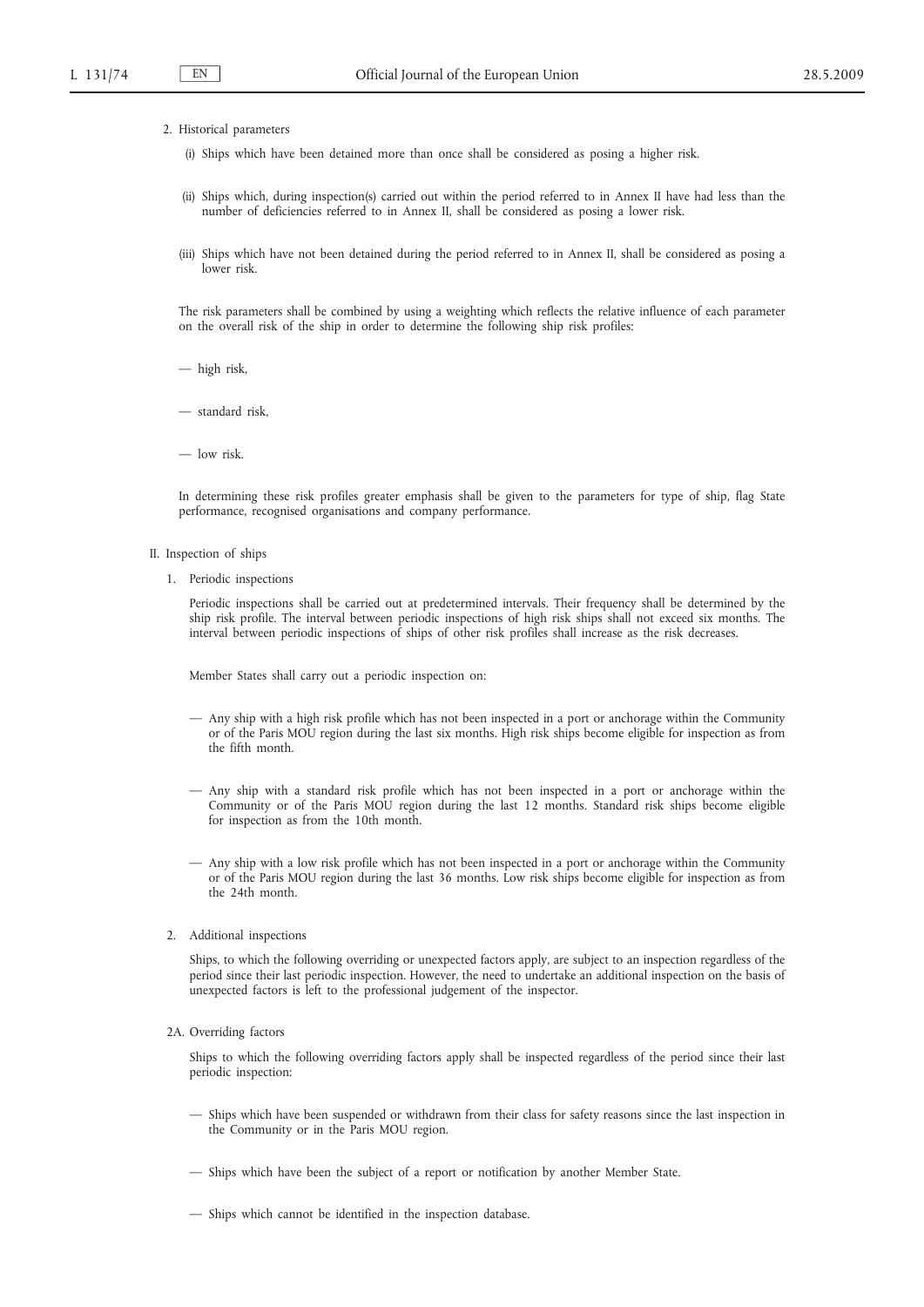- Ships which:
	- have been involved in a collision, grounding or stranding on their way to the port,
	- have been accused of an alleged violation of the provisions on discharge of harmful substances or effluents, or
	- have manoeuvred in an erratic or unsafe manner whereby routing measures, adopted by the IMO, or safe navigation practices and procedures have not been followed.
- 2B. Unexpected factors

Ships to which the following unexpected factors apply may be subject to inspection regardless of the period since their last periodic inspection. The decision to undertake such an additional inspection is left to the professional judgement of the competent authority:

- Ships which have not complied with the applicable version of IMO Recommendation on navigation through the entrances to the Baltic Sea.
- Ships carrying certificates issued by a formerly recognised organisation whose recognition has been withdrawn since the last inspection in the Community or in the Paris MOU region.
- Ships which have been reported by pilots or port authorities or bodies as having apparent anomalies which may prejudice their safe navigation or pose a threat of harm to the environment in accordance with Article 23 of this Directive.
- Ships which have failed to comply with the relevant notification requirements referred to in Article 9 of this Directive, in Directive 2000/59/EC, Directive 2002/59/EC and if appropriate in Regulation (EC) No 725/2004.
- Ships which have been the subject of a report or complaint by the master, a crew member, or any person or organisation with a legitimate interest in the safe operation of the ship, on-board living and working conditions or the prevention of pollution, unless the Member State concerned deems the report or complaint to be manifestly unfounded.
- Ships which have been previously detained more than three months ago.
- Ships which have been reported with outstanding deficiencies, except those for which deficiencies had to be rectified within 14 days after departure, and for deficiencies which had to be rectified before departure.
- Ships which have been reported with problems concerning their cargo, in particular noxious and dangerous cargoes.
- Ships which have been operated in a manner posing a danger to persons, property or the environment.
- Ships where information from a reliable source became known, to the effect that their risk parameters differ from those recorded and the risk level is thereby increased.
- 3. Selection scheme
- 3A. Priority I ships shall be inspected as follows:
	- (a) An expanded inspection shall be carried out on:
		- any ship with a high risk profile not inspected in the last six months,
		- any passenger ship, oil tanker, gas or chemical tanker or bulk carrier, older than 12 years of age, with a standard risk profile not inspected in the last 12 months.
	- (b) An initial or a more detailed inspection, as appropriate, shall be carried out on:
		- any ship other than a passenger ship, an oil tanker, a gas or chemical tanker or a bulk carrier, older than 12 years of age, with a standard risk profile not inspected in the last 12 months.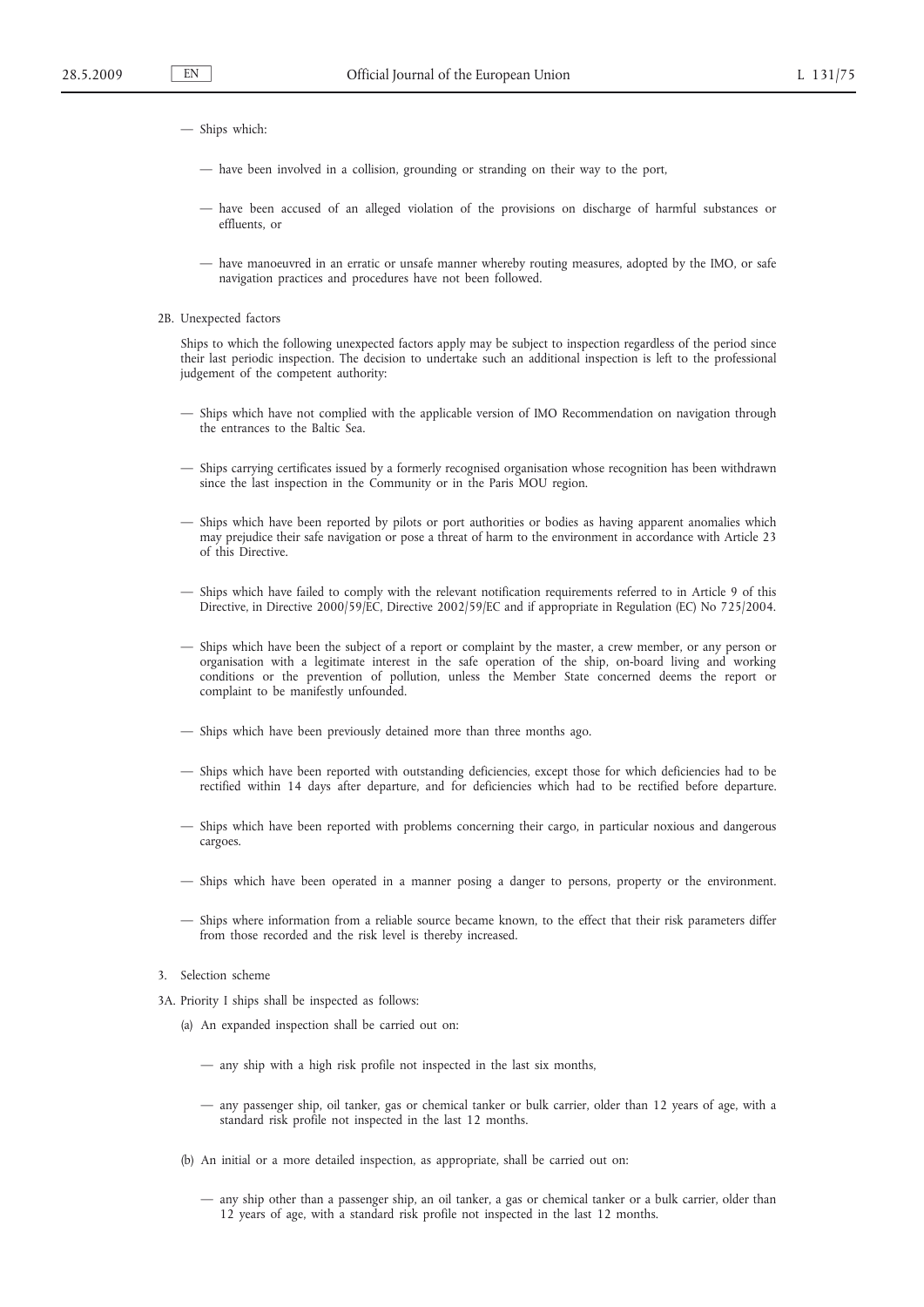- (c) In case of an overriding factor:
	- A more detailed or an expanded inspection, according to the professional judgement of the inspector, shall be carried out on any ship with a high risk profile and on any passenger ship, oil tanker, gas or chemical tanker or bulk carrier, older than 12 years of age.
	- A more detailed inspection shall be carried out on any ship other than a passenger ship, an oil tanker, a gas or chemical tanker or a bulk carrier, older than 12 years of age.
- 3B. Where the competent authority decides to inspect a Priority II ship, the following shall apply:
	- (a) An expanded inspection shall be carried out on:
		- any ship with a high risk profile not inspected in the last five months,
		- any passenger ship, oil tanker, gas or chemical tanker or bulk carrier, older than 12 years of age, with a standard risk profile not inspected in the last 10 months, or
		- any passenger ship, oil tanker, gas or chemical tanker or bulk carrier, older than 12 years of age, with a low risk profile not inspected in the last 24 months.
	- (b) An initial or a more detailed inspection, as appropriate, shall be carried out on:
		- any ship other than a passenger ship, an oil tanker, a gas or chemical tanker or a bulk carrier, older than 12 years of age, with a standard risk profile not inspected in the last 10 months, or
		- any ship other than a passenger ship, an oil tanker, a gas or chemical tanker or a bulk carrier, older than 12 years of age, with a low risk profile not inspected in the last 24 months.
	- (c) In case of an unexpected factor:
		- a more detailed or an expanded inspection according to the professional judgement of the inspector, shall be carried out on any ship with a high risk profile or any passenger ship, oil tanker, gas or chemical tanker or bulk carrier, older than 12 years of age,
		- a more detailed inspection shall be carried out on any ship other than a passenger ship, an oil tanker, a gas or chemical tanker or a bulk carrier, older than 12 years of age.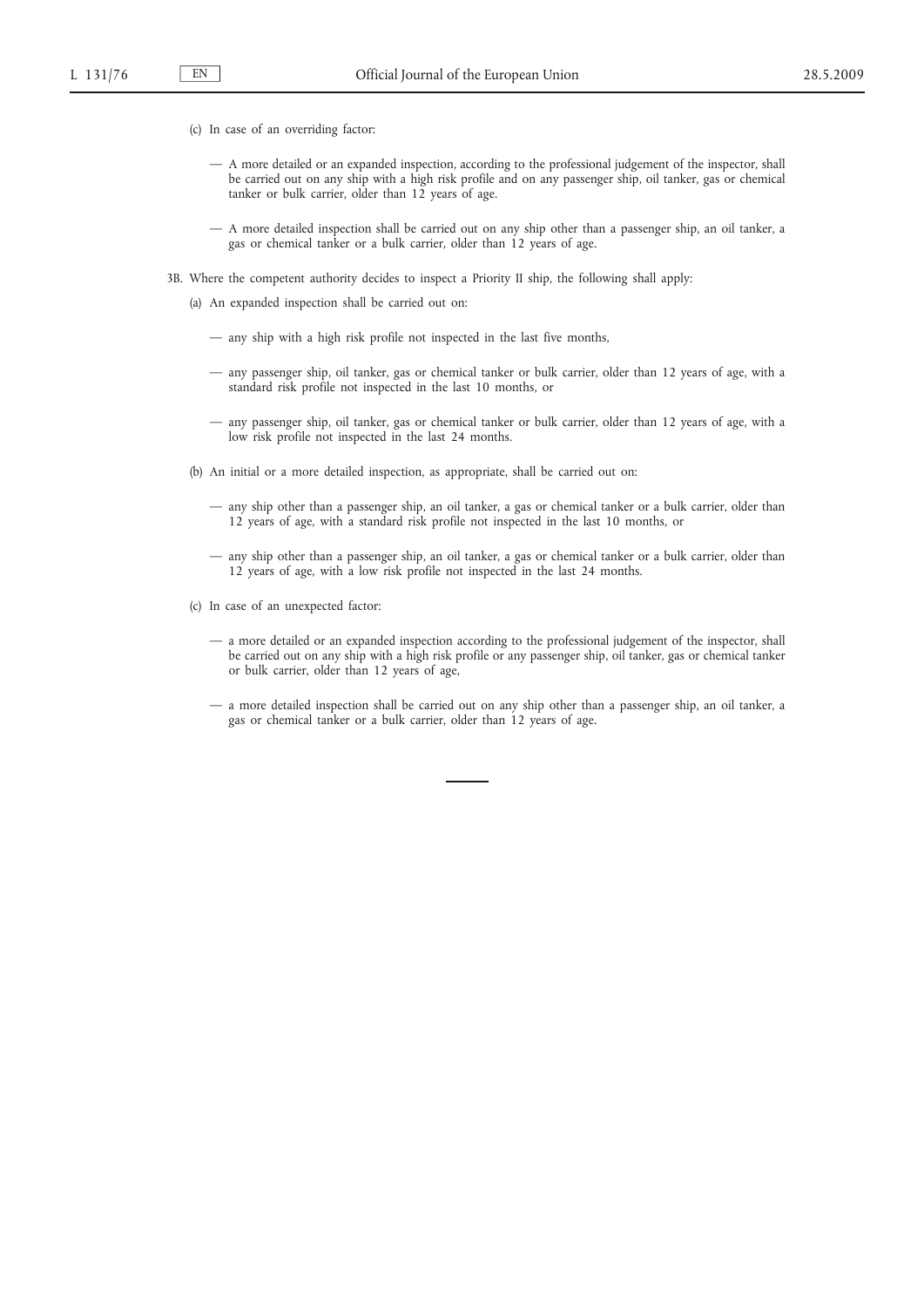# *ANNEX II*

# **DESIGN OF SHIP RISK PROFILE**

# **(referred to in Article 10(2))**

|                    |                                                                                                    |                 |                                                                                       | Profile                     |                  |                                         |                                                                                      |  |
|--------------------|----------------------------------------------------------------------------------------------------|-----------------|---------------------------------------------------------------------------------------|-----------------------------|------------------|-----------------------------------------|--------------------------------------------------------------------------------------|--|
|                    |                                                                                                    |                 |                                                                                       | High Risk Ship (HRS)        |                  | Standard Risk<br>Ship (SRS)             | Low Risk Ship (LRS)                                                                  |  |
| Generic parameters |                                                                                                    |                 |                                                                                       | Criteria                    | Weighting points | Criteria                                | Criteria                                                                             |  |
| $\mathbf{1}$       | Type of ship                                                                                       |                 | Chemical<br>tankship<br>Gas carrier<br>Oil tankship<br>Bulk carrier<br>Passenger ship | $\overline{2}$              |                  | All types                               |                                                                                      |  |
| $\overline{2}$     | Age of ship                                                                                        |                 |                                                                                       | all types $> 12$ y          | $\mathbf{1}$     |                                         | All ages                                                                             |  |
| 3a                 |                                                                                                    | <b>BGW-list</b> |                                                                                       | Black - VHR, HR,<br>M to HR | $\overline{2}$   |                                         | White                                                                                |  |
|                    | Flag                                                                                               |                 |                                                                                       | Black - MR                  | $\mathbf{1}$     |                                         |                                                                                      |  |
| 3 <sub>b</sub>     |                                                                                                    |                 | IMO-Audit                                                                             | $\overline{a}$              | $\overline{a}$   |                                         | Yes                                                                                  |  |
| 4a                 | organisation<br>Recognised                                                                         | Performance     | H                                                                                     | L,                          |                  |                                         | High                                                                                 |  |
|                    |                                                                                                    |                 | M                                                                                     | $\overline{a}$              | $\overline{a}$   |                                         | $\overline{a}$                                                                       |  |
|                    |                                                                                                    |                 | L                                                                                     | Low                         | $\mathbf{1}$     | neither a high risk nor a low risk ship | ÷,                                                                                   |  |
|                    |                                                                                                    |                 |                                                                                       |                             | <b>VL</b>        | Very Low                                |                                                                                      |  |
| 4b                 |                                                                                                    | EU recognised   |                                                                                       | $\overline{a}$              | $\overline{a}$   |                                         | Yes                                                                                  |  |
| 5                  | Company                                                                                            |                 | H                                                                                     | L                           | ä,               |                                         | High                                                                                 |  |
|                    |                                                                                                    | Performance     | M                                                                                     | $\overline{a}$              |                  |                                         | L,                                                                                   |  |
|                    |                                                                                                    |                 | L                                                                                     | Low                         | $\overline{2}$   |                                         | L.                                                                                   |  |
|                    |                                                                                                    |                 |                                                                                       |                             | VL               | Very low                                |                                                                                      |  |
|                    | Historical parameters                                                                              |                 |                                                                                       |                             |                  |                                         |                                                                                      |  |
| 6                  | Number of defi-<br>Deficiencies<br>ciencies recorded in<br>each insp. within<br>previous 36 months |                 |                                                                                       | Not eligible                |                  |                                         | $\leq$ 5 (and at least<br>one inspection<br>carried out in<br>previous<br>36 months) |  |
| 7                  | Detentions<br>Number of detentions<br>within previous<br>36 months                                 |                 |                                                                                       | $\geq$ 2 detentions         | $\mathbf{1}$     |                                         | No detention                                                                         |  |

HRS are ships which meet criteria to a total value of 5 or more weighting points.

LRS are ships which meet all the criteria of the Low Risk Parameters.

SRS are ships which are neither HRS nor LRS.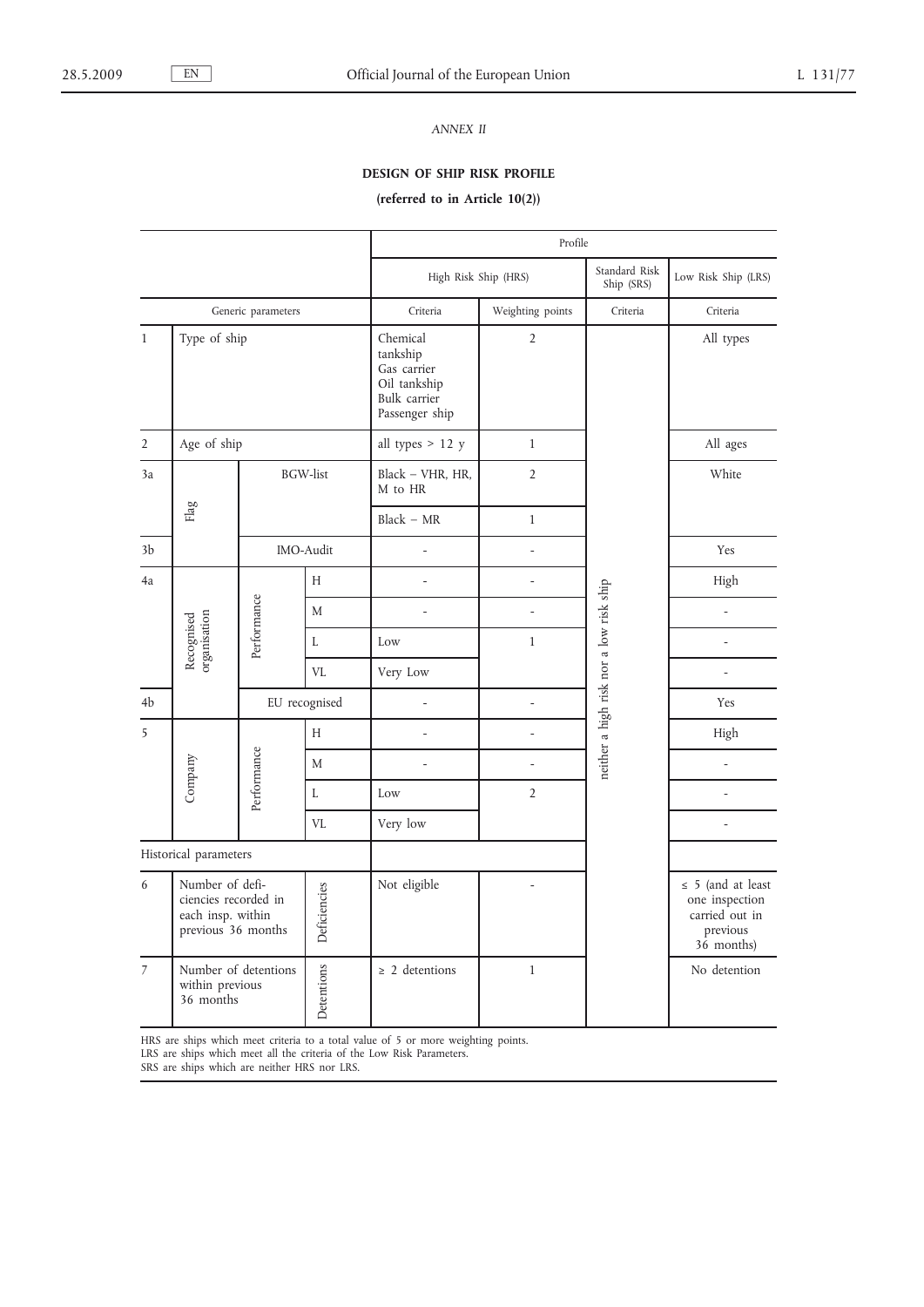# *ANNEX III*

## **NOTIFICATION**

#### **(referred to in Article 9(1))**

Information to be provided in accordance with Article 9(1):

The information listed below shall be submitted to the port authority or body or to the authority or body designated for that purpose at least three days before the expected time of arrival in the port or anchorage or before leaving the previous port or anchorage if the voyage is expected to take fewer than three days:

- (a) ship identification (name, call sign, IMO identification number or MMSI number);
- (b) planned duration of the call;
- (c) for tankers:
	- (i) configuration: single hull, single hull with SBT, double hull;
	- (ii) condition of the cargo and ballast tanks: full, empty, inerted;
	- (iii) volume and nature of the cargo;
- (d) planned operations at the port or anchorage of destination (loading, unloading, other);
- (e) planned statutory survey inspections and substantial maintenance and repair work to be carried out whilst in the port of destination;
- (f) date of last expanded inspection in the Paris MOU region.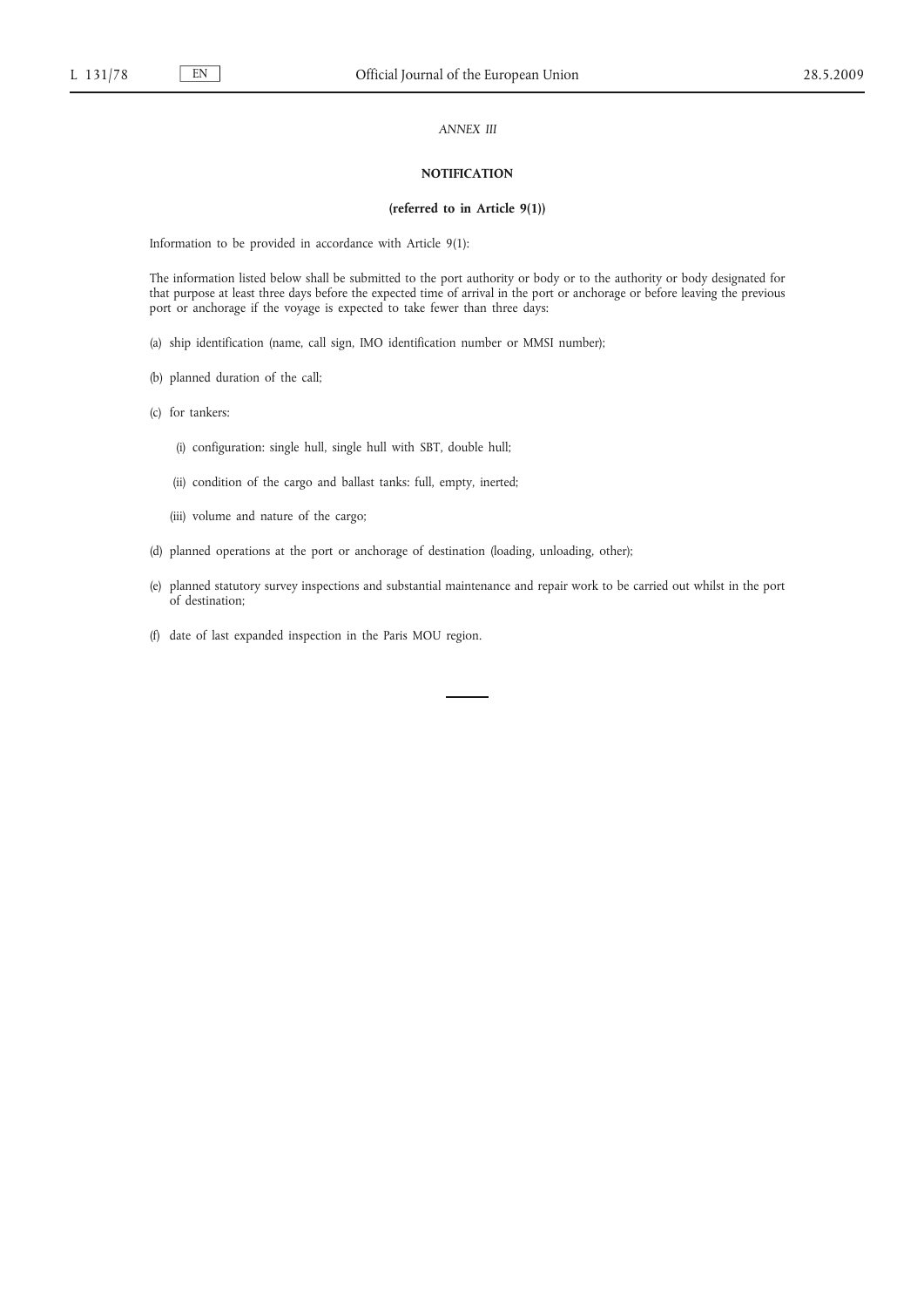# *ANNEX IV*

# **LIST OF CERTIFICATES AND DOCUMENTS**

# **(referred to in Article 13(1))**

- 1. International Tonnage Certificate (1969).
- 2. Passenger Ship Safety Certificate,
	- Cargo Ship Safety Construction Certificate,
	- Cargo Ship Safety Equipment Certificate,
	- Cargo Ship Safety Radio Certificate,
	- Exemption certificate, including, where appropriate, the list of cargoes,
	- Cargo Ship Safety Certificate.
- 3. International Ship Security Certificate (ISSC).
- 4. Continuous Synopsis Record.
- 5. International Certificate of Fitness for Carriage of Liquefied Gases in Bulk;
	- Certificate of Fitness for the Carriage of Liquefied Gases in Bulk.
- 6. International Certificate of Fitness for the Carriage of Dangerous Chemicals in Bulk;
	- Certificate of Fitness for the Carriage of Dangerous Chemicals in Bulk.
- 7. International Oil Pollution Prevention Certificate.
- 8. International Pollution Prevention Certificate for the Carriage of Noxious Liquid Substances in Bulk.
- 9. International Load Line Certificate (1966);
	- International Load Line Exemption Certificate.
- 10. Oil record book, parts I and II.
- 11. Cargo record book.
- 12. Minimum Safe Manning Document.
- 13. Certificates or any other documents required in accordance with the provisions of the STCW 78/95.
- 14. Medical certificates (see ILO Convention No 73 concerning Medical Examination of Seafarers).
- 15. Table of shipboard working arrangements (ILO Convention No 180 and STCW 78/95).
- 16. Records of hours of work and rest of seafarers (ILO Convention No 180).
- 17. Stability information.
- 18. Copy of the Document of Compliance and the Safety Management Certificate issued, in accordance with the International Management Code for the Safe Operation of Ships and for Pollution Prevention (SOLAS 74, Chapter IX).
- 19. Certificates as to the ship's hull strength and machinery installations issued by the recognised organisation in question (only to be required if the ship maintains its class with a recognised organisation).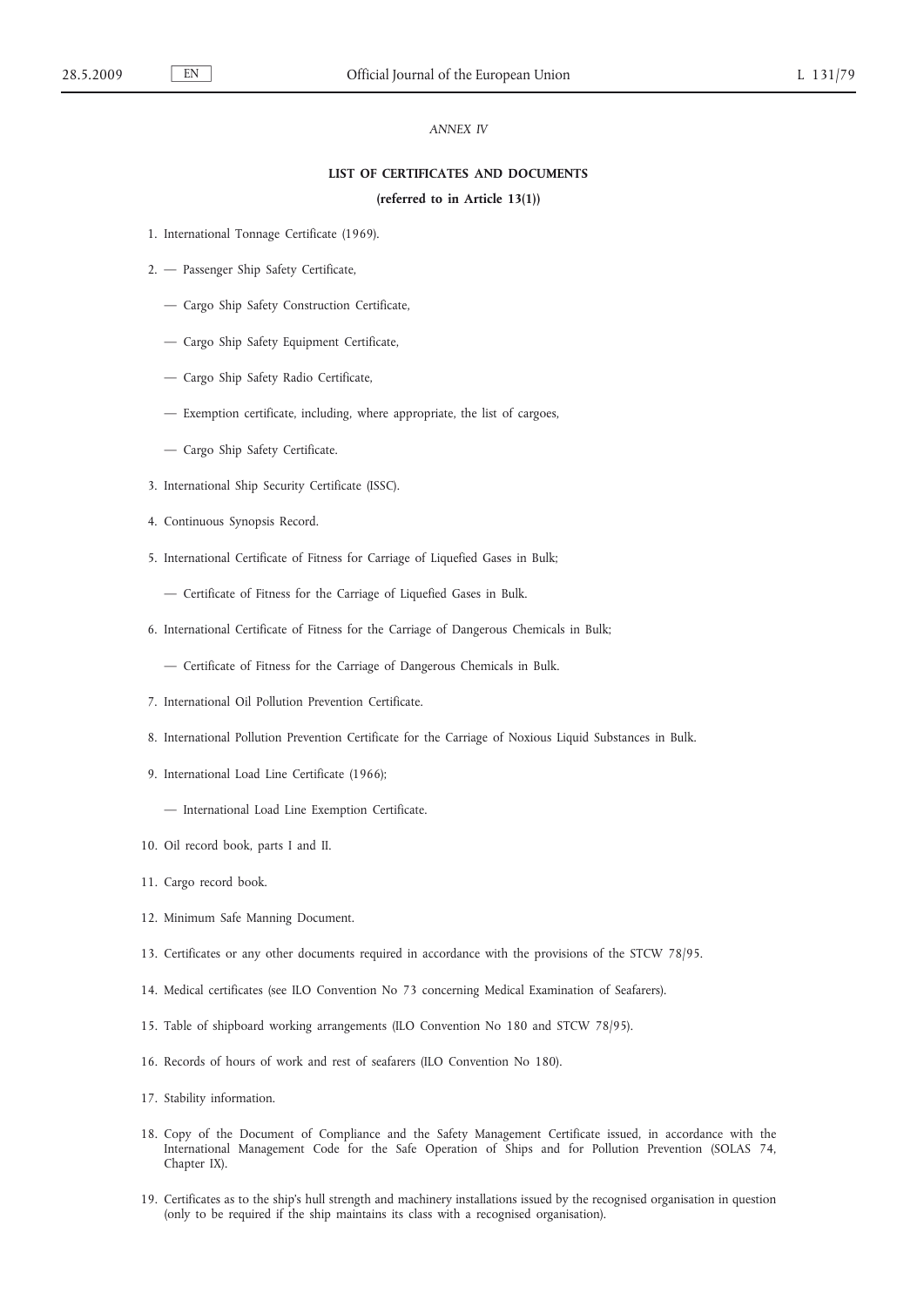- 20. Document of compliance with the special requirements for ships carrying dangerous goods.
- 21. High speed craft safety certificate and permit to operate high speed craft.
- 22. Dangerous goods special list or manifest, or detailed stowage plan.
- 23. Ship's log book with respect to the records of tests and drills, including security drills, and the log for records of inspection and maintenance of lifesaving appliances and arrangements and of fire fighting appliances and arrangements.
- 24. Special purpose ship safety certificate.
- 25. Mobile offshore drilling unit safety certificate.
- 26. For oil tankers, the record of oil discharge monitoring and control system for the last ballast voyage.
- 27. The muster list, fire control plan, and for passenger ships, a damage control plan.
- 28. Shipboard oil pollution emergency plan.
- 29. Survey report files (in case of bulk carriers and oil tankers).
- 30. Reports of previous port State control inspections.
- 31. For ro ro passenger ships, information on the A/A maximum ratio.
- 32. Document of authorisation for the carriage of grain.
- 33. Cargo securing manual.
- 34. Garbage management plan and garbage record book.
- 35. Decision support system for masters of passenger ships.
- 36. SAR cooperation plan for passenger ships trading on fixed routes.
- 37. List of operational limitations for passenger ships.
- 38. Bulk carrier booklet.
- 39. Loading and unloading plan for bulk carriers.
- 40. Certificate of insurance or any other financial security in respect of civil liability for oil pollution damage (International Convention on Civil Liability for Oil Pollution Damage, 1992).
- 41. Certificates required under Directive 2009/20/EC of the European Parliament and of the Council of 23 April 2009 on the insurance of shipowners for maritime claims (1).
- 42. Certificate required under Regulation (EC) No 392/2009 of the European Parliament and of the Council of 23 April 2009 on the liability of carriers of passengers by sea in the event of accidents (2).
- 43. International Air Pollution Prevention Certificate.
- 44. International Sewage Pollution Prevention Certificate.

<sup>(</sup> 1) See page 128 of this Official Journal. ( 2) See page 24 of this Official Journal.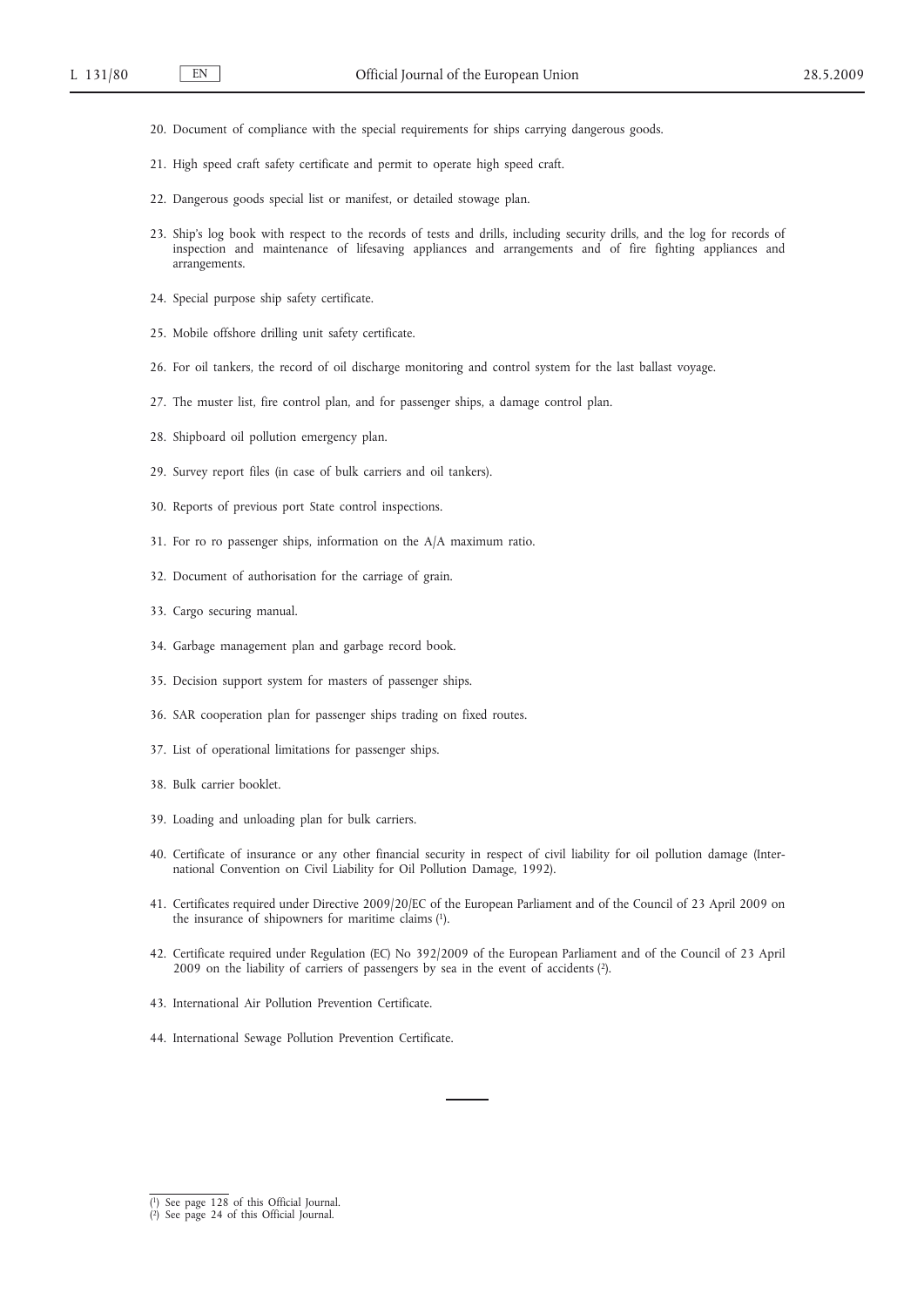## *ANNEX V*

# **EXAMPLES OF 'CLEAR GROUNDS'**

# **(referred to in Article 13(3))**

- A. Examples of clear grounds for a more detailed inspection
	- 1. Ships identified in Annex I, Part II 2A and 2B.
	- 2. The oil record book has not been properly kept.
	- 3. During examination of the certificates and other documentation, inaccuracies have been revealed.
	- 4. Indications that the crew members are unable to comply with the requirements related to on-board communication set out in Article 18 of Directive 2008/106/EC of the European Parliament and of the Council of 19 November 2008 on the minimum level of training of seafarers (1).
	- 5. A certificate has been fraudulently obtained or the holder of a certificate is not the person to whom that certificate was originally issued.
	- 6. The ship has a master, officer or rating holding a certificate issued by a country which has not ratified the STCW 78/95.
	- 7. Evidence of cargo and other operations not being conducted safely, or in accordance with IMO guidelines, e.g. the content of oxygen in the inert-gas main supply to the cargo tanks is above the prescribed maximum level.
	- 8. Failure of the master on an oil tanker to produce the record of the oil discharge monitoring and control system for the last ballast voyage.
	- 9. Absence of an up-to-date muster list, or crew members not aware of their duties in the event of fire or an order to abandon the ship.
	- 10. The emission of false distress alerts not followed by proper cancellation procedures.
	- 11. The absence of principal equipment or arrangements required by the Conventions.
	- 12. Excessively unsanitary conditions on board the ship.
	- 13. Evidence from the inspector's general impression and observations that serious hull or structural deterioration or deficiencies exist that may place at risk the structural, watertight or weathertight integrity of the ship.
	- 14. Information or evidence that the master or crew is not familiar with essential shipboard operations relating to the safety of ships or the prevention of pollution, or that such operations have not been carried out.
	- 15. The absence of a table of shipboard working arrangements or of records of hours of work or rest of seafarers.
- B. Examples of clear grounds for the control of ships on security aspects
	- 1. The inspector may establish clear grounds for further control measures on security during the initial PSC inspection as follows:
		- 1.1. ISSC is not valid or it has expired.
		- 1.2. The ship is at a lower security level than the port.
		- 1.3. Drills related to the security of the ship have not been carried out.
		- 1.4. Records for the last 10 ship/port or ship/ship interfaces are incomplete.
		- 1.5. Evidence or observation that key members of the ship's personnel cannot communicate with each other.
		- 1.6. Evidence from observations that serious deficiencies exist in security arrangements.

<sup>(</sup> 1) OJ L 323, 3.12.2008, p. 33.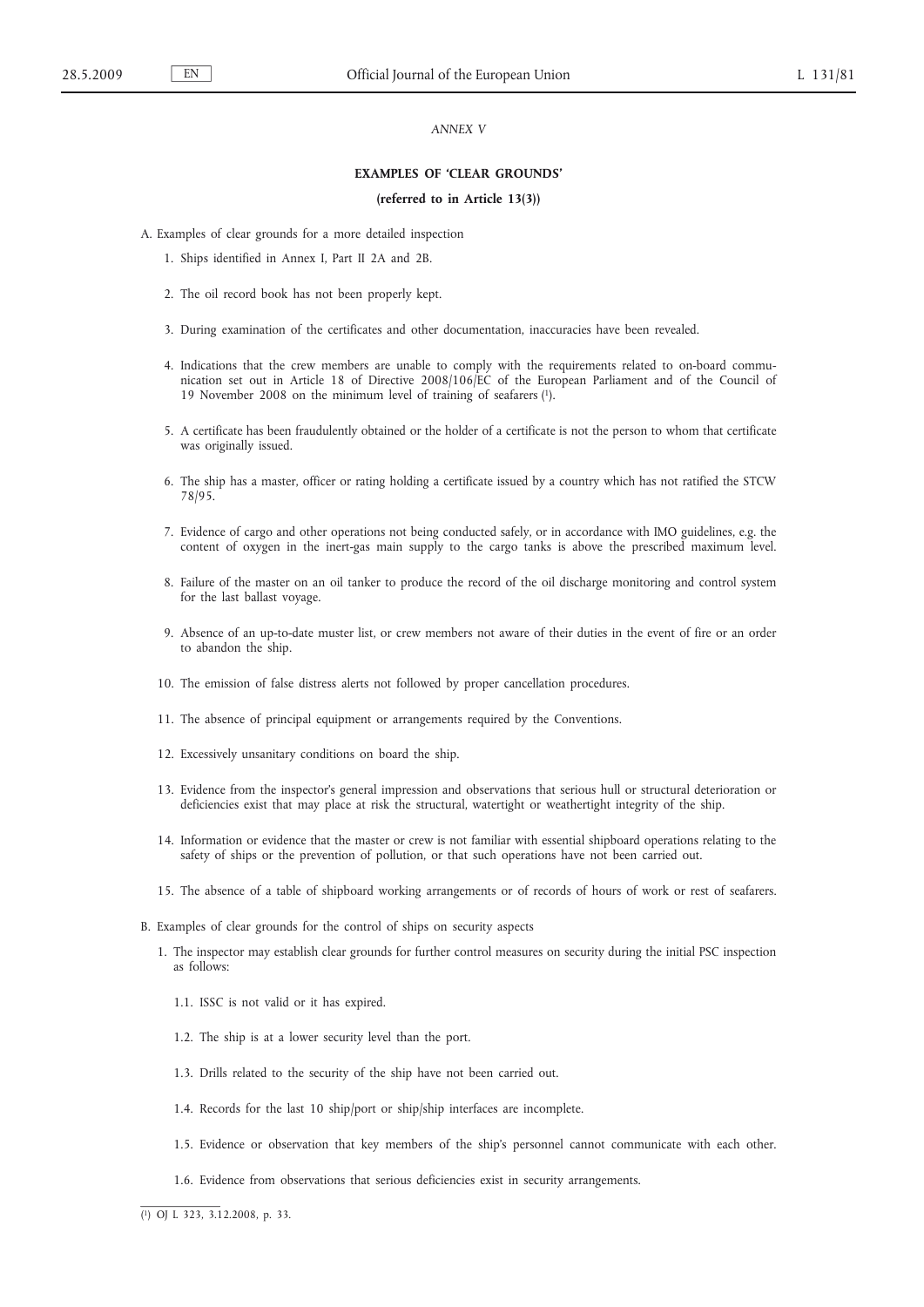- 1.7. Information from third parties such as a report or a complaint concerning security-related information.
- 1.8. The ship holds a subsequent, consecutively issued Interim International Ship Security Certificate (ISSC) and in the professional judgement of the inspector one of the purposes of the ship or company in requesting such a certificate is to avoid full compliance with SOLAS 74 Chapter XI-2 and Part A of the ISPS Code, beyond the period of the initial Interim Certificate. ISPS Code Part A specify the circumstances when an Interim Certificate may be issued.
- 2. If clear grounds as described above are established, the inspector shall immediately inform the competent security authority (unless the inspector is also an Officer Duly Authorised for Security). The competent security authority shall then decide on what further control measures are necessary taking into account the security level in accordance with Regulation 9 of SOLAS 74, Chapter XI.
- 3. Clear grounds other than those above are a matter for the Officer Duly Authorised for Security.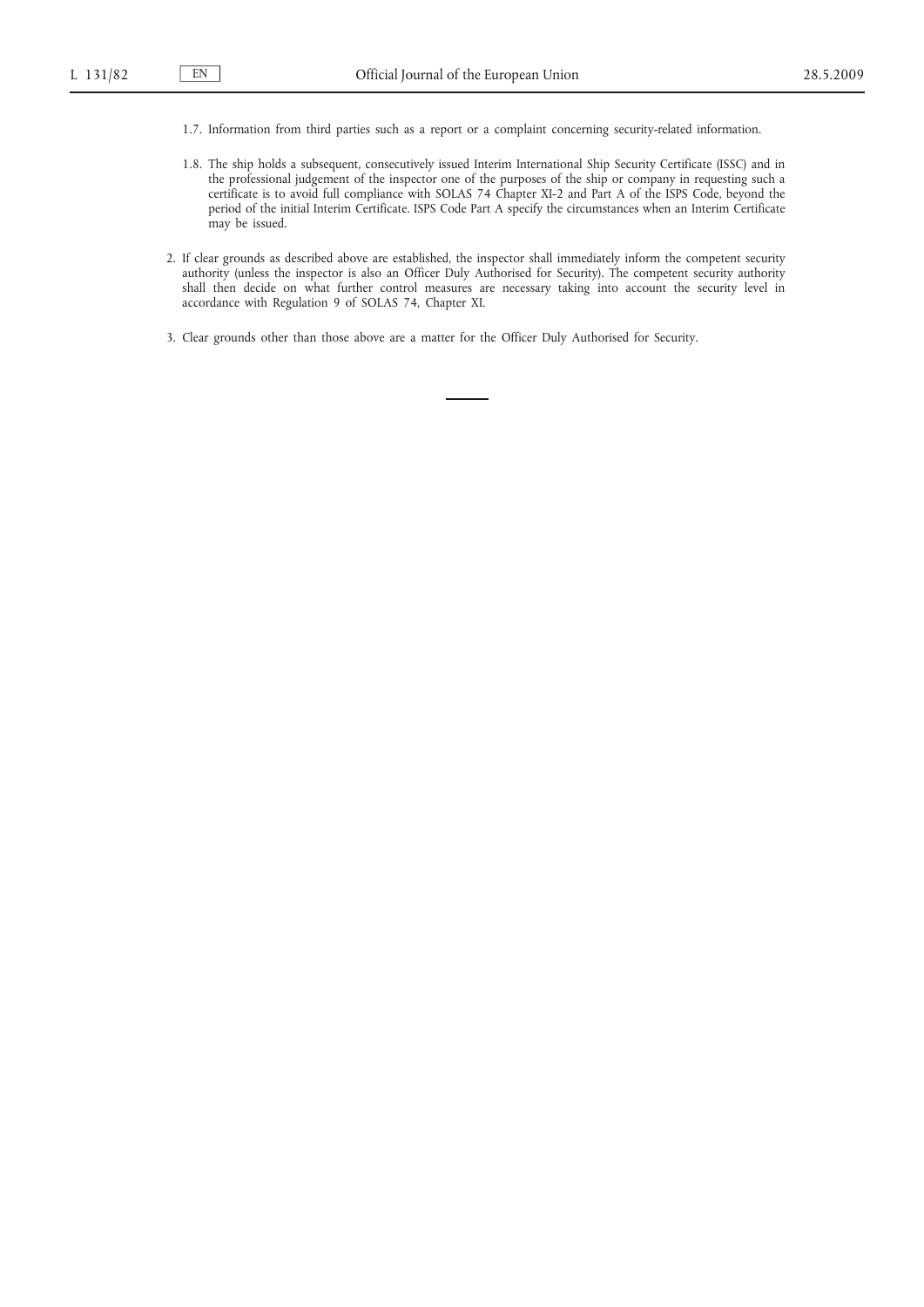## *ANNEX VI*

#### **PROCEDURES FOR THE CONTROL OF SHIPS**

#### **(referred to in Article 15(1))**

Annex I, 'Port State Control Procedures', to the Paris MOU and the following instructions from the Paris MOU, in their up-to-date version:

- Instruction 33/2000/02: Operational Control on Ferries and Passenger Ships,
- Instruction 35/2002/02: Guidelines for PSCOs on Electronic Charts,
- Instruction 36/2003/08: Guidance for Inspection on Working and Living Conditions,
- Instruction 37/2004/02: Guidelines in Compliance with STCW 78/95 Convention as Amended,
- Instruction 37/2004/05: Guidelines on the Inspection of Hours of Work/Rest,
- Instruction 37/2004/10: Guidelines for Port State Control Officers on Security Aspects,
- Instruction 38/2005/02: Guidelines for PSCO's Checking a Voyage Data Recorder (VDR),
- Instruction 38/2005/05: Guidelines on MARPOL 73/78 Annex I,
- Instruction 38/2005/07: Guidelines on Control of the Condition Assessment Scheme (CAS) of Single Hull Oil Tankers,
- Instruction 39/2006/01: Guidelines for the Port State Control Officer on the ISM-Code,
- Instruction 39/2006/02: Guidelines for Port State Control Officers on Control of GMDSS,
- Instruction 39/2006/03: Optimisation of Banning and Notification Checklist,
- Instruction 39/2006/10: Guidelines for PSCOs for the Examination of Ballast Tanks and Main Power Failure Simulation (black-out test),
- Instruction 39/2006/11: Guidance for Checking the Structure of Bulk Carriers,
- Instruction 39/2006/12: Code of Good Practice for Port State Control Officers,
- Instruction 40/2007/04: Criteria for Responsibility Assessment of Recognised Organisations (R/O),
- Instruction 40/2007/09: Guidelines for Port State Control Inspections for Compliance with Annex VI of MARPOL 73/78.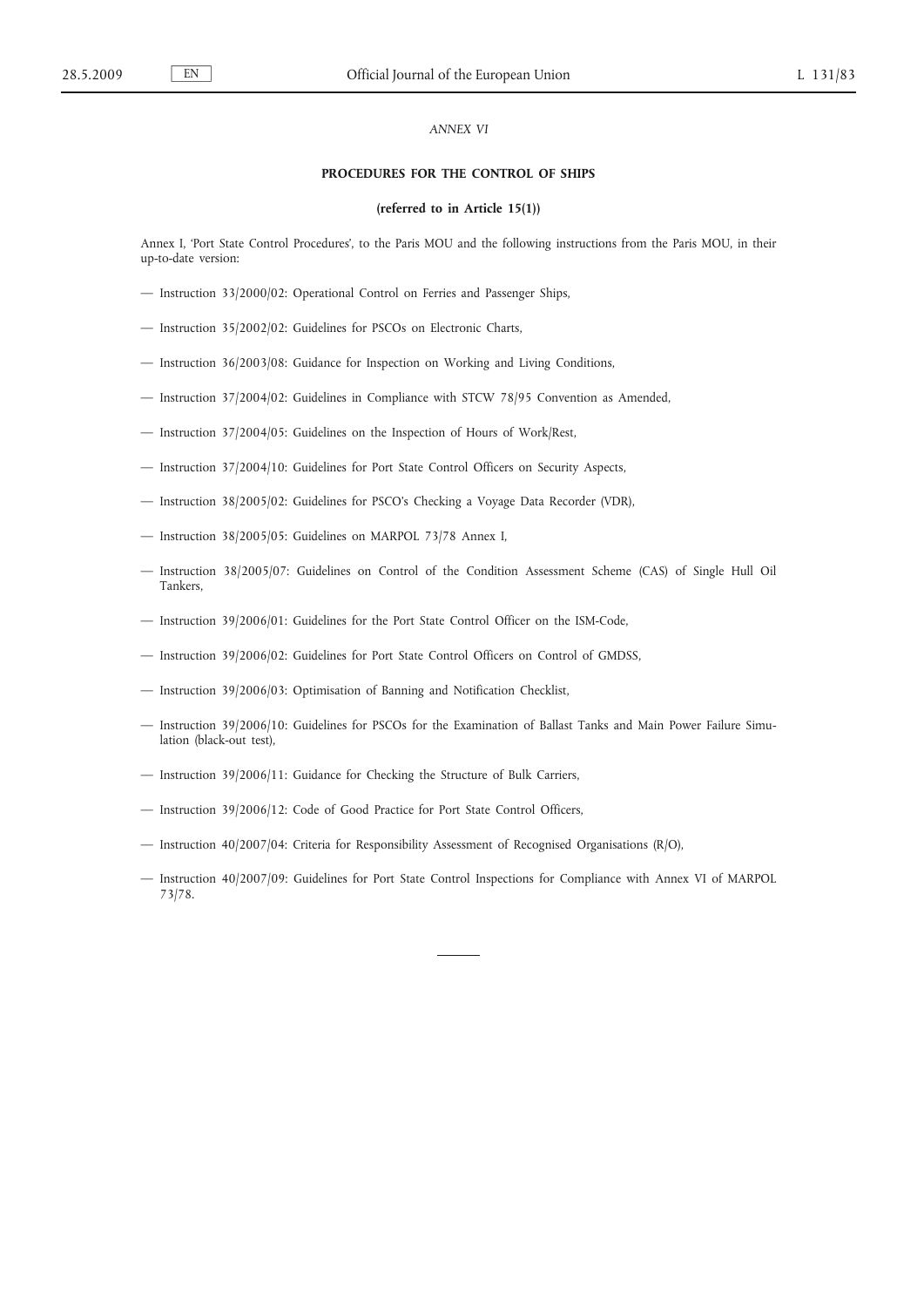# *ANNEX VII*

#### **EXPANDED INSPECTIONS OF SHIPS**

#### **(referred to in Article 14)**

An expanded inspection concerns in particular the overall condition of the following risk areas:

- Documentation.
- Structural condition.
- Weathertight condition.
- Emergency systems.
- Radio communication.
- Cargo operations.
- Fire safety.
- Alarms.
- Living and working conditions.
- Navigation equipment.
- Life saving appliances.
- Dangerous goods.
- Propulsion and auxiliary machinery.
- Pollution prevention.

In addition, subject to their practical feasibility or any constraints relating to the safety of persons, the ship or the port, an expanded inspection shall include the verification of specific items of risk areas depending on the type of vessel inspected, as established in accordance with Article 14(3).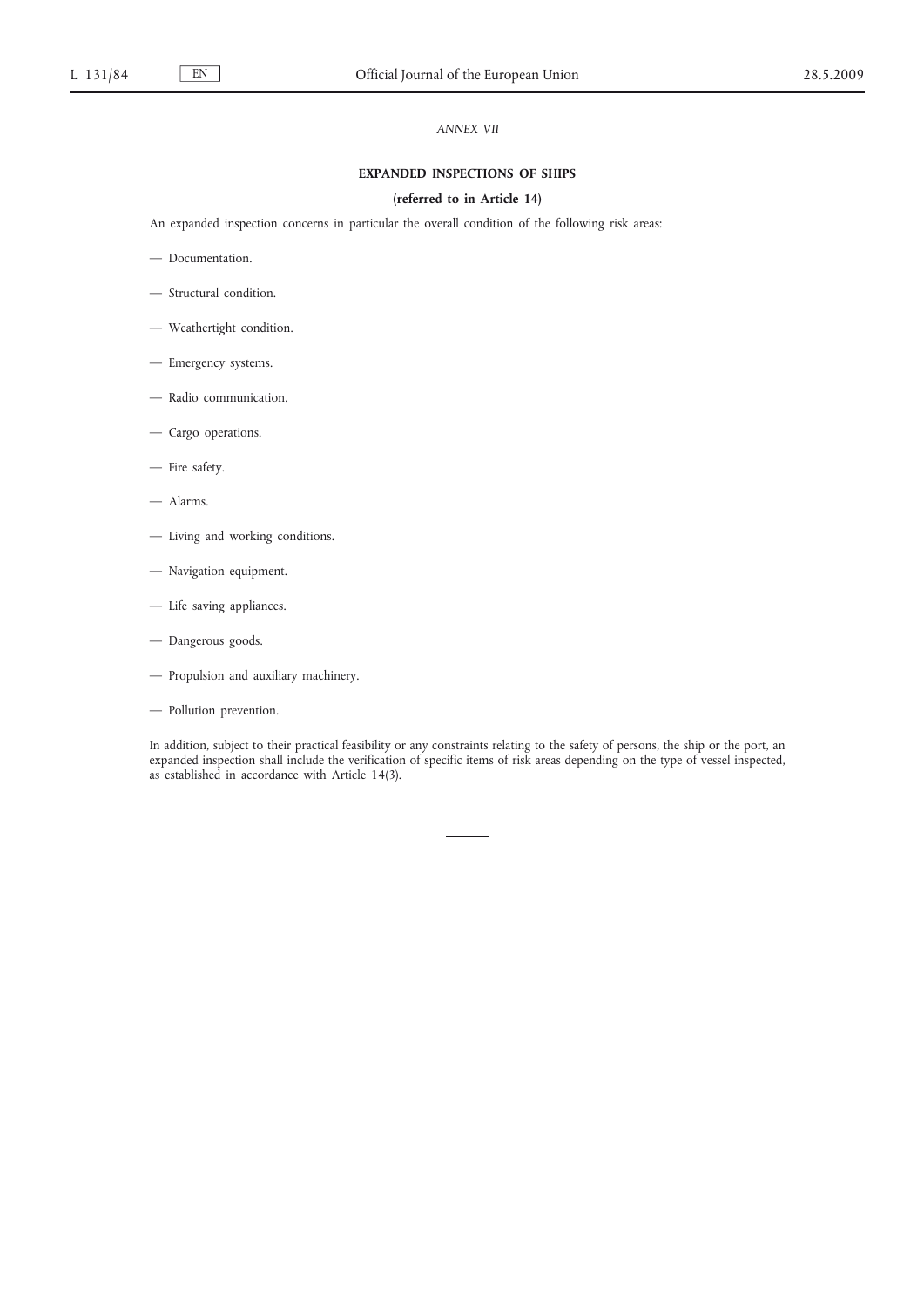#### *ANNEX VIII*

## **PROVISIONS CONCERNING REFUSAL OF ACCESS TO PORTS AND ANCHORAGES WITHIN THE COMMUNITY**

#### **(referred to in Article 16)**

- 1. If the conditions described in Article 16(1) are met, the competent authority of the port in which the ship is detained for the third time shall inform the master of the ship in writing that a refusal of access order will be issued which will become applicable immediately after the ship has left the port. The refusal of access order shall become applicable immediately after the ship has left the port after the deficiencies leading to the detention have been remedied.
- 2. The competent authority shall send a copy of the refusal of access order to the flag State administration, the recognised organisation concerned, the other Member States, and the other signatories to the Paris MOU, the Commission and the Paris MOU Secretariat. The competent authority shall also update the inspection database with information on the refusal of access without delay.
- 3. In order to have the refusal of access order lifted, the owner or the operator must address a formal request to the competent authority of the Member State that imposed the refusal of access order. This request must be accompanied by a document from the flag State administration issued following an on-board visit by a surveyor duly authorised by the flag State administration, showing that the ship fully conforms to the applicable provisions of the Conventions. The flag State administration shall provide evidence to the competent authority that a visit on board has taken place.
- 4. The request for the lifting of the refusal of access order must also be accompanied, where appropriate, by a document from the classification society which has the ship in class following an on-board visit by a surveyor from the classification society, showing that the ship conforms to the class standards stipulated by that society. The classification society shall provide evidence to the competent authority that a visit on board has taken place.
- 5. The refusal of access order may be lifted only after the period referred to Article 16 of this Directive has elapsed and following a re-inspection of the ship at an agreed port.

If the agreed port is located in a Member State, the competent authority of that State may, at the request of the competent authority which issued the refusal of access order, authorise the ship to enter the agreed port in order to carry out the re-inspection. In such cases, no cargo operations shall take place at the port until the refusal of access order has been lifted.

- 6. If the detention which led to the issue of a refusal of access order included deficiencies in the ship's structure, the competent authority which issued the refusal of access order may require that certain spaces, including cargo spaces and tanks, are made available for examination during the re-inspection.
- 7. The re-inspection shall be carried out by the competent authority of the Member State that imposed the refusal of access order, or by the competent authority of the port of destination with the agreement of the competent authority of the Member State that imposed the refusal of access order. The competent authority may require up to 14 days' notice for the re-inspection. Evidence shall be provided to the satisfaction of this Member State that the ship fully complies with the applicable requirements of the Conventions.
- 8. The re-inspection shall consist of an expanded inspection that must cover at least the relevant items of Annex VII.
- 9. All costs of this expanded inspection will be borne by the owner or the operator.
- 10. If the results of the expanded inspection satisfy the Member State in accordance with Annex VII, the refusal of access order must be lifted and the company of the ship informed thereof in writing.
- 11. The competent authority shall also notify its decision in writing to the flag State administration, the classification society concerned, the other Member States, the other signatories to the Paris MOU, the Commission and the Paris MOU Secretariat. The competent authority must also update the inspection database with information on the removal of the access without delay.
- 12. Information relating to ships that have been refused access to ports within the Community must be made available in the inspection database and published in conformity with the provisions of Article 26 and of Annex XIII.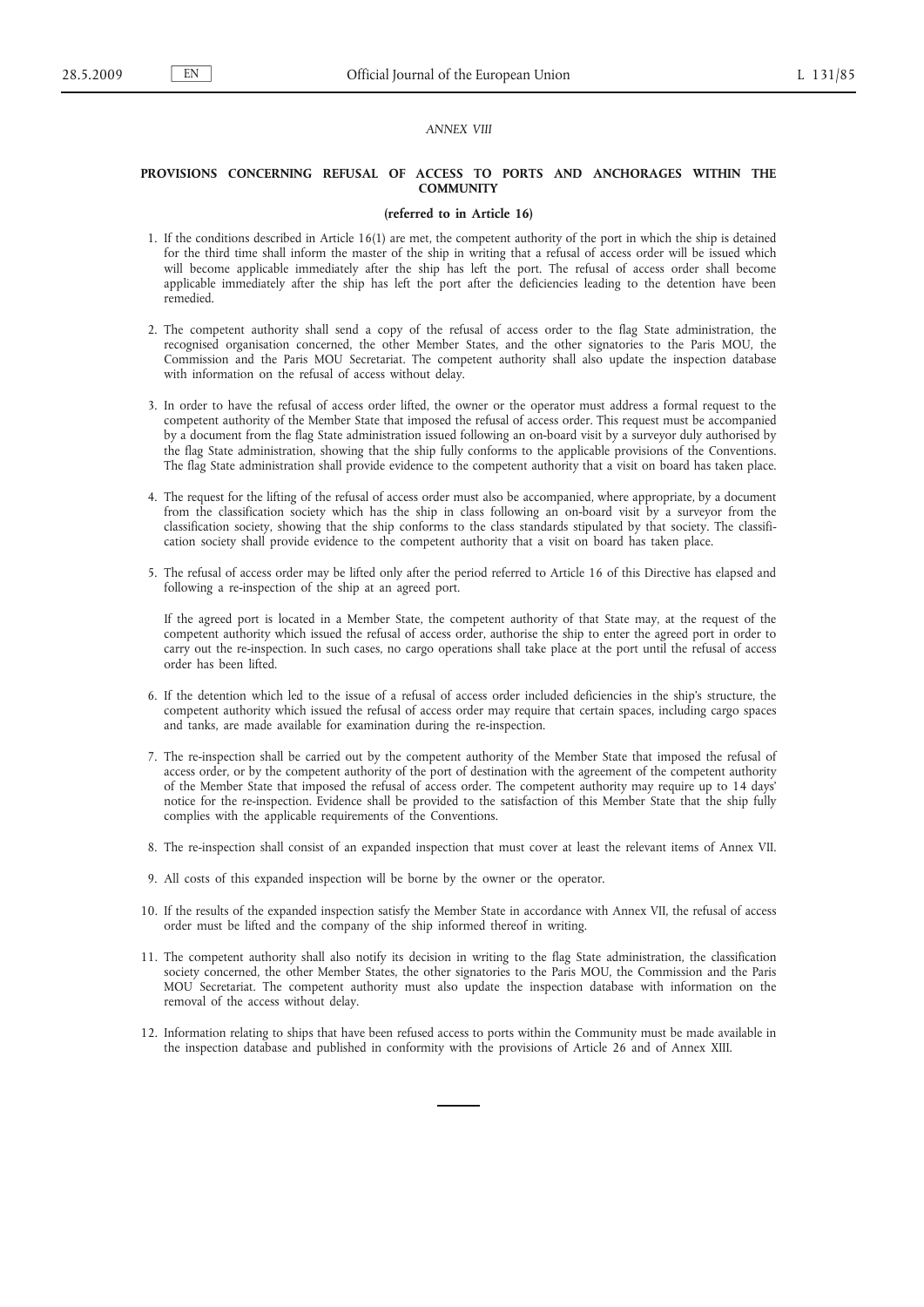# *ANNEX IX*

# **INSPECTION REPORT**

#### **(referred to in Article 17)**

The inspection report must contain at least the following items.

- I. General
	- 1. Competent authority that wrote the report
	- 2. Date and place of inspection
	- 3. Name of the ship inspected
	- 4. Flag
	- 5. Type of ship (as indicated in the Safety Management Certificate)
	- 6. IMO identification number
	- 7. Call sign
	- 8. Tonnage (gt)
	- 9. Deadweight tonnage (where relevant)
	- 10. Year of construction as determined on the basis of the date indicated in the ship's safety certificates
	- 11. The classification society or classification societies as well as any other organisation, where relevant, which has/have issued to this ship the classification certificates, if any
	- 12. The recognised organisation or recognised organisations and/or any other party which has/have issued to this ship certificates in accordance with the applicable Conventions on behalf of the flag State
	- 13. Name and address of the ship's company or the operator
	- 14. Name and address of the charterer responsible for the selection of the ship and type of charter in the case of ships carrying liquid or solid cargoes in bulk
	- 15. Final date of writing the inspection report
	- 16. Indication that detailed information on an inspection or a detention may be subject to publication.
- II. Information relating to inspection
	- 1. Certificates issued in application of the relevant Conventions, authority or organisation that issued the certificate(s) in question, including the date of issue and expiry
	- 2. Parts or elements of the ship that were inspected (in the case of more detailed or expanded inspection)
	- 3. Port and date of the last intermediate or annual or renewal survey and the name of the organisation which carried out the survey
	- 4. Type of inspection (inspection, more detailed inspection, expanded inspection)
	- 5. Nature of the deficiencies
	- 6. Measures taken.
- III. Additional information in the event of detention
	- 1. Date of detention order
	- 2. Date of lifting the detention order
	- 3. Nature of the deficiencies warranting the detention order (references to Conventions, if relevant)
	- 4. Indication, where relevant, of whether the recognised organisation or any other private body that carried out the survey has a responsibility in relation to the deficiencies which, alone or in combination, led to detention
	- 5. Measures taken.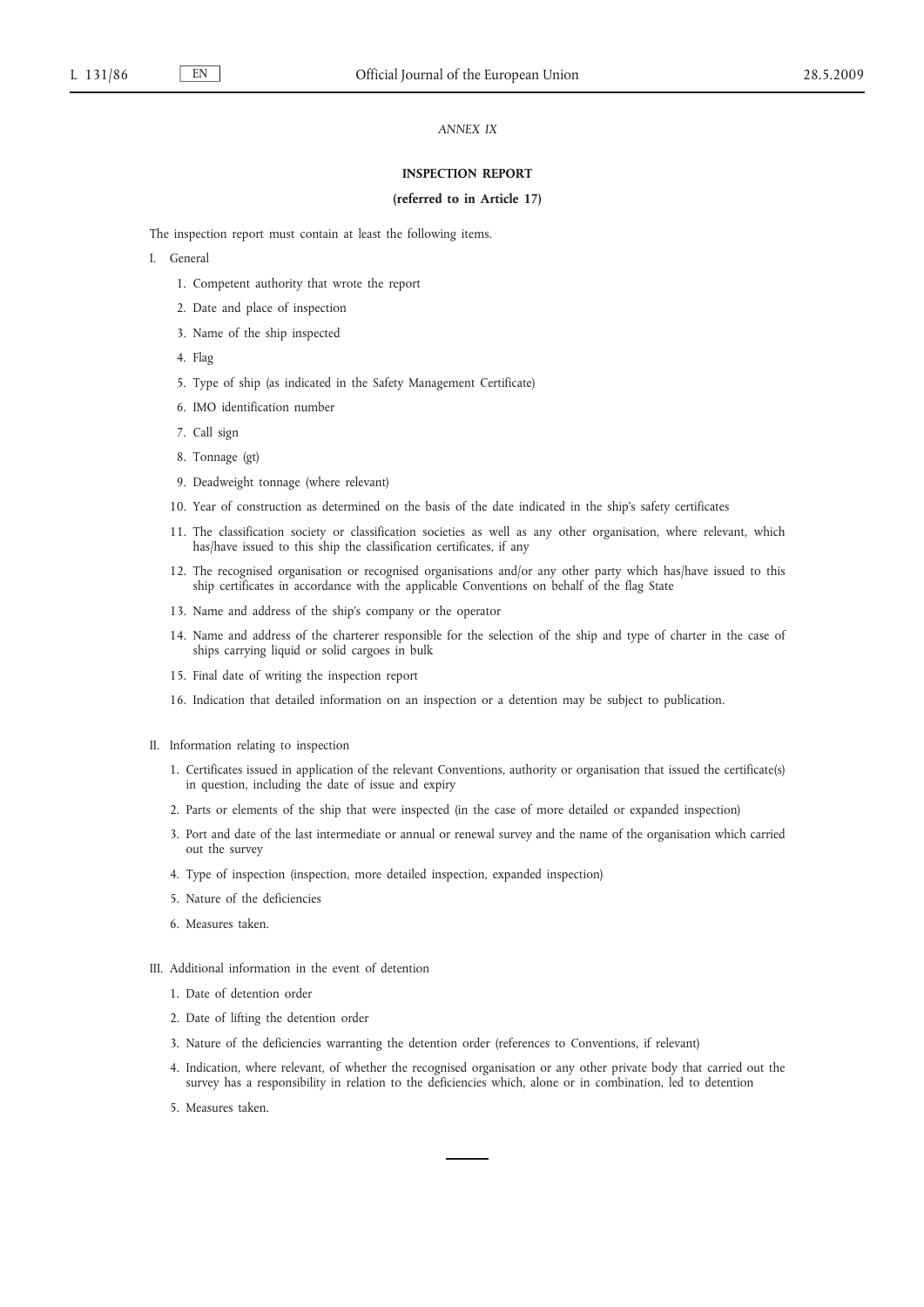# *ANNEX X*

#### **CRITERIA FOR DETENTION OF A SHIP**

## **(referred to in Article 19(3))**

#### INTRODUCTION

Before determining whether deficiencies found during an inspection warrant detention of the ship involved, the inspector must apply the criteria mentioned below in points  $\tilde{1}$  and  $\tilde{2}$ .

Point 3 includes examples of deficiencies that may for themselves warrant detention of the ship involved (see Article 19(4)).

Where the ground for detention is the result of accidental damage suffered on the ship's voyage to a port, no detention order shall be issued, provided that:

- (a) due account has been given to the requirements contained in Regulation I/11(c) of SOLAS 74 regarding notification to the flag State administration, the nominated surveyor or the recognised organisation responsible for issuing the relevant certificate;
- (b) prior to entering a port, the master or shipowner has submitted to the port State control authority details on the circumstances of the accident and the damage suffered and information about the required notification of the flag State administration;
- (c) appropriate remedial action, to the satisfaction of the Authority, is being taken by the ship; and
- (d) the authority has ensured, having been notified of the completion of the remedial action, that deficiencies which were clearly hazardous to safety, health or the environment have been rectified.

#### 1. **Main criteria**

When exercising his professional judgement as to whether or not a ship should be detained the inspector must apply the following criteria:

#### Timing:

Ships which are unsafe to proceed to sea must be detained upon the first inspection irrespective of how much time the ship will stay in port.

## Criterion:

The ship is detained if its deficiencies are sufficiently serious to merit an inspector returning to satisfy himself that they have been rectified before the ship sails.

The need for the inspector to return to the ship is a measure of the seriousness of the deficiencies. However, it does not impose such an obligation for every case. It implies that the authority must verify one way or another, preferably by a further visit, that the deficiencies have been rectified before departure.

#### 2. **Application of main criteria**

When deciding whether the deficiencies found in a ship are sufficiently serious to merit detention the inspector must assess whether:

- 1. the ship has relevant, valid documentation;
- 2. the ship has the crew required in the Minimum Safe Manning Document.

During inspection the inspector must further assess whether the ship and/or crew is able to:

- 3. navigate safely throughout the forthcoming voyage;
- 4. safely handle, carry and monitor the condition of the cargo throughout the forthcoming voyage;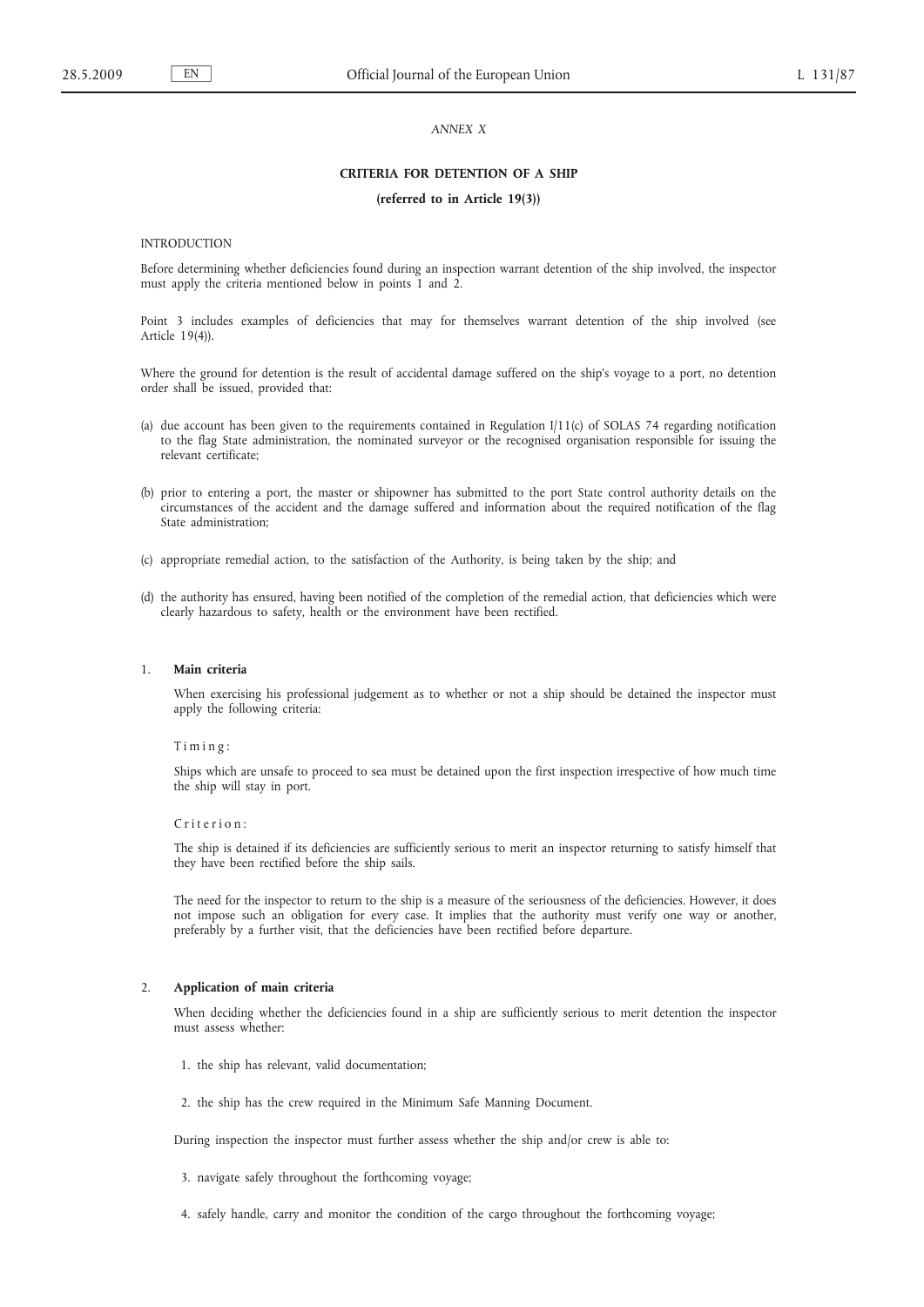- 5. operate the engine room safely throughout the forthcoming voyage;
- 6. maintain proper propulsion and steering throughout the forthcoming voyage;
- 7. fight fires effectively in any part of the ship if necessary during the forthcoming voyage;
- 8. abandon ship speedily and safely and effect rescue if necessary during the forthcoming voyage;
- 9. prevent pollution of the environment throughout the forthcoming voyage;
- 10. maintain adequate stability throughout the forthcoming voyage;
- 11. maintain adequate watertight integrity throughout the forthcoming voyage;
- 12. communicate in distress situations if necessary during the forthcoming voyage;
- 13. provide safe and healthy conditions on board throughout the forthcoming voyage;
- 14. provide the maximum of information in case of accident.

If the answer to any of these assessments is negative, taking into account all deficiencies found, the ship must be strongly considered for detention. A combination of deficiencies of a less serious nature may also warrant the detention of the ship.

- 3. To assist the inspector in the use of these guidelines, there follows a list of deficiencies, grouped under relevant Conventions and/or codes, which are considered of such a serious nature that they may warrant the detention of the ship involved. This list is not intended to be exhaustive.
- 3.1. *General*

The lack of valid certificates and documents as required by the relevant instruments. However, ships flying the flag of States not party to a relevant Convention or not having implemented another relevant instrument, are not entitled to carry the certificates provided for by the Convention or other relevant instrument. Therefore, absence of the required certificates should not by itself constitute reason to detain these ships; however, in applying the 'no more favourable treatment' clause, substantial compliance with the provisions is required before the ship sails.

- 3.2. *Areas under SOLAS 74*
	- 1. Failure of the proper operation of propulsion and other essential machinery, as well as electrical installations.
	- 2. Insufficient cleanliness of engine room, excessive amount of oily-water mixtures in bilges, insulation of piping, including exhaust pipes in engine room contaminated by oil, improper operation of bilge pumping arrangements.
	- 3. Failure of the proper operation of emergency generator, lighting, batteries and switches.
	- 4. Failure of the proper operation of the main and auxiliary steering gear.
	- 5. Absence, insufficient capacity or serious deterioration of personal life-saving appliances, survival craft and launching arrangements.
	- 6. Absence, non-compliance or substantial deterioration of fire detection system, fire alarms, firefighting equipment, fixed fire-extinguishing installation, ventilation valves, fire dampers, quick-closing devices to the extent that they cannot comply with their intended use.
	- 7. Absence, substantial deterioration or failure of proper operation of the cargo deck area fire protection on tankers.
	- 8. Absence, non-compliance or serious deterioration of lights, shapes or sound signals.
	- 9. Absence or failure of the proper operation of the radio equipment for distress and safety communication.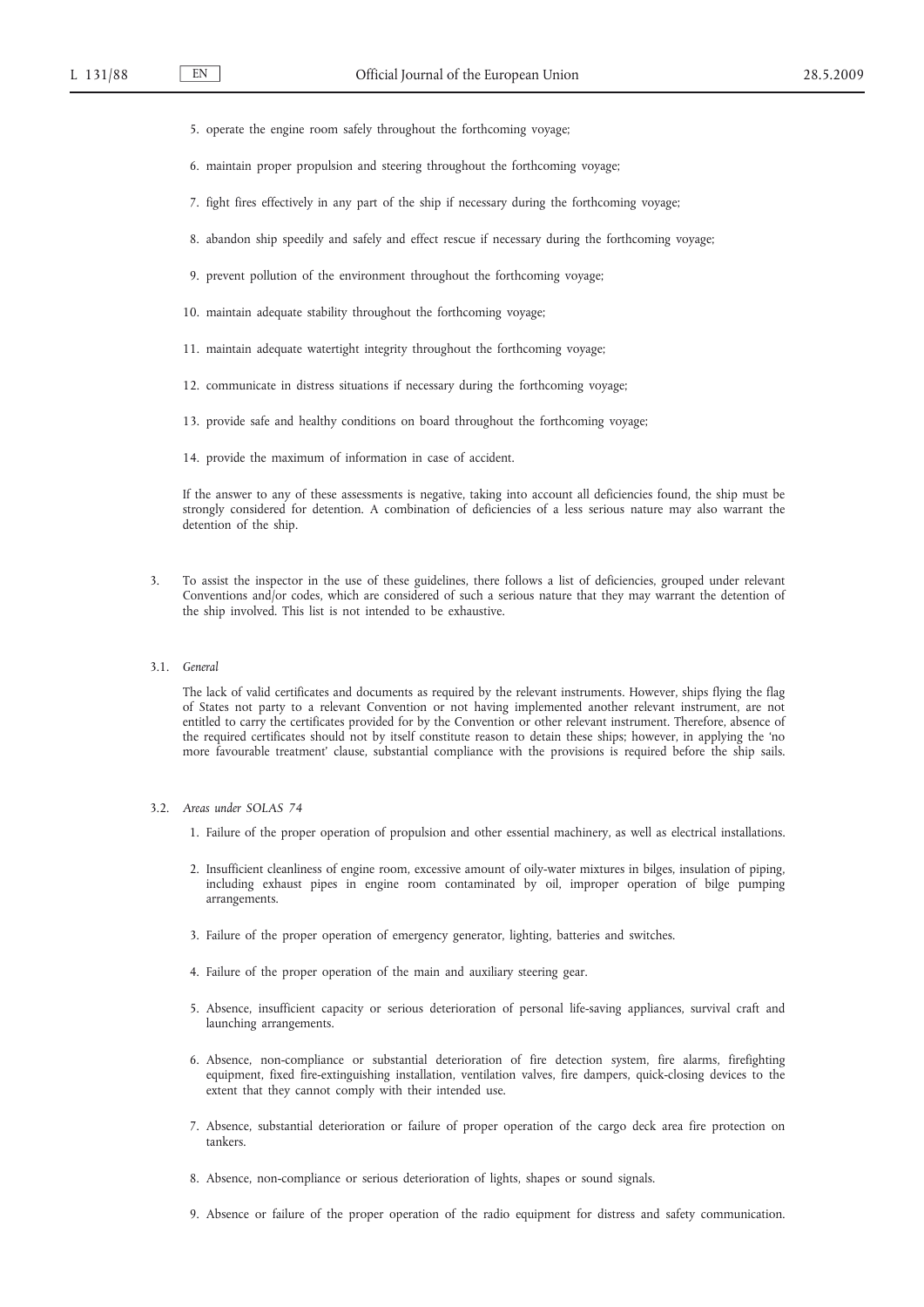- 10. Absence or failure of the proper operation of navigation equipment, taking the provisions of SOLAS 74, Regulation V/16.2 into account.
- 11. Absence of corrected navigational charts, and/or all other relevant nautical publications necessary for the intended voyage, taking into account that a type approved electronic chart display and information system (ECDIS) operating on official data may be used as a substitute for the charts.
- 12. Absence of non-sparking exhaust ventilation for cargo pump rooms.
- 13. Serious deficiency in the operational requirements, as described in Section 5.5 of Annex 1 to the Paris MOU.
- 14. Number, composition or certification of crew not corresponding with the safe manning document.
- 15. Failure to carry out the enhanced survey programme in accordance with SOLAS 74, Chapter XI, Regulation 2.
- 3.3. *Areas under the IBC Code*
	- 1. Transport of a substance not mentioned in the Certificate of Fitness or missing cargo information.
	- 2. Missing or damaged high-pressure safety devices.
	- 3. Electrical installations not intrinsically safe or not corresponding to code requirements.
	- 4. Sources of ignition in hazardous locations.
	- 5. Contraventions of special requirements.
	- 6. Exceeding of maximum allowable cargo quantity per tank.
	- 7. Insufficient heat protection for sensitive products.
- 3.4. *Areas under the IGC Code*
	- 1. Transport of a substance not mentioned in the Certificate of Fitness or missing cargo information.
	- 2. Missing closing devices for accommodation or service spaces.
	- 3. Bulkhead not gastight.
	- 4. Defective air locks.
	- 5. Missing or defective quick-closing valves.
	- 6. Missing or defective safety valves.
	- 7. Electrical installations not intrinsically safe or not corresponding to code requirements.
	- 8. Ventilators in cargo area not operable.
	- 9. Pressure alarms for cargo tanks not operable.
	- 10. Gas detection plant and/or toxic gas detection plant defective.
	- 11. Transport of substances to be inhibited without valid inhibitor certificate.
- 3.5. *Areas under LL 66*
	- 1. Significant areas of damage or corrosion, or pitting of plating and associated stiffening in decks and hull affecting seaworthiness or strength to take local loads, unless proper temporary repairs for a voyage to a port for permanent repairs have been carried out.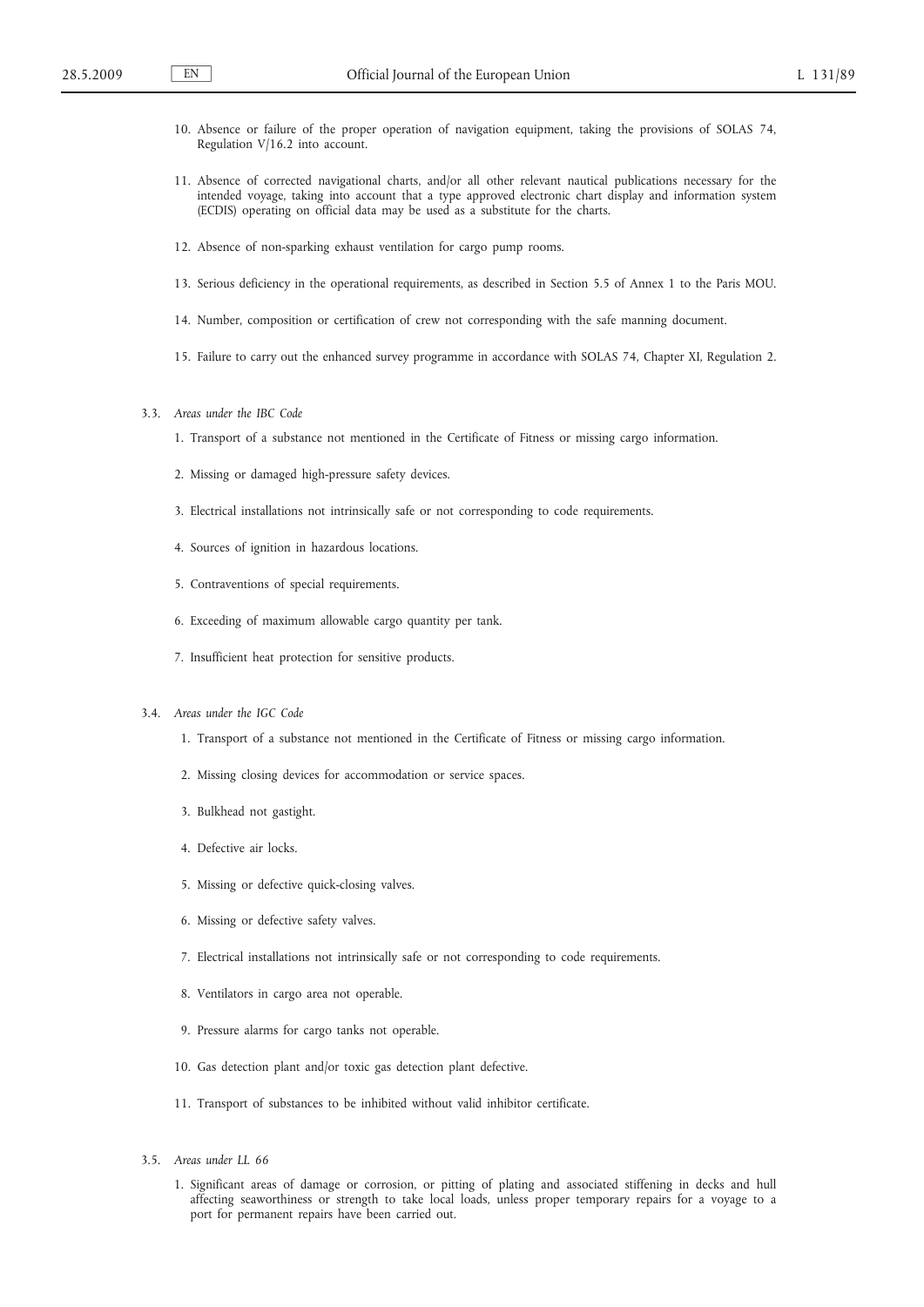- 2. A recognised case of insufficient stability.
- 3. The absence of sufficient and reliable information, in an approved form, which by rapid and simple means, enables the master to arrange for the loading and ballasting of his ship in such a way that a safe margin of stability is maintained at all stages and at varying conditions of the voyage, and that the creation of any unacceptable stresses in the ship's structure are avoided.
- 4. Absence, substantial deterioration or defective closing devices, hatch closing arrangements and watertight doors.
- 5. Overloading.
- 6. Absence of draft mark or draft mark impossible to read.
- 3.6. *Areas under MARPOL 73/78, Annex I*
	- 1. Absence, serious deterioration or failure of proper operation of the oily-water filtering equipment, the oil discharge monitoring and control system or the 15 ppm alarm arrangements.
	- 2. Remaining capacity of slop and/or sludge tank insufficient for the intended voyage.
	- 3. Oil Record Book not available.
	- 4. Unauthorised discharge bypass fitted.
	- 5. Survey report file missing or not in conformity with Regulation 13G(3)(b) of MARPOL 73/78.
- 3.7. *Areas under MARPOL 73/78, Annex II*
	- 1. Absence of the P&A Manual.
	- 2. Cargo is not categorised.
	- 3. No cargo record book available.
	- 4. Transport of oil-like substances without satisfying the requirements or without an appropriately amended certificate.
	- 5. Unauthorised discharge bypass fitted.
- 3.8. *Areas under MARPOL 73/78, Annex V*
	- 1. Absence of the garbage management plan.
	- 2. No garbage record book available.
	- 3. Ship's personnel not familiar with disposal/discharge requirements of garbage management plan.
- 3.9. *Areas under the STCW 78/95 and Directive 2008/106/EC.*
	- 1. Failure of seafarers to hold a certificate, to have an appropriate certificate, to have a valid dispensation or to provide documentary proof that an application for an endorsement has been submitted to the flag State administration.
	- 2. Evidence that a certificate has been fraudulently obtained or the holder of a certificate is not the person to whom that certificate was originally issued.
	- 3. Failure to comply with the applicable safe manning requirements of the flag State administration.
	- 4. Failure of navigational or engineering watch arrangements to conform to the requirements specified for the ship by the flag State administration.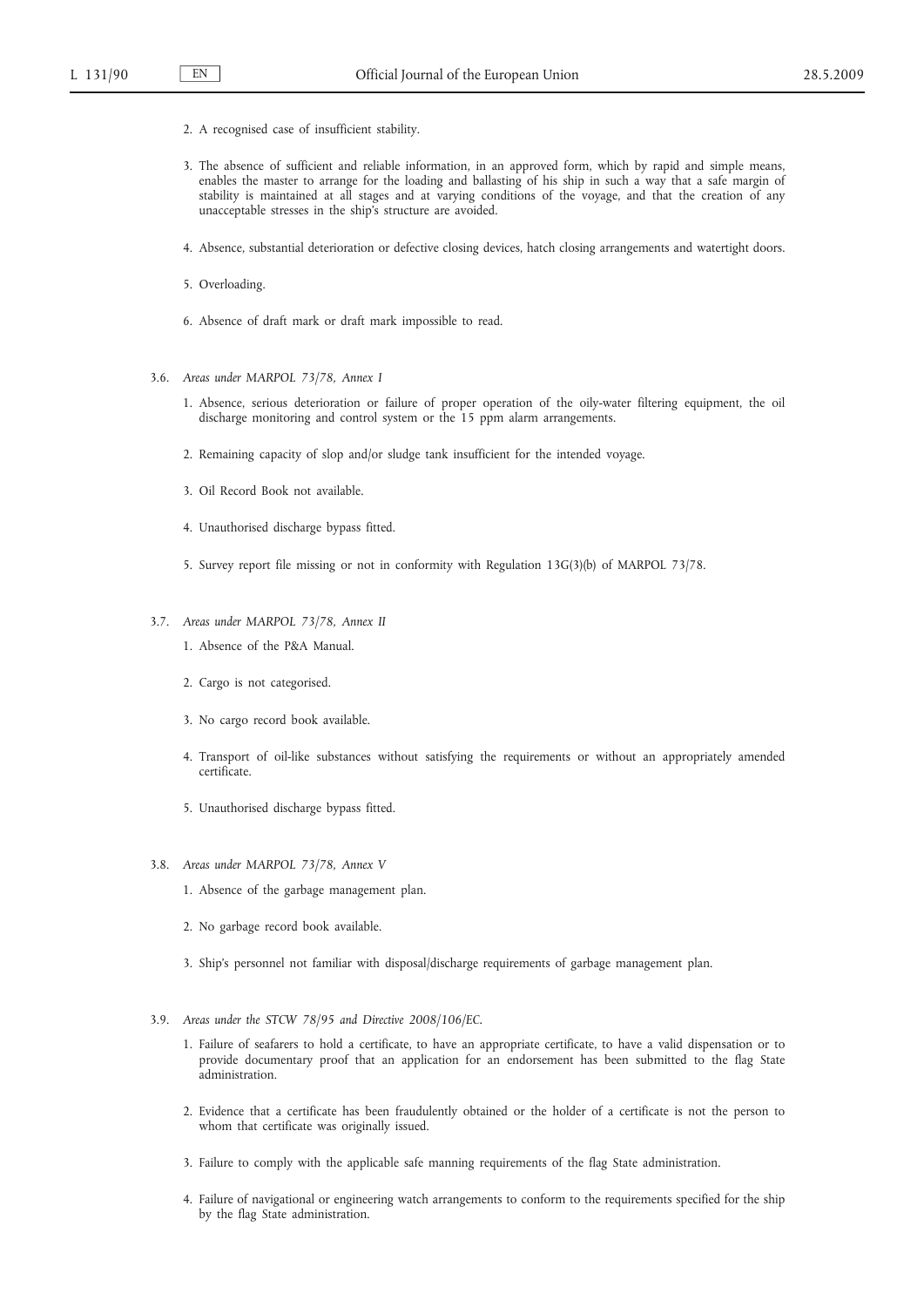- 5. Absence in a watch of a person qualified to operate equipment essential to safe navigation, safety radio communications or the prevention of marine pollution.
- 6. Failure to provide proof of professional proficiency for the duties assigned to seafarers for the safety of the ship and the prevention of pollution.
- 7. Inability to provide for the first watch at the commencement of a voyage and for subsequent relieving watches persons who are sufficiently rested and otherwise fit for duty.
- 3.10. *Areas under the ILO Conventions*
	- 1. Insufficient food for voyage to next port.
	- 2. Insufficient potable water for voyage to next port.
	- 3. Excessively unsanitary conditions on board.
	- 4. No heating in accommodation of a ship operating in areas where temperatures may be excessively low.
	- 5. Insufficient ventilation in accommodation of a ship.
	- 6. Excessive garbage, blockage by equipment or cargo or otherwise unsafe conditions in passageways/accommodations.
	- 7. Clear evidence that watchkeeping and other duty personnel for the first watch or subsequent relieving watches are impaired by fatigue.
- 3.11. *Areas which may not warrant a detention, but where, e.g. cargo operations have to be suspended.*

Failure of the proper operation (or maintenance) of inert gas system, cargo-related gear or machinery are considered sufficient grounds for stopping cargo operation.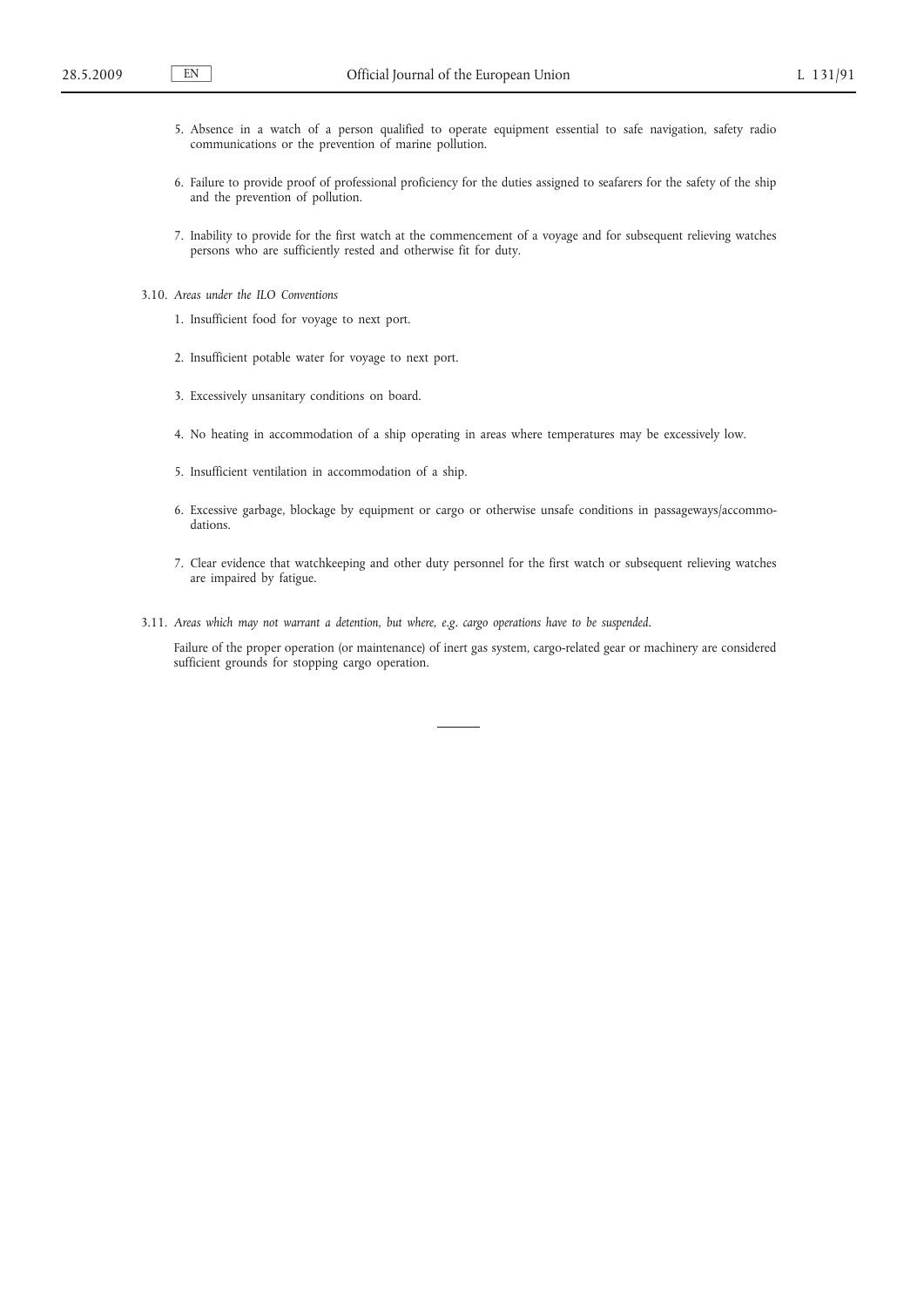# *ANNEX XI*

## **MINIMUM CRITERIA FOR INSPECTORS**

#### **(referred to in Article 22(1) and (5))**

- 1. Inspectors must have appropriate theoretical knowledge and practical experience of ships and their operation. They must be competent in the enforcement of the requirements of Conventions and of the relevant port State control procedures. This knowledge and competence in enforcing international and Community requirements must be acquired through documented training programmes.
- 2. Inspectors must, as a minimum, have either:
	- (a) appropriate qualifications from a marine or nautical institution and relevant seagoing experience as a certificated ship officer holding or having held a valid STCW II/2 or III/2 certificate of competency not limited as regards the operating area or propulsion power or tonnage; or
	- (b) passed an examination recognised by the competent Authority as a naval architect, mechanical engineer or an engineer related to the maritime fields and worked in that capacity for at least five years; or
	- (c) a relevant university degree or equivalent and have properly trained and qualified as ship safety inspectors.
- 3. The inspector must have:
	- completed a minimum of one year's service as a flag-State inspector either dealing with surveys and certification in accordance with the Conventions or involved in the monitoring of the activities of recognised organisations to which statutory tasks have been delegated, or
	- gained an equivalent level of competence by following a minimum of one year's field training participating in Port State Control inspections under the guidance of experienced Port State Control Officers.
- 4. The inspectors mentioned under 2(a) must have gained a maritime experience of at least 5 years, including periods served at sea as officers in the deck- or engine-department respectively, or as a flag State inspector or as an assistant port State control inspector. Such experience shall include a period of at least two years at sea as a deck or engine officer.
- 5. The inspectors must have the ability to communicate orally and in writing with seafarers in the language most commonly spoken at sea.
- 6. Inspectors not fulfilling the above criteria are also accepted if they are employed by the competent authority of a Member State for port State control at the date of adoption of this Directive.
- 7. Where in a Member State inspections referred to in Article 15(1) and (2) are performed by port State control inspectors; those inspectors shall have appropriate qualifications, which shall include sufficient theoretical and practical experience in maritime security. This shall normally include:
	- (a) a good understanding of maritime security and how it is applied to the operations being examined;
	- (b) a good working knowledge of security technologies and techniques;
	- (c) a knowledge of inspection principles, procedures and techniques;
	- (d) a working knowledge of the operations being examined.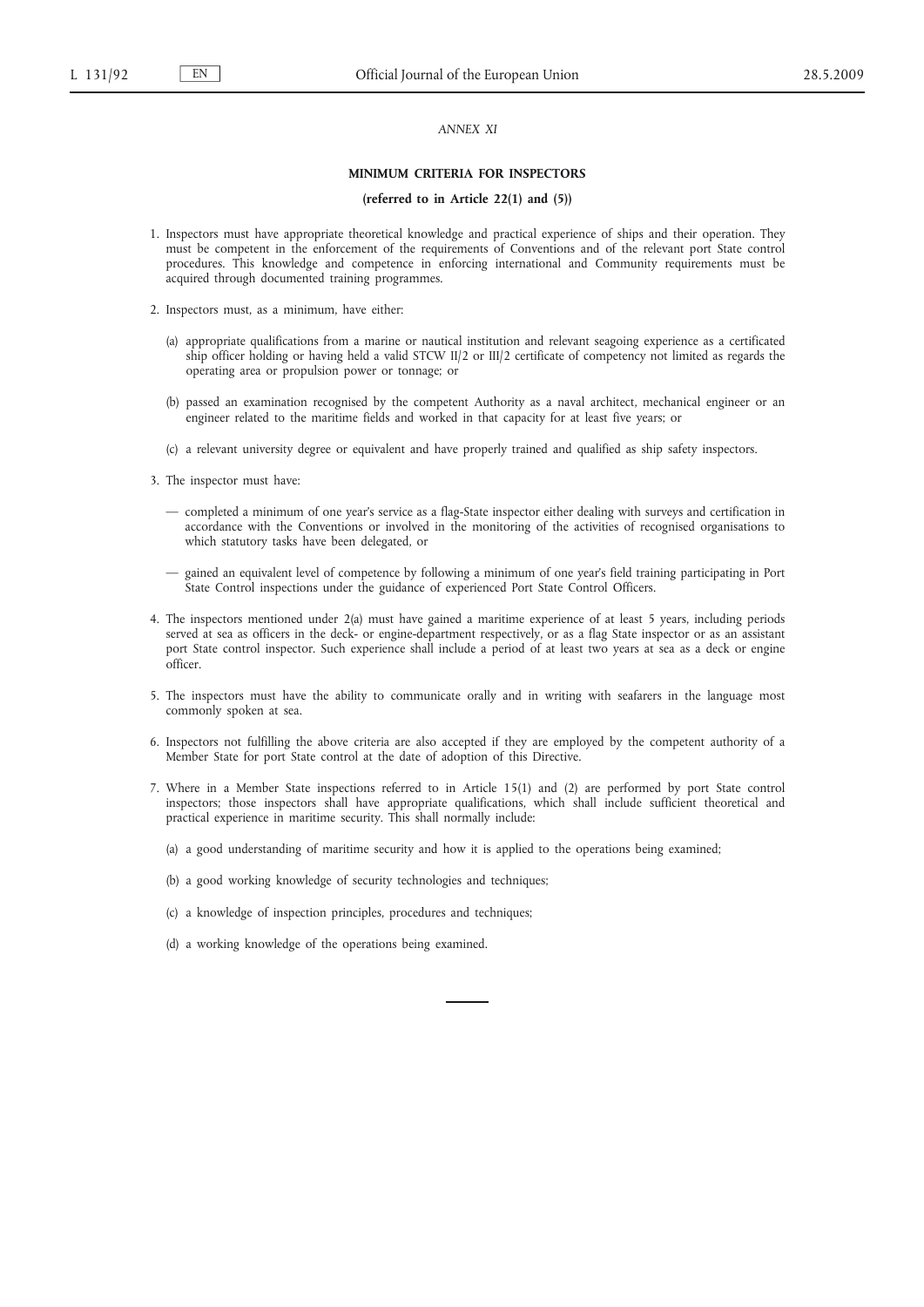# *ANNEX XII*

# **FUNCTIONALITIES OF THE INSPECTION DATABASE**

# **(referred to in Article 24(1))**

- 1. The inspection database shall include at least the following functionalities:
	- incorporate inspection data of Member States and all signatories to the Paris MOU,
	- provide data on the ship risk profile and on ships due for inspections,
	- calculate the inspection commitments for each Member State,
	- produce the white as well as the grey and black list of flag States, referred to in Article 16(1),
	- produce data on the performance of companies,
	- identify the items in risk areas to be checked at each inspection.
- 2. The inspection database shall have the capability to adapt to future developments and to interface with other Community maritime safety databases, including SafeSeaNet, which shall provide data on ships' actual calls to ports of Member States and, where appropriate, to relevant national information systems.
- 3. A deep hyperlink shall be provided from the inspection database to the Equasis information system. Member States shall encourage that the public and private databases relating to ship inspection accessible through Equasis are consulted by the inspectors.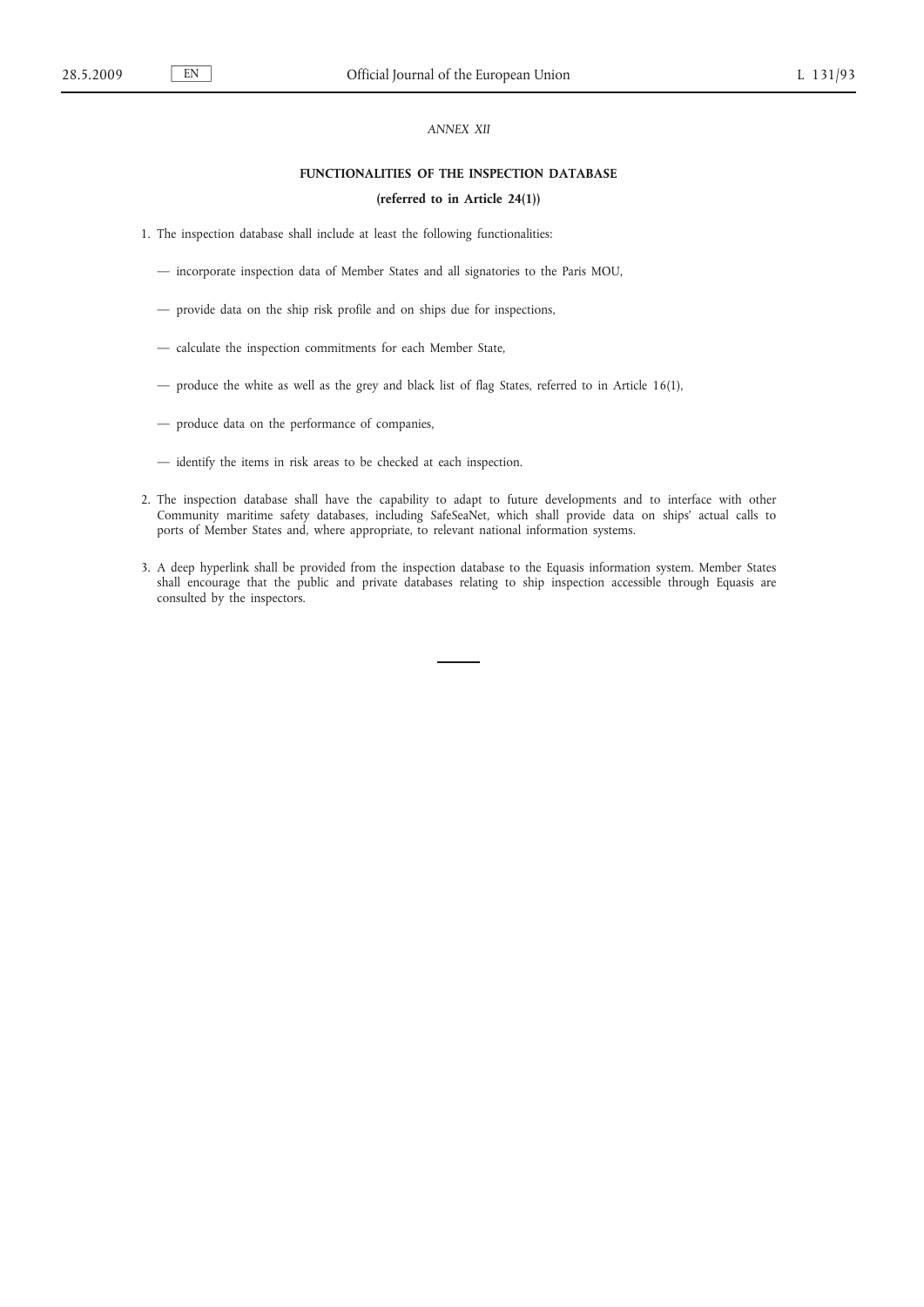## *ANNEX XIII*

# **PUBLICATION OF INFORMATION RELATED TO INSPECTIONS, DETENTIONS AND REFUSALS OF ACCESS IN PORTS AND ANCHORAGES OF MEMBER STATES**

# **(referred to in Article 26)**

- 1. Information published in accordance with Article 26 must include the following:
	- (a) name of the ship;
	- (b) IMO identification number;
	- (c) type of ship;
	- (d) tonnage (gt);
	- (e) year of construction as determined on the basis of the date indicated in the ship's safety certificates;
	- (f) name and address of the company of the ship;
	- (g) in the case of ships carrying liquid or solid cargoes in bulk, the name and address of the charterer responsible for the selection of the ship and the type of charter;
	- (h) flag State;
	- (i) classification and statutory certificates issued in accordance with the relevant Conventions, and the authority or organisation that issued each one of the certificates in question, including the date of issue and expiry;
	- (j) port and date of the last intermediate or annual survey for the certificates in point (i) above and the name of the authority or organisation which carried out the survey;
	- (k) date, country, port of detention.
- 2. For ships which have been detained, information published in accordance with Article 26 must also include:
	- (a) number of detentions during the previous 36 months;
	- (b) date when the detention was lifted;
	- (c) duration of detention, in days;
	- (d) the reasons for detention, in clear and explicit terms;
	- (e) indication, where relevant, of whether the recognised organisation that carried out the survey has a responsibility in relation to the deficiencies which, alone or in combination, led to detention;
	- (f) description of the measures taken in the case of a ship which has been allowed to proceed to the nearest appropriate repair yard;
	- (g) if the ship has been refused access to any port or anchorage within the Community, the reasons for the measure in clear and explicit terms.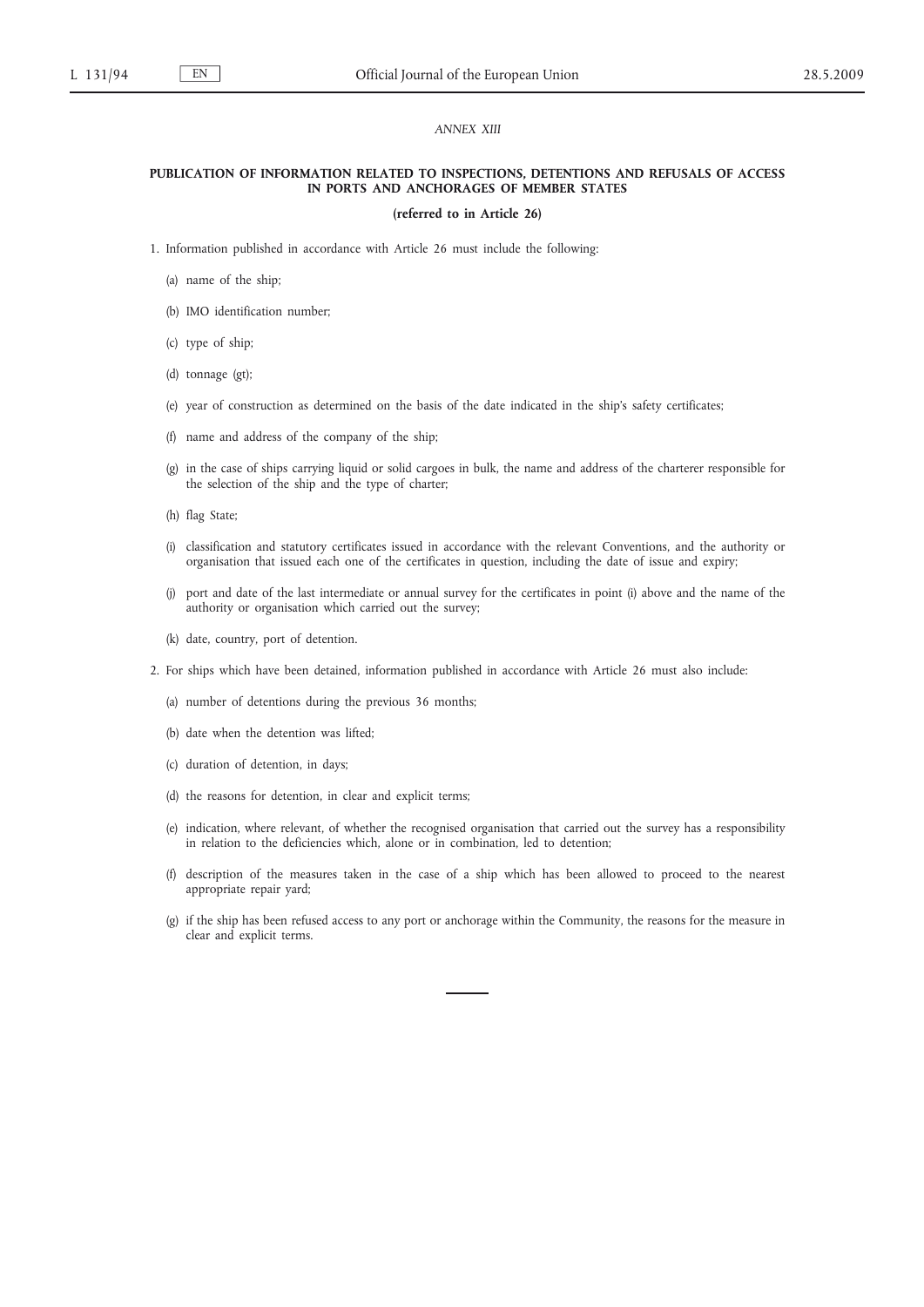# *ANNEX XIV*

#### **DATA PROVIDED IN THE CONTEXT OF MONITORING IMPLEMENTATION**

#### **(referred to in Article 29)**

- 1. Every year Member States must provide the Commission with the following data for the preceding year by 1 April at the latest.
	- 1.1. Number of inspectors acting on their behalf in the framework of port State control

This information must be communicated to the Commission using the following model table  $(1)$   $(2)$ .

| Port/area             | Number of full-time<br>inspectors | Number of part-time<br>inspectors | Conversion of $(B)$ to<br>full-time | Total   |
|-----------------------|-----------------------------------|-----------------------------------|-------------------------------------|---------|
|                       | (A)                               | (B)                               | (C)                                 | $(A+C)$ |
| Port $X$ /or Area $X$ |                                   |                                   |                                     |         |
| Port Y/or Area Y      |                                   |                                   |                                     |         |
| <b>TOTAL</b>          |                                   |                                   |                                     |         |

- 1.2. Total number of individual ships that entered their ports at national level. The figure shall be the number of ships covered by this Directive that entered their ports at national level counted only once.
- 2. Member States must:
	- (a) provide the Commission every six months with a list of calls at port of individual ships, other than regular passenger and freight ferry services, that entered their ports or which have notified to a port authority or body their arrival in an anchorage, containing for each movement of the ship its IMO identification number, its date of arrival and the port. The list shall be provided in the form of a spreadsheet programme enabling an automatic retrieval and processing of the abovementioned information. The list shall be provided within 4 months from the end of the period to which data pertained;

and

(b) provide the Commission with separate lists of regular passenger ferry services and regular freight ferry services referred to in point (a), not later than six months following the implementation of this Directive, and thereafter each time changes take place in such services. The list shall contain for each ship its IMO identification number, its name and the route covered by the ship. The list shall be provided in the form of a spreadsheet programme enabling an automatic retrieval and processing of the abovementioned information.

<sup>(</sup> 1) Where the inspections carried out in the context of port State control represent only part of the inspectors' work, the total number of inspectors must be converted to a number equivalent to full-time inspectors. Where the same inspector works in more than one port<br>or geographical area the applicable part-time equivalent must be counted in each port.<br>(?) T

a port is taken to mean an individual port or the geographical area covered by an inspector or team of inspectors, comprising several individual ports where appropriate.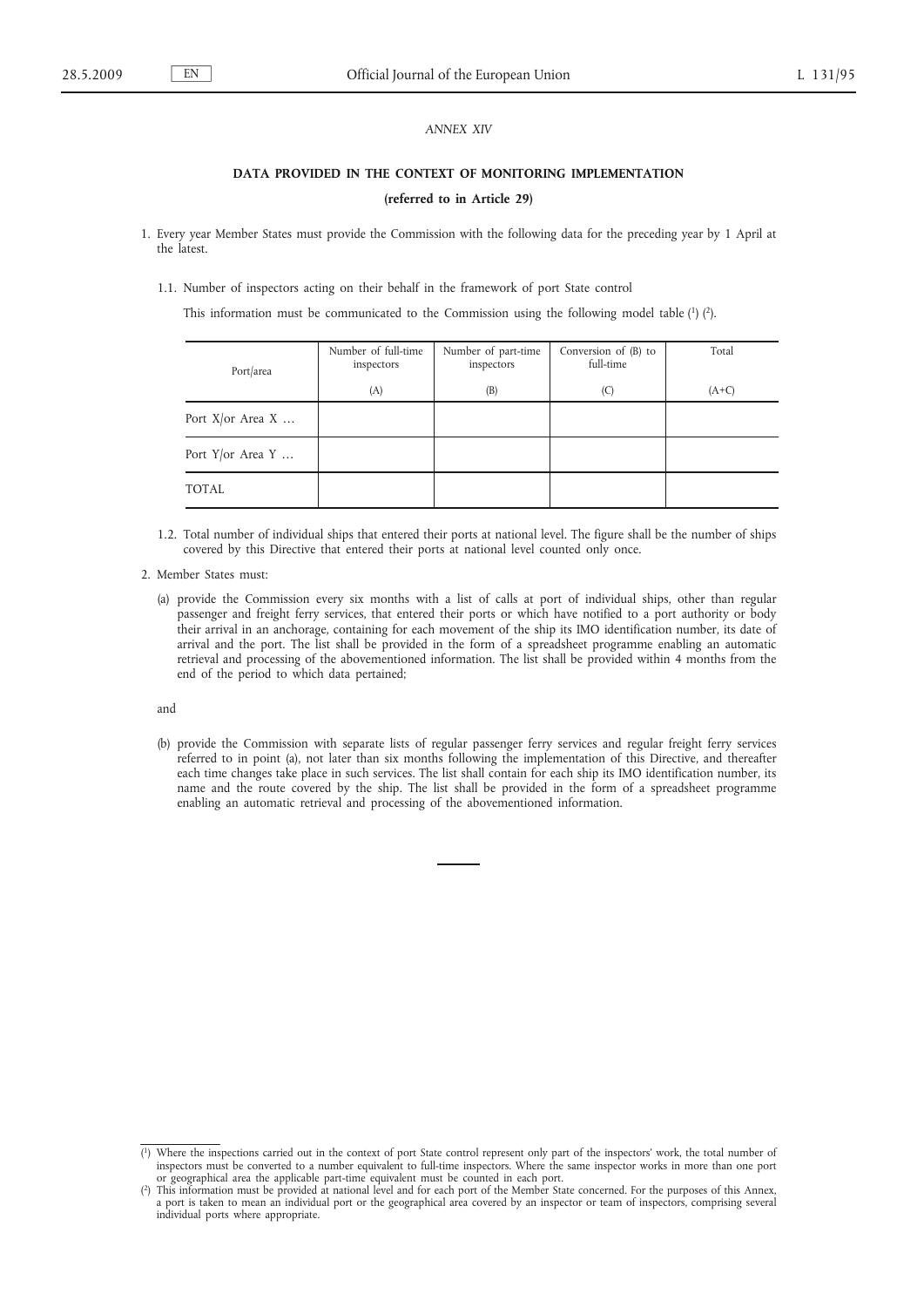# *ANNEX XV*

#### PART A

# **Repealed Directive with its successive amendments**

# **(referred to in Article 37)**

Council Directive 95/21/EC (OJ L 157, 7.7.1995, p. 1)

> Council Directive 98/25/EC (OJ L 133, 7.5.1998, p. 19)

Commission Directive 98/42/EC (OJ L 184, 27.6.1998, p. 40)

Commission Directive 1999/97/EC (OJ L 331, 23.12.1999, p. 67)

Directive 2001/106/EC of the European Parliament and of the Council (OJ L 19, 22.1.2002, p. 17)

Directive 2002/84/EC of the European Parliament and of the Council (OJ L 324, 29.11.2002, p. 53) Only Article 4

# PART B

# **List of time limits for transposition into national law**

# **(referred to in Article 37)**

| Directive                | Time limit for transposition |
|--------------------------|------------------------------|
| Directive $95/21/EC$     | 30 June 1996                 |
| Directive 98/25/EC       | 30 June 1998                 |
| Directive $98/42$ /EC    | 30 September 1998            |
| Directive 1999/97/EC     | 13 December 2000             |
| Directive $2001/106$ /EC | 22 July 2003                 |
| Directive 2002/84/EC     | 23 November 2003             |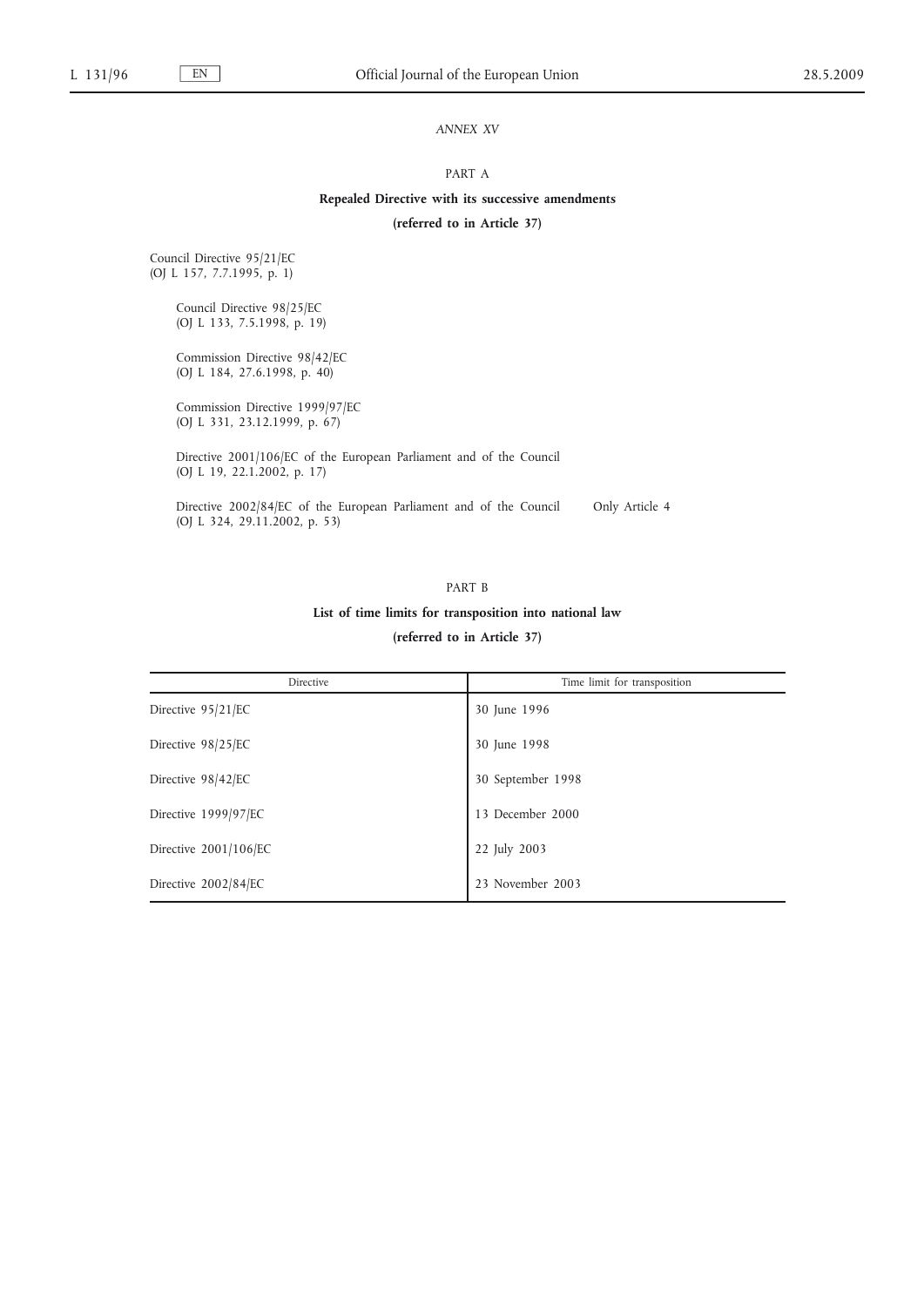# *ANNEX XVI*

# **Correlation table**

# **(referred to in Article 37)**

| Directive 95/21/EC                 | This Directive                     |
|------------------------------------|------------------------------------|
| Article 1, introductory wording    | Article 1, introductory wording    |
| Article 1, first indent            | Article 1(a)                       |
| Article 1, second indent           | Article 1(b)                       |
|                                    | Article 1(c)                       |
| Article 2, introductory wording    | Article 2, introductory wording    |
| Article 2(1), introductory wording | Article 2(1), introductory wording |
| Article 2(1), first indent         | Article $2(1)(a)$                  |
| Article 2(1), second indent        | Article $2(1)(b)$                  |
| Article 2(1), third indent         | Article $2(1)(c)$                  |
| Article 2(1), fourth indent        | Article $2(1)(d)$                  |
| Article 2(1), fifth indent         | Article $2(1)(e)$                  |
| Article 2(1), sixth indent         | Article $2(1)(f)$                  |
| Article 2(1), seventh indent       | Article $2(1)(g)$                  |
| Article 2(1), eighth indent        | Article $2(1)(h)$                  |
| Article 2(2)                       | Article 2(2)                       |
|                                    | Article 2(3)                       |
|                                    | Article 2(4)                       |
| Article 2(3)                       | Article 2(5)                       |
| Article 2(4)                       |                                    |
|                                    | Article 2(6)                       |
|                                    | Article 2(7)                       |
| Article 2(5)                       | Article 2(8)                       |
|                                    | Article 2(9)                       |
|                                    | Article 2(10)                      |
| Article 2(6)                       | Article 2(11)                      |
| Article 2(7)                       | Article 2(12)                      |
| Article 2(8)                       | Article $2(13)$                    |
|                                    | Article $2(14)$                    |
| Article 2(9)                       | Article $2(15)$                    |
|                                    | Article $2(16)$                    |
| Article 2(10)                      | Article 2(17)                      |
|                                    | Article 2(18)                      |
|                                    | Article 2(19)                      |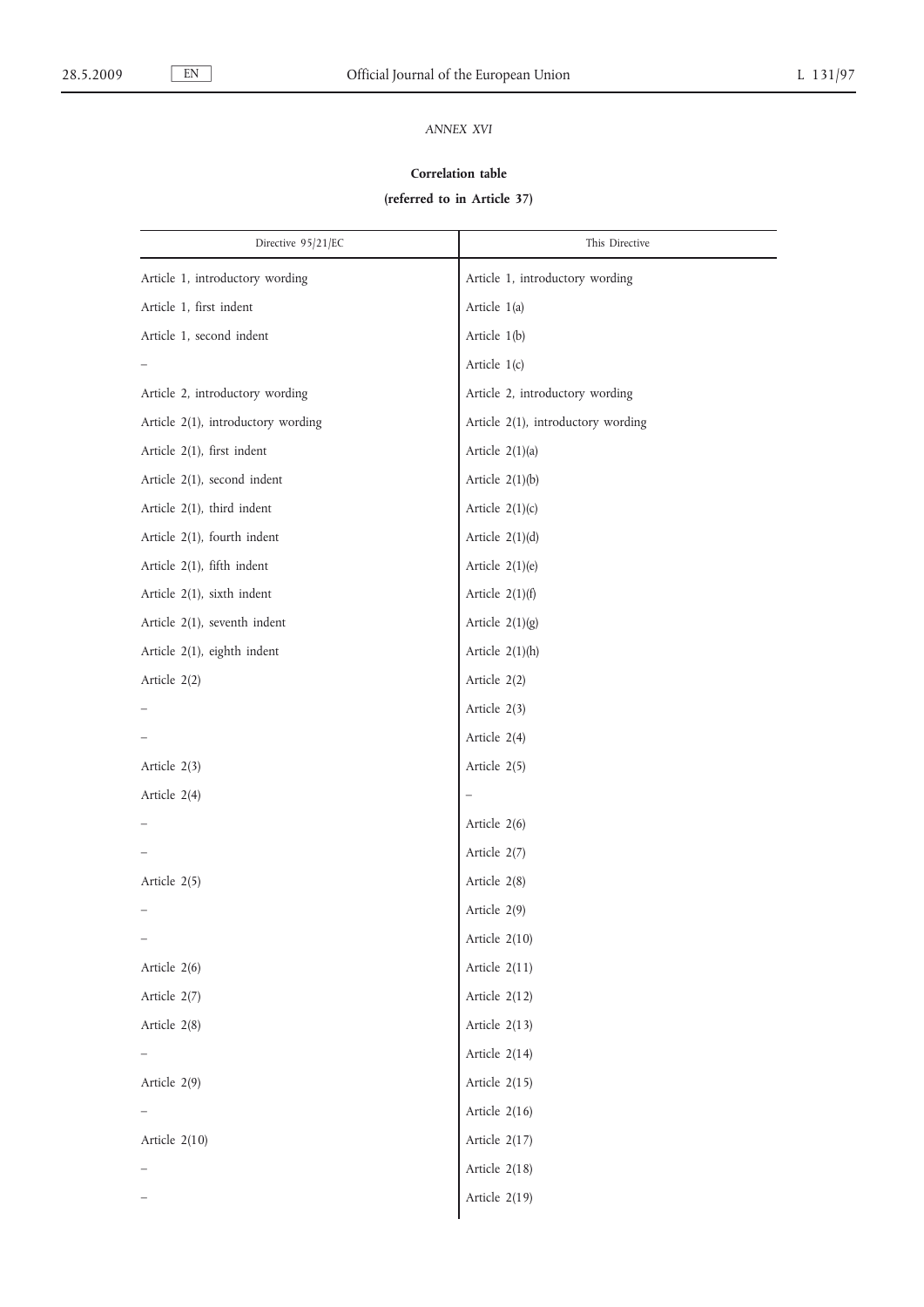| Directive 95/21/EC                 | This Directive                      |
|------------------------------------|-------------------------------------|
|                                    | Article 2(20)                       |
|                                    | Article 2(21)                       |
|                                    | Article 2(22)                       |
| Article 3(1), first subparagraph   | Article 3(1), first subparagraph    |
|                                    | Article 3(1), second subparagraph   |
|                                    | Article 3(1), third subparagraph    |
| Article 3(1), second subparagraph  | Article 3(1), fourth subparagraph   |
|                                    | Article 3(1), fifth subparagraph    |
|                                    | Article 3(1), sixth subparagraph    |
| Article $3(2)$ to $(4)$            | Article $3(2)$ to $(4)$             |
|                                    | Article 4(1)                        |
| Article 4                          | Article 4(2)                        |
| Article 5                          |                                     |
|                                    | Article 5                           |
|                                    | Article 6                           |
|                                    | Article 7                           |
|                                    | Article 8                           |
|                                    | Article 9                           |
|                                    | Article 10                          |
|                                    | Article 11                          |
|                                    | Article 12                          |
| Article 6(1), introductory wording |                                     |
|                                    | Article 13(1), introductory wording |
| Article $6(1)(a)$                  | Article 13(1)(a)                    |
|                                    | Article $13(1)(b)$                  |
| Article $6(1)(b)$                  | Article $13(1)(c)$                  |
| Article 6(2)                       | -                                   |
|                                    | Article 13(2)                       |
| Article 6(3)                       | Article 13(3)                       |
| Article 6(4)                       | —                                   |
| Article 7                          |                                     |
| Article 7a                         |                                     |
| Article 7b                         |                                     |
|                                    | Article 14                          |
|                                    | Article 15                          |
|                                    | Article 16                          |
| Article 8                          | Article 17                          |
|                                    |                                     |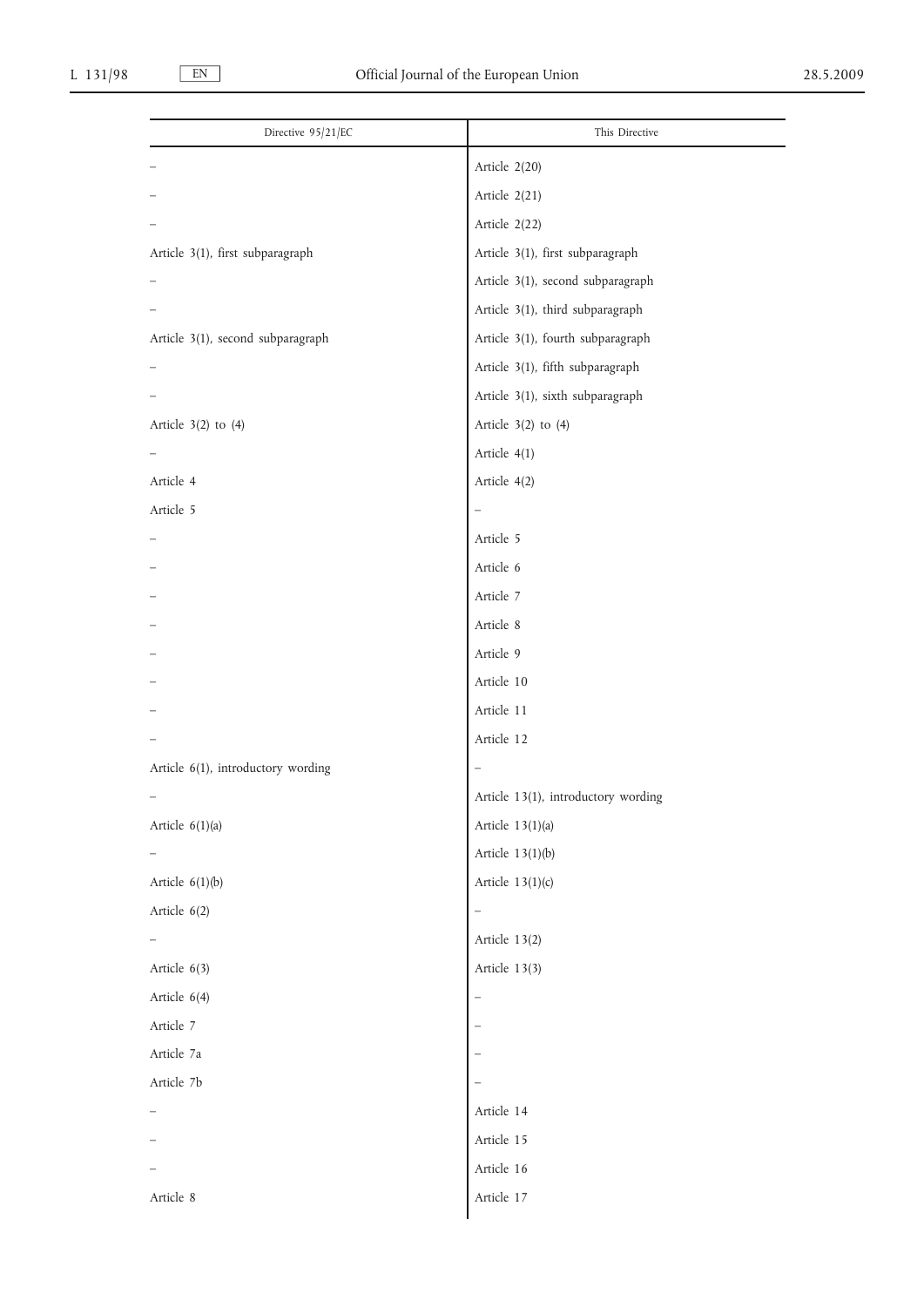| Article 18<br>Article $9(1)$ and $(2)$<br>Article $19(1)$ and $(2)$<br>Article 9(3), first sentence<br>Article 19(3)<br>Article 9(3), sentences 2 to 4<br>Article 19(4)<br>Article $9(4)$ to $(7)$<br>Article $19(5)$ to $(8)$<br>Article 19(9) and (10)<br>Article 9a<br>Article $10(1)$ to $(3)$<br>Article $20(1)$ to $(3)$<br>Article 20(4)<br>Article 11(1)<br>Article 21(1)<br>Article 21(2)<br>Article 21(3), first subparagraph<br>Article $11(2)$<br>Article 11(3), first subparagraph<br>Article 11(3), second subparagraph<br>Article 21(3), second subparagraph<br>Article $11(4)$ to $(6)$<br>Article $21(4)$ to $(6)$<br>Article $22(1)$ to $(3)$<br>Article $12(1)$ to $(3)$<br>Article 12(4)<br>Article 22(4)<br>Article $22(5)$ to $(7)$<br>Article 23(1) and (2)<br>Article $13(1)$ to $(2)$<br>Article $23(3)$ to $(5)$<br>Article 14<br>Article 15<br>Article 24<br>Article 25<br>Article 26<br>Article 27<br>Article $28(1)$ and $(2)$<br>Article $16(1)$ and $(2)$<br>Article 16(2a)<br>Article 28(3)<br>Article 16(3)<br>Article 28(4)<br>Article 17<br>Article 29<br>Article 30<br>Article 18<br>Article 31<br>Article 19<br>Article 32<br>Article 33<br>Article 19a<br>Article 34<br>Article 35<br>Article 20<br>Article 36 | Directive 95/21/EC | This Directive |
|------------------------------------------------------------------------------------------------------------------------------------------------------------------------------------------------------------------------------------------------------------------------------------------------------------------------------------------------------------------------------------------------------------------------------------------------------------------------------------------------------------------------------------------------------------------------------------------------------------------------------------------------------------------------------------------------------------------------------------------------------------------------------------------------------------------------------------------------------------------------------------------------------------------------------------------------------------------------------------------------------------------------------------------------------------------------------------------------------------------------------------------------------------------------------------------------------------------------------------------------------|--------------------|----------------|
|                                                                                                                                                                                                                                                                                                                                                                                                                                                                                                                                                                                                                                                                                                                                                                                                                                                                                                                                                                                                                                                                                                                                                                                                                                                      |                    |                |
|                                                                                                                                                                                                                                                                                                                                                                                                                                                                                                                                                                                                                                                                                                                                                                                                                                                                                                                                                                                                                                                                                                                                                                                                                                                      |                    |                |
|                                                                                                                                                                                                                                                                                                                                                                                                                                                                                                                                                                                                                                                                                                                                                                                                                                                                                                                                                                                                                                                                                                                                                                                                                                                      |                    |                |
|                                                                                                                                                                                                                                                                                                                                                                                                                                                                                                                                                                                                                                                                                                                                                                                                                                                                                                                                                                                                                                                                                                                                                                                                                                                      |                    |                |
|                                                                                                                                                                                                                                                                                                                                                                                                                                                                                                                                                                                                                                                                                                                                                                                                                                                                                                                                                                                                                                                                                                                                                                                                                                                      |                    |                |
|                                                                                                                                                                                                                                                                                                                                                                                                                                                                                                                                                                                                                                                                                                                                                                                                                                                                                                                                                                                                                                                                                                                                                                                                                                                      |                    |                |
|                                                                                                                                                                                                                                                                                                                                                                                                                                                                                                                                                                                                                                                                                                                                                                                                                                                                                                                                                                                                                                                                                                                                                                                                                                                      |                    |                |
|                                                                                                                                                                                                                                                                                                                                                                                                                                                                                                                                                                                                                                                                                                                                                                                                                                                                                                                                                                                                                                                                                                                                                                                                                                                      |                    |                |
|                                                                                                                                                                                                                                                                                                                                                                                                                                                                                                                                                                                                                                                                                                                                                                                                                                                                                                                                                                                                                                                                                                                                                                                                                                                      |                    |                |
|                                                                                                                                                                                                                                                                                                                                                                                                                                                                                                                                                                                                                                                                                                                                                                                                                                                                                                                                                                                                                                                                                                                                                                                                                                                      |                    |                |
|                                                                                                                                                                                                                                                                                                                                                                                                                                                                                                                                                                                                                                                                                                                                                                                                                                                                                                                                                                                                                                                                                                                                                                                                                                                      |                    |                |
|                                                                                                                                                                                                                                                                                                                                                                                                                                                                                                                                                                                                                                                                                                                                                                                                                                                                                                                                                                                                                                                                                                                                                                                                                                                      |                    |                |
|                                                                                                                                                                                                                                                                                                                                                                                                                                                                                                                                                                                                                                                                                                                                                                                                                                                                                                                                                                                                                                                                                                                                                                                                                                                      |                    |                |
|                                                                                                                                                                                                                                                                                                                                                                                                                                                                                                                                                                                                                                                                                                                                                                                                                                                                                                                                                                                                                                                                                                                                                                                                                                                      |                    |                |
|                                                                                                                                                                                                                                                                                                                                                                                                                                                                                                                                                                                                                                                                                                                                                                                                                                                                                                                                                                                                                                                                                                                                                                                                                                                      |                    |                |
|                                                                                                                                                                                                                                                                                                                                                                                                                                                                                                                                                                                                                                                                                                                                                                                                                                                                                                                                                                                                                                                                                                                                                                                                                                                      |                    |                |
|                                                                                                                                                                                                                                                                                                                                                                                                                                                                                                                                                                                                                                                                                                                                                                                                                                                                                                                                                                                                                                                                                                                                                                                                                                                      |                    |                |
|                                                                                                                                                                                                                                                                                                                                                                                                                                                                                                                                                                                                                                                                                                                                                                                                                                                                                                                                                                                                                                                                                                                                                                                                                                                      |                    |                |
|                                                                                                                                                                                                                                                                                                                                                                                                                                                                                                                                                                                                                                                                                                                                                                                                                                                                                                                                                                                                                                                                                                                                                                                                                                                      |                    |                |
|                                                                                                                                                                                                                                                                                                                                                                                                                                                                                                                                                                                                                                                                                                                                                                                                                                                                                                                                                                                                                                                                                                                                                                                                                                                      |                    |                |
|                                                                                                                                                                                                                                                                                                                                                                                                                                                                                                                                                                                                                                                                                                                                                                                                                                                                                                                                                                                                                                                                                                                                                                                                                                                      |                    |                |
|                                                                                                                                                                                                                                                                                                                                                                                                                                                                                                                                                                                                                                                                                                                                                                                                                                                                                                                                                                                                                                                                                                                                                                                                                                                      |                    |                |
|                                                                                                                                                                                                                                                                                                                                                                                                                                                                                                                                                                                                                                                                                                                                                                                                                                                                                                                                                                                                                                                                                                                                                                                                                                                      |                    |                |
|                                                                                                                                                                                                                                                                                                                                                                                                                                                                                                                                                                                                                                                                                                                                                                                                                                                                                                                                                                                                                                                                                                                                                                                                                                                      |                    |                |
|                                                                                                                                                                                                                                                                                                                                                                                                                                                                                                                                                                                                                                                                                                                                                                                                                                                                                                                                                                                                                                                                                                                                                                                                                                                      |                    |                |
|                                                                                                                                                                                                                                                                                                                                                                                                                                                                                                                                                                                                                                                                                                                                                                                                                                                                                                                                                                                                                                                                                                                                                                                                                                                      |                    |                |
|                                                                                                                                                                                                                                                                                                                                                                                                                                                                                                                                                                                                                                                                                                                                                                                                                                                                                                                                                                                                                                                                                                                                                                                                                                                      |                    |                |
|                                                                                                                                                                                                                                                                                                                                                                                                                                                                                                                                                                                                                                                                                                                                                                                                                                                                                                                                                                                                                                                                                                                                                                                                                                                      |                    |                |
|                                                                                                                                                                                                                                                                                                                                                                                                                                                                                                                                                                                                                                                                                                                                                                                                                                                                                                                                                                                                                                                                                                                                                                                                                                                      |                    |                |
|                                                                                                                                                                                                                                                                                                                                                                                                                                                                                                                                                                                                                                                                                                                                                                                                                                                                                                                                                                                                                                                                                                                                                                                                                                                      |                    |                |
|                                                                                                                                                                                                                                                                                                                                                                                                                                                                                                                                                                                                                                                                                                                                                                                                                                                                                                                                                                                                                                                                                                                                                                                                                                                      |                    |                |
|                                                                                                                                                                                                                                                                                                                                                                                                                                                                                                                                                                                                                                                                                                                                                                                                                                                                                                                                                                                                                                                                                                                                                                                                                                                      |                    |                |
|                                                                                                                                                                                                                                                                                                                                                                                                                                                                                                                                                                                                                                                                                                                                                                                                                                                                                                                                                                                                                                                                                                                                                                                                                                                      |                    |                |
|                                                                                                                                                                                                                                                                                                                                                                                                                                                                                                                                                                                                                                                                                                                                                                                                                                                                                                                                                                                                                                                                                                                                                                                                                                                      |                    |                |
|                                                                                                                                                                                                                                                                                                                                                                                                                                                                                                                                                                                                                                                                                                                                                                                                                                                                                                                                                                                                                                                                                                                                                                                                                                                      |                    |                |
|                                                                                                                                                                                                                                                                                                                                                                                                                                                                                                                                                                                                                                                                                                                                                                                                                                                                                                                                                                                                                                                                                                                                                                                                                                                      |                    |                |
|                                                                                                                                                                                                                                                                                                                                                                                                                                                                                                                                                                                                                                                                                                                                                                                                                                                                                                                                                                                                                                                                                                                                                                                                                                                      |                    |                |